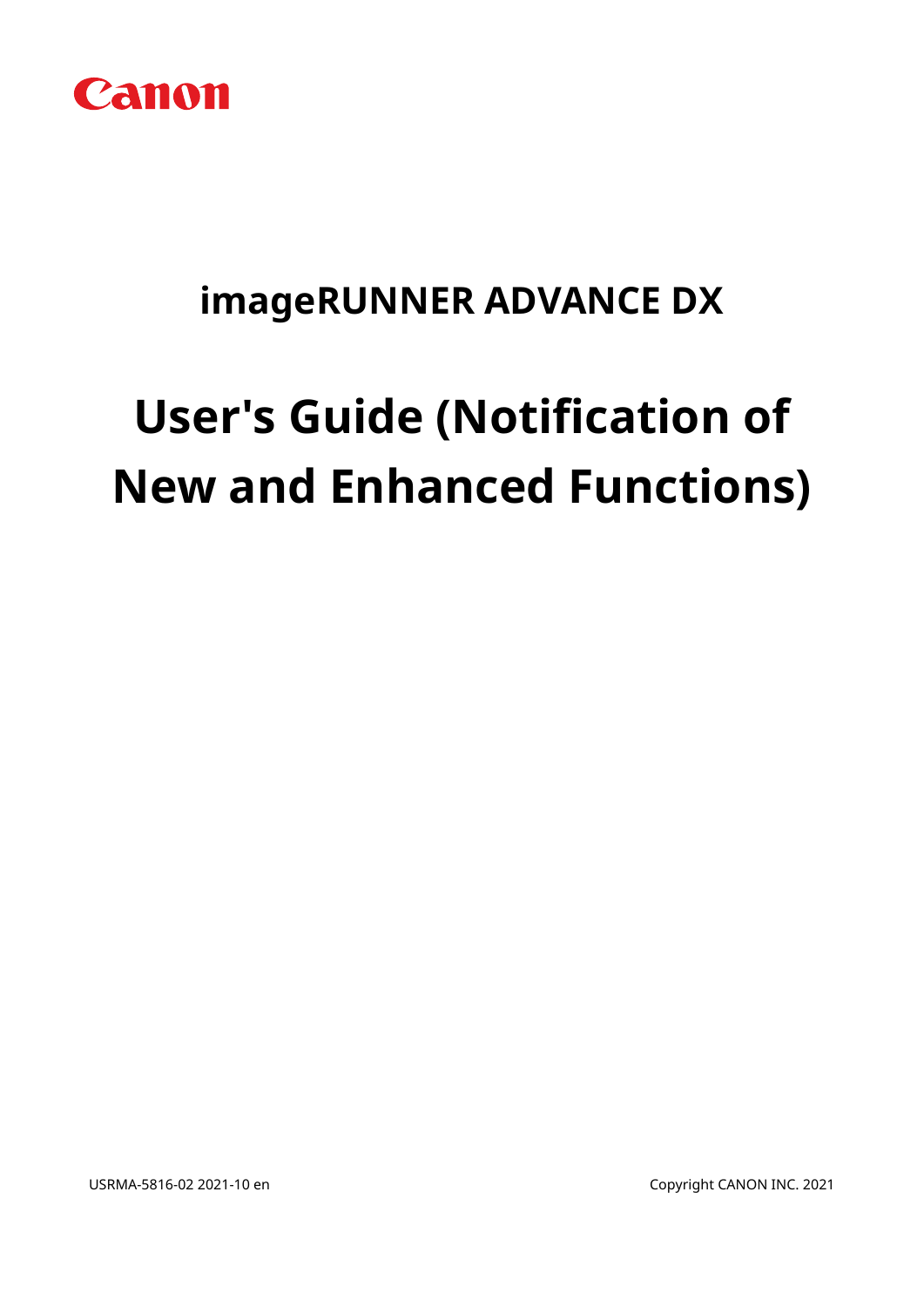# **Contents**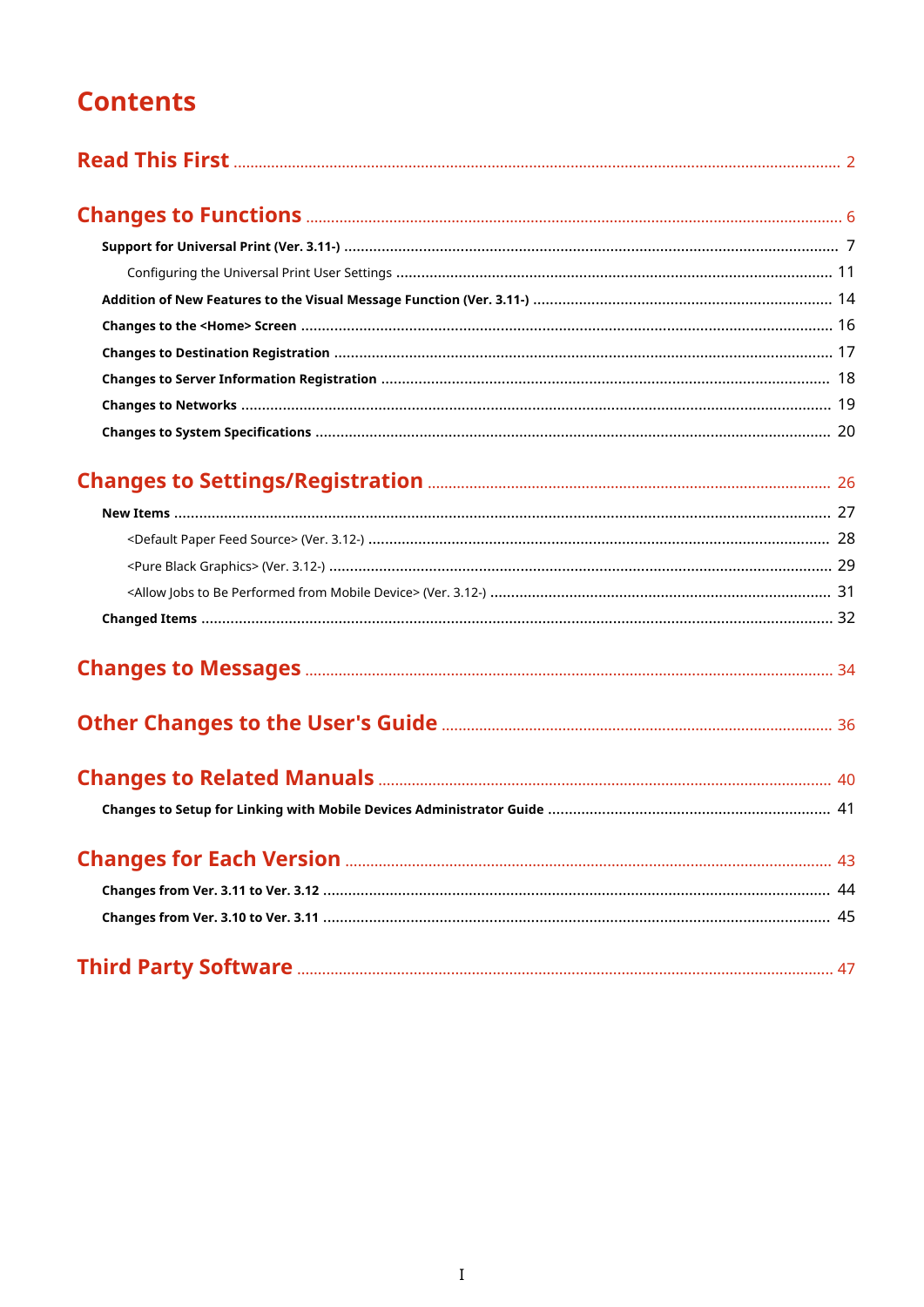# **Read This First**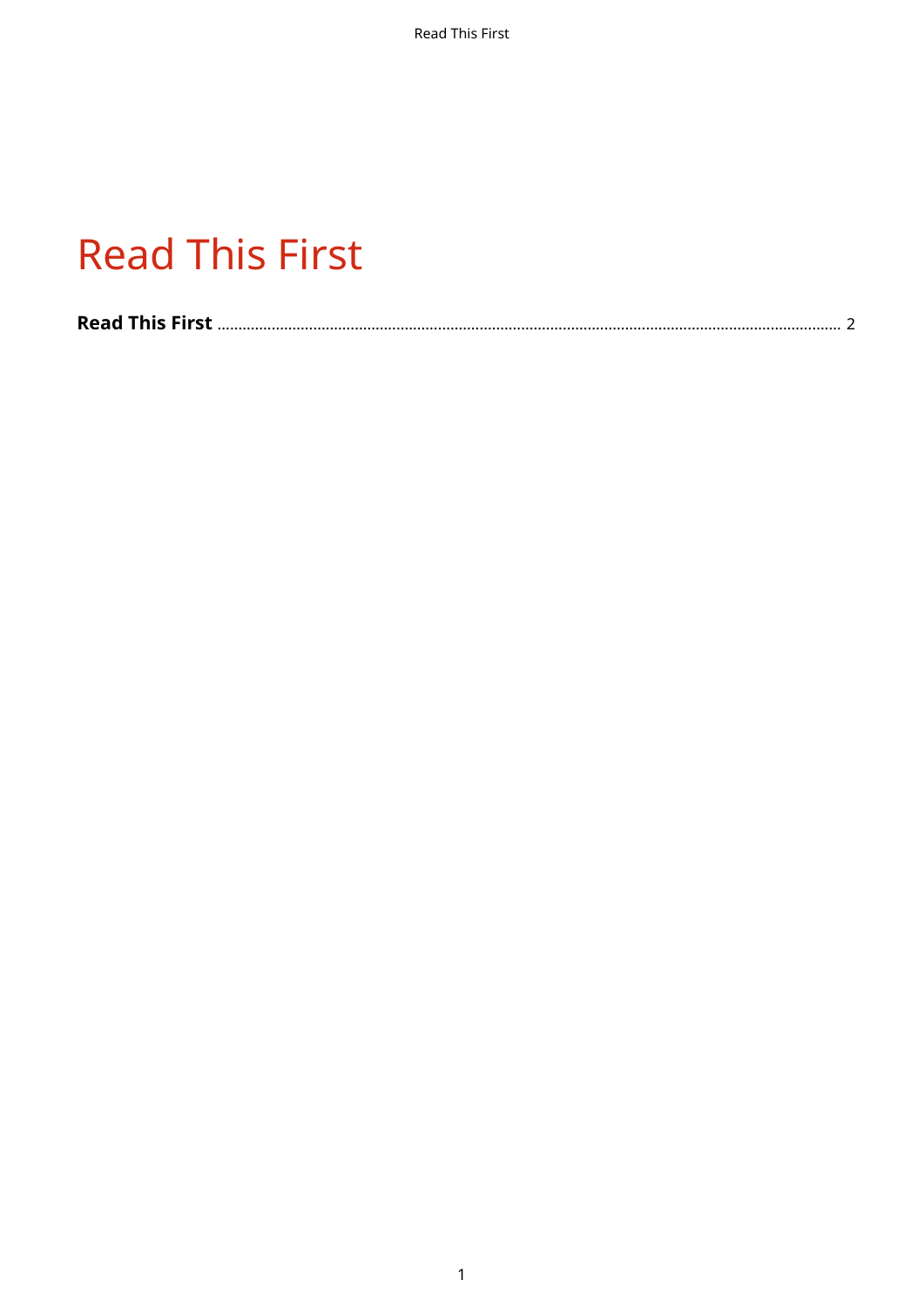## <span id="page-3-0"></span>**Read This First**

This manual should be read in conjunction with the User's Guide. This manual describes added functions and other changes for Platform Version Ver. 3.11 or later.

#### ■ Checking The Version

Depending on the model, you may not be able to apply the latest Platform Version. Use the procedure below to check the version before reading this manual.

|  |  | 1 Press <b>m</b> (Counter/Device Information) or the [Counter/Device Information] key. |
|--|--|----------------------------------------------------------------------------------------|
|--|--|----------------------------------------------------------------------------------------|

**Press <Device Info./Other>**  $\blacktriangleright$  **<Check Device Configuration>.** 

#### **3 Check the version in <Platform Version>.**

| <b>Frederi Human</b>                  | <b>UABV MUSS</b>                        |  |
|---------------------------------------|-----------------------------------------|--|
| <b>Main Board Herslon</b>             |                                         |  |
| Two Link                              | $+30$ tk 3.8                            |  |
| Farbas Verson                         | - 30<br><b>Contract of the American</b> |  |
| <b>Islamoni A Capacity (119)</b><br>۰ | $= 0000$                                |  |
| <b>klemoni &amp; Capacity IIAR</b>    | $= 10000$                               |  |
| -<br>Scanner Western<br>٠             | <b>MAG</b>                              |  |
|                                       | ×                                       |  |

#### ■ How to Read This Manual

The meanings of the icons and other symbols used in this manual are explained below. Markings and screens not explained here are as described in the User's Guide.

#### **Supported Versions**

The icons below indicate supported versions in the explanations of additions or changes resulting from firmware updates.



 $3.11 -$ 

Supported in Platform Version Ver. 3.12 or later

Supported in Platform Version Ver. 3.11 or later

#### **Searching Listings for Supported Versions**

#### **Search list page**

● Allows you to search pages that list all the changes in each version. **©Changes for Each Version(P. 43)**.

#### **Search by keyword**

● Searching by entering the version as a keyword (e.g. "Ver. 3.11") displays a list of pages that include that keyword. You can then search through the listed pages.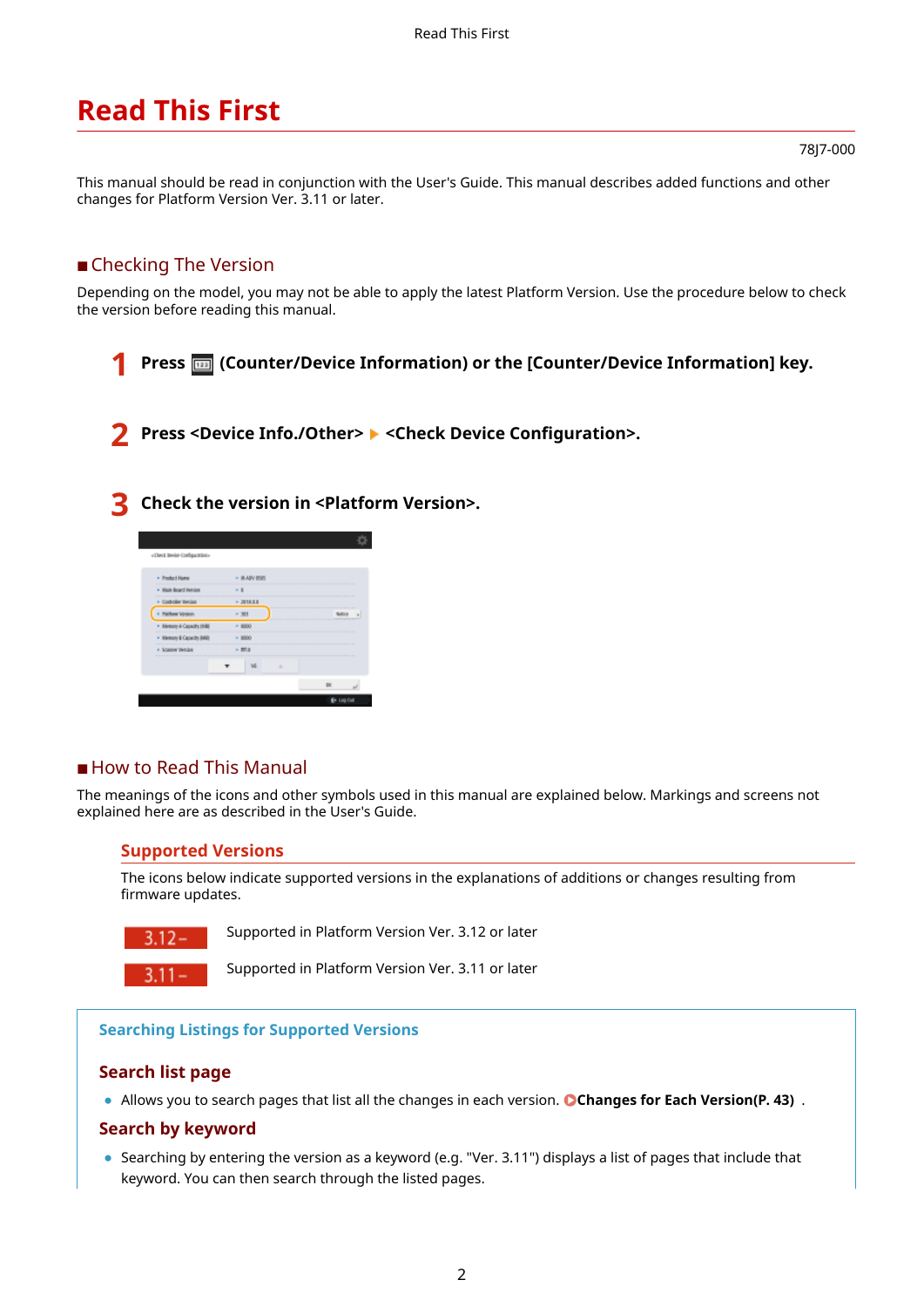Read This First



### **Supported Models**

The icons below indicate information that is limited to certain supported models. Some machines may not be available, depending on the country or region.

| Color | All color models                                                                 |
|-------|----------------------------------------------------------------------------------|
| C7700 | imageRUNNER ADVANCE DX C7780i / C7770i / C7765i                                  |
| C5700 | imageRUNNER ADVANCE DX C5760i / C5750i / C5740i / C5735i                         |
| C3700 | imageRUNNER ADVANCE DX C3730i / C3730 / C3725i / C3725 / C3720i / C3720          |
| C357  | imageRUNNER ADVANCE DX C357i                                                     |
| C257  | imageRUNNER ADVANCE DX C257i                                                     |
| 8700  | imageRUNNER ADVANCE DX 8705 / 8795 / 8786                                        |
| 6700  | imageRUNNER ADVANCE DX 6780i / 6765i / 6755i                                     |
| 4700  | imageRUNNER ADVANCE DX 4751i / 4751 / 4745i / 4745 / 4735i / 4735 / 4725i / 4725 |
| 717   | imageRUNNER ADVANCE DX 717iZ                                                     |
| 617   | imageRUNNER ADVANCE DX 617iZ / 617i                                              |
| 527   | imageRUNNER ADVANCE DX 527iZ / 527i                                              |

# **NOTE**

● Where the above icons are not shown, all models are supported.

### ■ Configuring How this Manual is Displayed

You can resize the text of this manual and switch the screen layout to suit the machine on which it is displayed.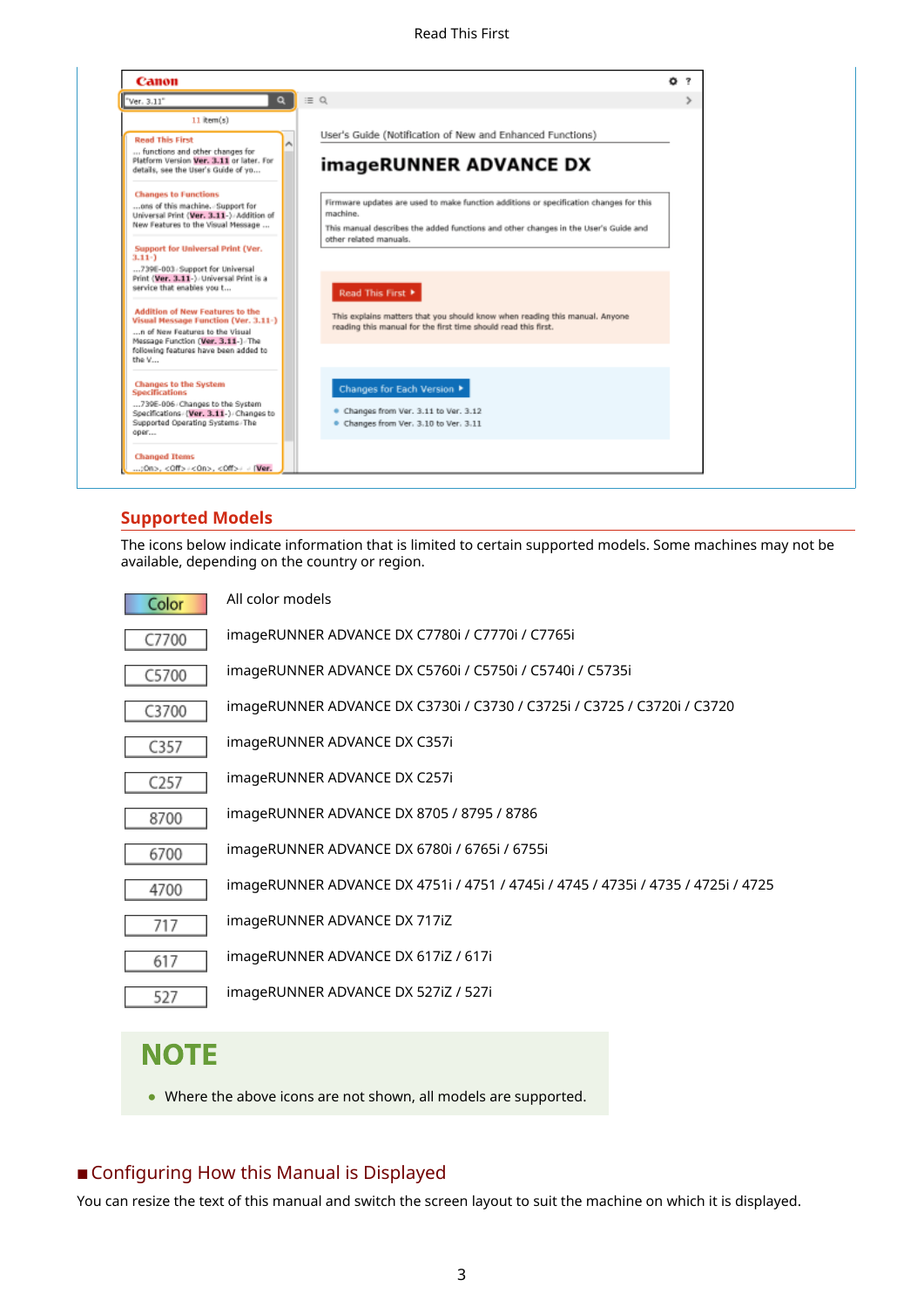# **NOTE**

● If you are unable to view the manual in PDF format, download Adobe Acrobat Reader from the Adobe Systems website (https://get.adobe.com/reader/).

### ■Trademarks

Mopria®, the Mopria® Logo and the Mopria® Alliance logo are registered trademarks and service marks of Mopria Alliance, Inc. in the United States and other countries. Unauthorized use is strictly prohibited.

Google Cloud Print, Google Chrome, Chrome OS, and Chromebook are trademarks of Google LCC.

All other trademarks are the property of their respective owners.

Other product and company names herein may be the trademarks of their respective owners.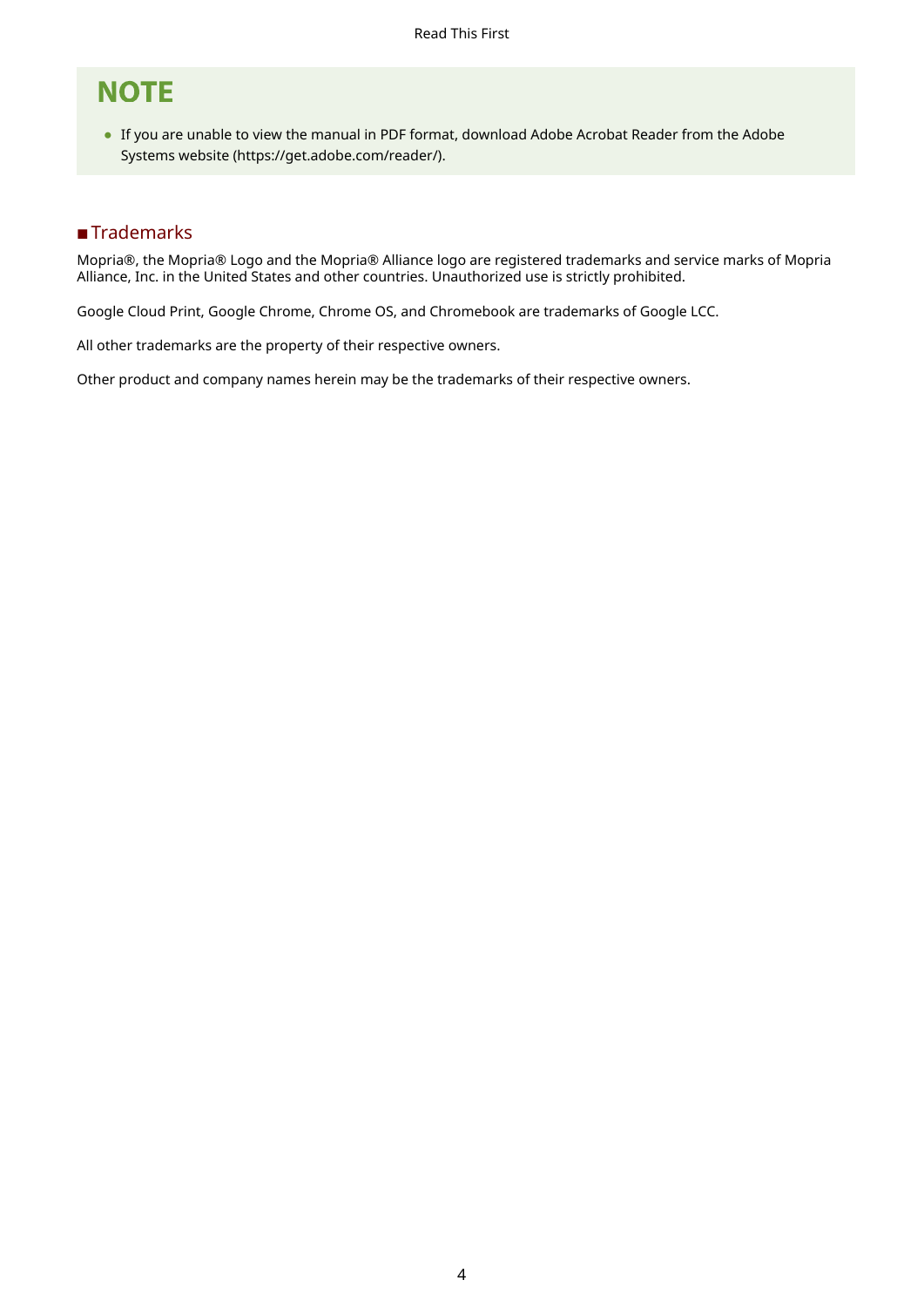# **Changes to Functions**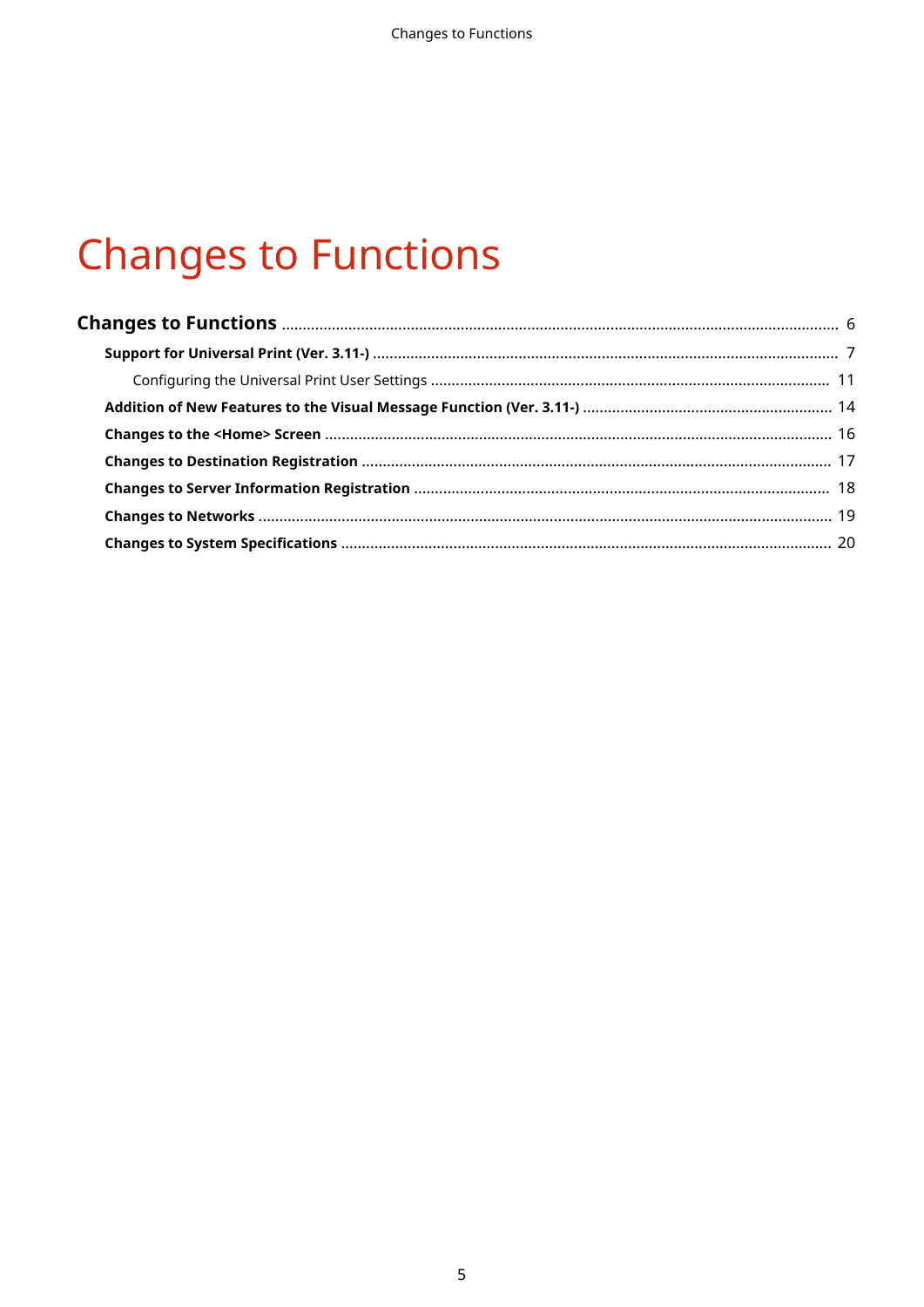# <span id="page-7-0"></span>**Changes to Functions**

This section describes the changes that apply to the functions of this machine.

- **OSupport for Universal Print (Ver. 3.11-)(P. 7)**
- **[Addition of New Features to the Visual Message Function \(Ver. 3.11-\)\(P. 14\)](#page-15-0)**
- **Changes to the <Home> Screen(P. 16)**
- **[Changes to Destination Registration\(P. 17\)](#page-18-0)**
- **Changes to Server Information Registration(P. 18)**
- **Changes to Networks(P. 19)**
- **OChanges to System Specifications(P. 20)**

78J7-002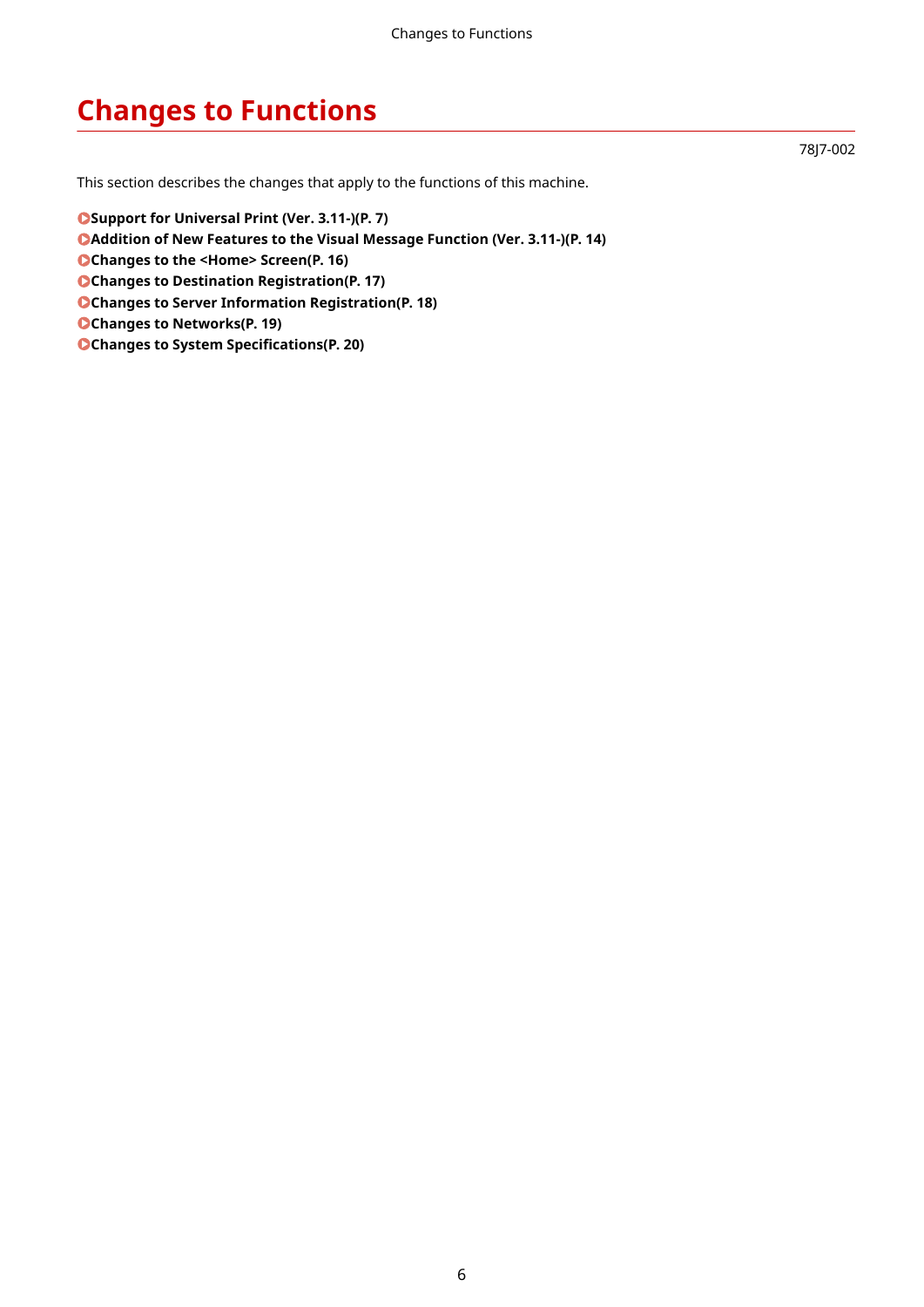# <span id="page-8-0"></span>**Support for Universal Print**

#### 78J7-003

Universal Print is a service that enables you to print documents via the Microsoft cloud. Universal Print drivers are included as a standard feature in Windows 10, so there is no need to install printer drivers for each computer. This also eliminates the need for printer servers, thereby enabling cost reductions and reducing the workload on network administrators.

#### **Conditions of Use**

To use Universal Print, you must first register as a Microsoft 365 service user and use the Azure Active Directory Service.

#### **Required Settings**

#### **Administrator settings**

Use the Remote UI to register this machine in Azure Active Directory. **[Registering This Machine in Azure](#page-9-0) [Active Directory\(P. 8\)](#page-9-0)** 

#### **User settings**

Configure your computer so that Universal Print can be used. **@Configuring a Printer Registered in Azure [Active Directory on the Computer\(P. 10\)](#page-11-0)** 

## **NOTF**

#### **When a proxy server is used**

• To use Universal Print via a proxy server, you must also configure the proxy settings on your computer.

#### **Associating Users and Universal Print Jobs**

You can associate Universal Print jobs with users authenticated through User Authentication. You can still use Universal Print without configuring these settings. **@Configuring the Universal Print User Settings(P. 11)** 

#### **Printing with Universal Print**

See the Microsoft website for information on printing with Universal Print.

## **IMPORTANT**

● In some operating systems, print errors or problems with the print results may occur. See Universal Print Troubleshooting on the Microsoft website for information on the compatibility of your operating system.

## **NOTE**

- Universal Print cannot be used with an imagePASS connection.
- Universal Print cannot be used with communication over a sub line.
- $\bullet$  If Forced Hold printing is enabled, Universal Print jobs will run as specified in the <Forced Hold> settings.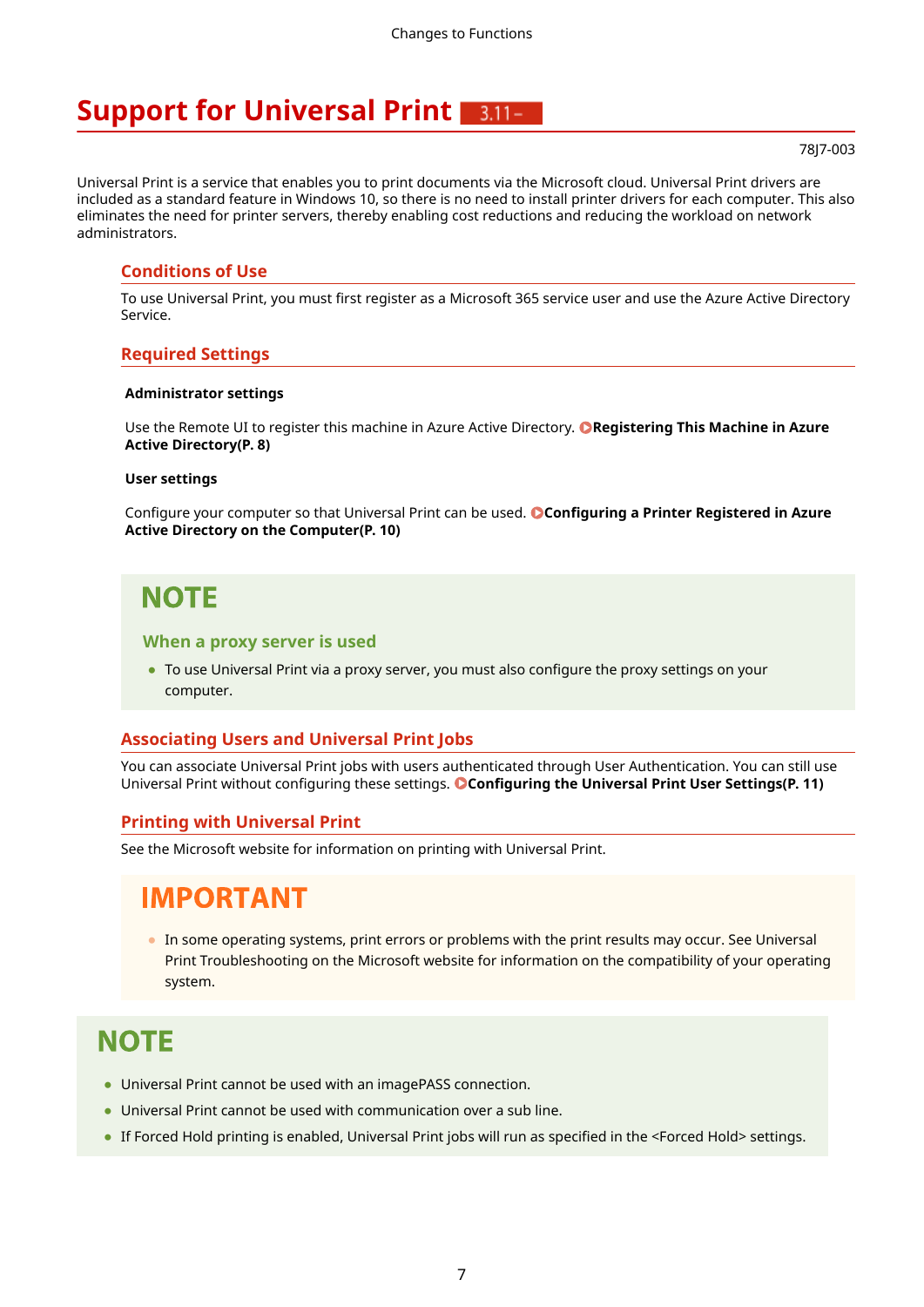### <span id="page-9-0"></span>Registering This Machine in Azure Active Directory

- **1 Start the Remote UI.**
- **2 Click [Settings/Registration] on the portal page.**
- **Click [Network Settings] ▶ [Settings for Universal Print].**
- **4 Click [Edit...] for [Basic Settings].**
- **5 Select the [Use Universal Print from Microsoft] checkbox and enter the printer name** in the [Printer Name] field.

|                                             | A 40x (778) / A 40Y (778) /                                                                                 | To Portal                 | Login User: Administrator Log Out                          |
|---------------------------------------------|-------------------------------------------------------------------------------------------------------------|---------------------------|------------------------------------------------------------|
| <b>Settings/Registration</b>                |                                                                                                             |                           | E-Mail to System Manager                                   |
| Restart Device                              | Settings/Registration : Preferences : Network Settings > Settings for Universal Print > Edit Basic Settings |                           |                                                            |
| Apply Setting Changes                       | <b>Edit Basic Settings</b>                                                                                  |                           | Last Updated: 15/08 2020 16:51:26                          |
| <b><i><u><u>Drumenamesa</u></u></i></b>     |                                                                                                             |                           | OK.<br>Cancel                                              |
| <b>Paper Settinox</b>                       | <b>Basic Settings</b>                                                                                       |                           |                                                            |
| Timer/Energy Settings                       | [2] Use Universal Print                                                                                     |                           |                                                            |
| Network Settings                            | Verify Server Certificate                                                                                   |                           |                                                            |
| External Interface                          | Add CN to Verification Items                                                                                |                           |                                                            |
| Volume Settings                             | Printer Name:                                                                                               | OIP_PRINTER               | (Mai 32 characters)                                        |
| Adjustment/Maintenance                      | Application ID:                                                                                             | SR:375c-c7ba-4e5c-b213-23 | (Max 30 characters)                                        |
| Adjust Image Quality                        | Azure Active Directory Authentication URL (                                                                 | characters)               | https://login.microsoftcnline.com/organizations (Max 1024) |
| <b>Function Settings</b><br>Common Settings | Azure Active Directory Registration URL:                                                                    | characters)               | https://register.print/nicrosoft.com/apj/v1.b/roc Max 1024 |
|                                             | z                                                                                                           |                           |                                                            |
| Copy                                        |                                                                                                             |                           |                                                            |

- To verify the server certificate sent from the server, select the [Verify Server Certificate] checkbox.
- To add CN (Common Name) to the items to be verified, select the [Add CN to Verification Items] checkbox.
- Change the [Application ID], [Azure Active Directory Authentication URL] or [Azure Active Directory Registration URL] settings according to your cloud environment.

## **6 Click [OK].**

- **7 Click [Register...] in [Registration Status].**
- **8** Wait a few seconds, and then click  $\leftrightarrow$ .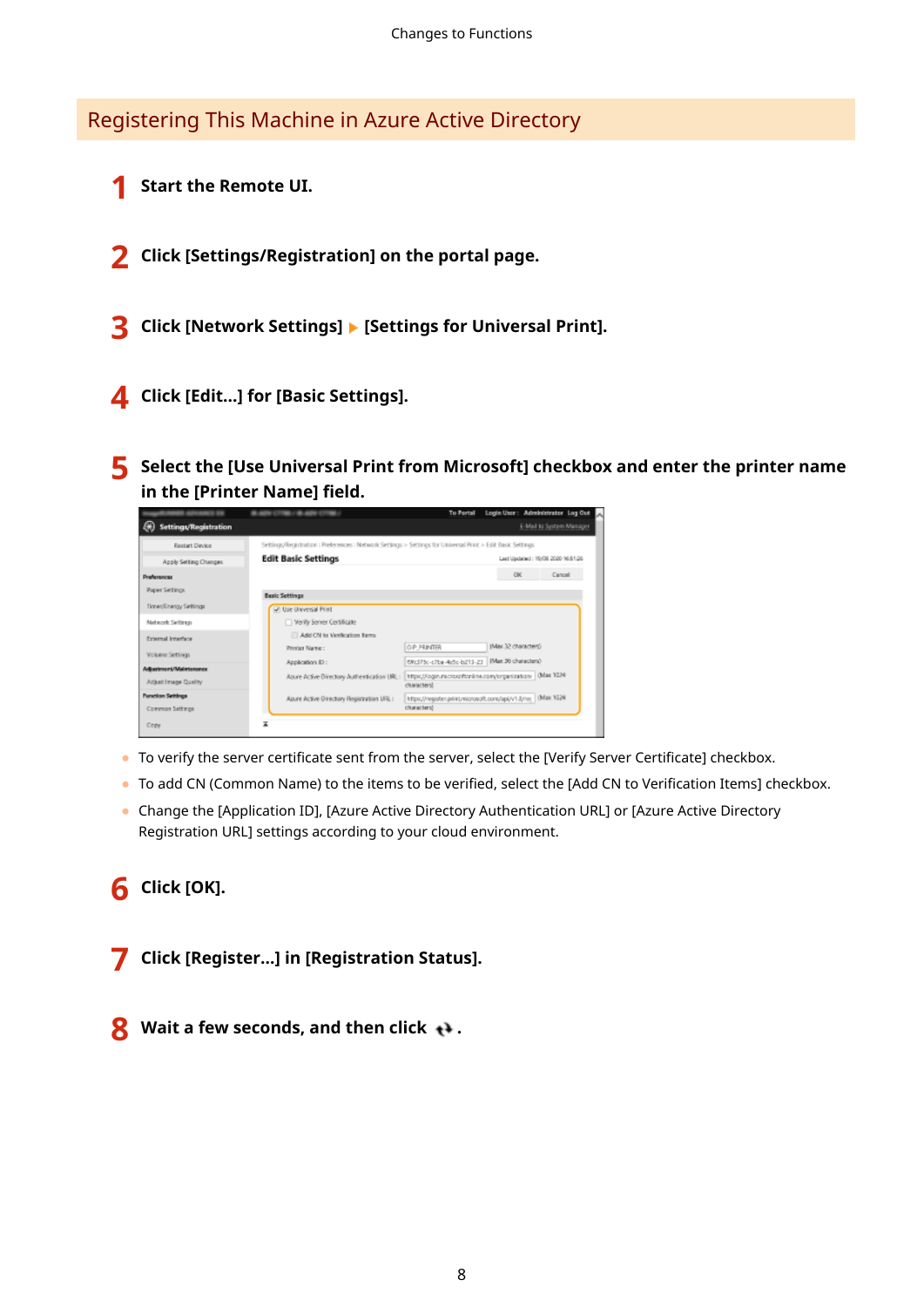#### Changes to Functions

| $-$<br>Settings/Registration                        | <b>BLADY CTOR/ BLADY CTOR/</b>                        | <b>To Portal</b>                                                                                                                                                           | Login User: Administrator Log Out<br>E-Mail to System Manager |  |
|-----------------------------------------------------|-------------------------------------------------------|----------------------------------------------------------------------------------------------------------------------------------------------------------------------------|---------------------------------------------------------------|--|
| Restart Device<br>Apply Setting Changes             | Information for Registration                          | Settings/Registration : Preferences : Network Settings = Settings for Universal Print > Information for Registration                                                       | Last Updated: 19/08 2020 16:54 1 0                            |  |
| <b>Professores</b><br><b>Paper Settings</b>         |                                                       | Click the URL for registration, enter the code for registration, and register the device.<br>Do not turn OFF the main power of the device until registration is constiete. |                                                               |  |
| Time/Energy Settings                                | Information for Registration<br>URL for Registration: | Acquiring from the server                                                                                                                                                  |                                                               |  |
| Notwork Settings                                    | Code for Reptatration:                                | Acquiring from the server                                                                                                                                                  |                                                               |  |
| External Interface<br><b>Volume Settings</b>        | z                                                     |                                                                                                                                                                            |                                                               |  |
| Adjustment/Maintenance                              |                                                       |                                                                                                                                                                            |                                                               |  |
| Adjust Image Quality                                |                                                       |                                                                                                                                                                            |                                                               |  |
| <b>Function Settings</b><br>Common Settings<br>Copy |                                                       |                                                                                                                                                                            |                                                               |  |

- **9 Click the URL link displayed for [URL for Registration].**
- **10 Follow the instructions on the screen to register the machine.**

**11** Wait a few minutes, and then click  $\leftrightarrow$  in the Remote UI screen.

➠Once registration is completed, [Registered] appears in [Registration Status].

- **12 View the Universal Print management screen of Azure Active Directory in your web browser.**
- **13 Select the registered machine and click [Share Printer].**
	- To change the name displayed on the computer, enter the new name in [Printer Share Name], and then click [Share Printer].
		- ➠[Printer shared.] appears at the top right of the screen.
- **14 Click [Members], and then click [Add].**
- **15 Select the members and groups who will use the registered printer from the list.**
	- The selected members and groups will be able to use the printer.

#### ■ To Delete a Registered Printer

- **1 Start the Remote UI.**
- **2 Click [Settings/Registration] on the portal page.**
- **3 Click [Network Settings] [Settings for Universal Print].**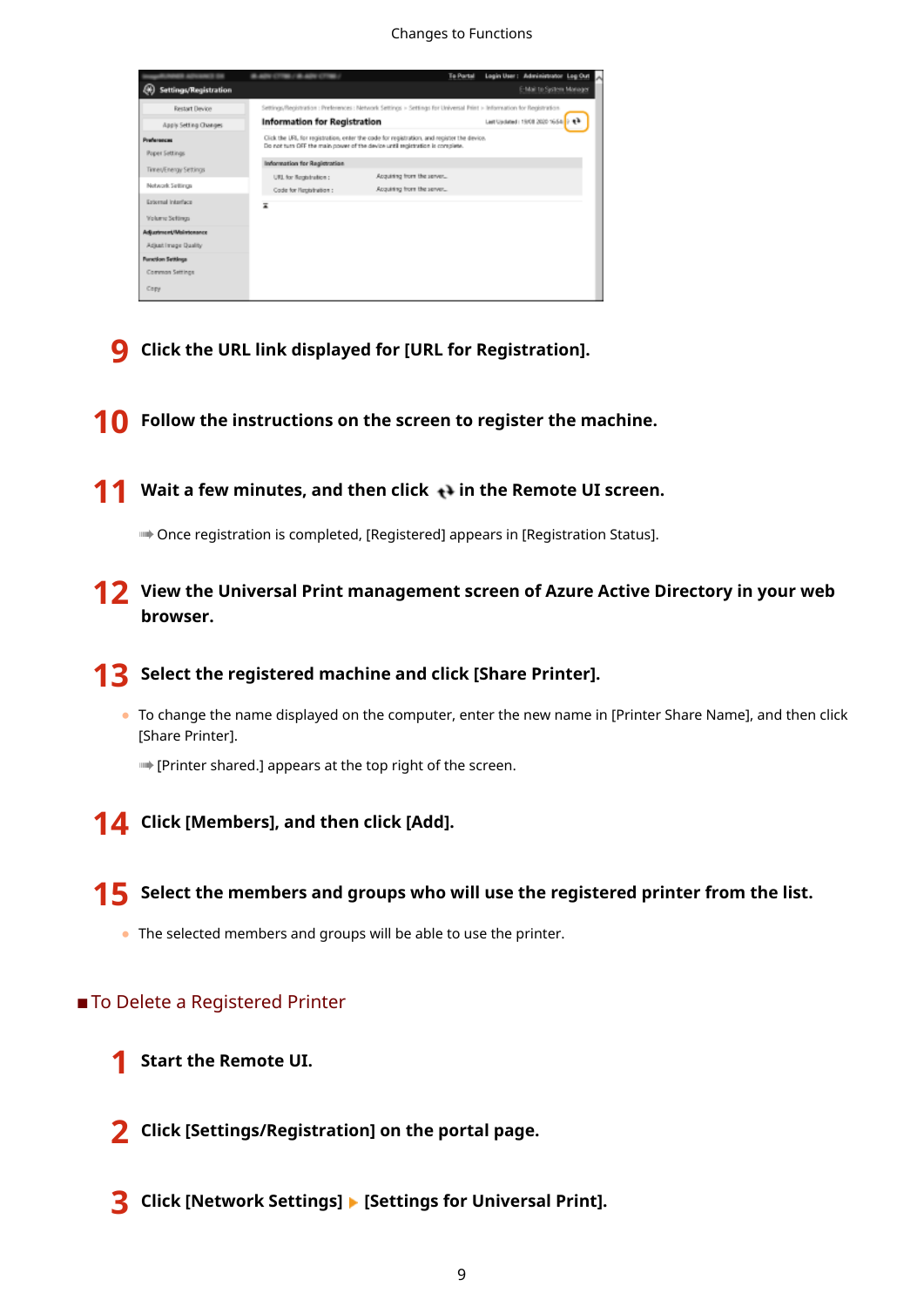<span id="page-11-0"></span>**Click [Registration Status] for [Unregister].**

- **Click [OK].**
- **View the Azure Active Directory device management screen in your web browser.**
- **Select the model to be deleted and click [Delete].**

Configuring a Printer Registered in Azure Active Directory on the Computer

- **Click [ □** ] ▶ [ 图 Settings] ▶ [Accounts].
- Click [Access work or school] L [Connect].
- **Follow the on-screen instructions to sign in to your Microsoft 365 account.**
- **Click [Home] ▶ [Devices].**
- **Click [Printers & scanners] > [Add a printer or scanner].**
- **Select a registered printer from the list.**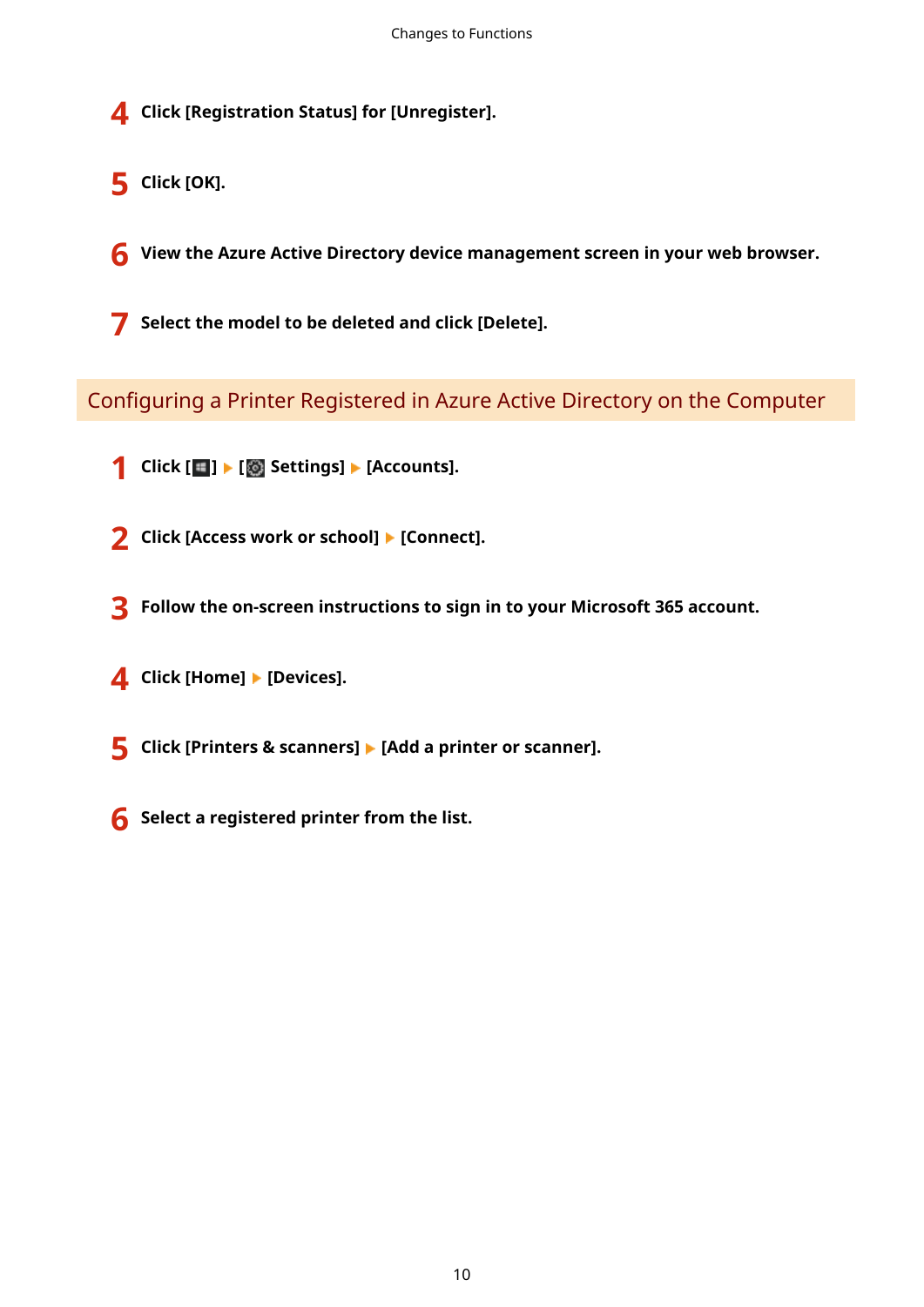# <span id="page-12-0"></span>**Configuring the Universal Print User Settings**

#### 78J7-004

Configure these settings if you want to manage users authenticated through User Authentication and their associated Universal Print jobs. Universal Print can still be run without configuring these settings.

**OSet by the User(P. 11) OSet by the Administrator(P. 11) OSet by the Administrator Using a CSV File(P. 12)** 

### Set by the User

- **1 Start the Remote UI.**
- **2 Click [Settings/Registration] on the portal page.**
- **3** Click [User Management] Management].
- **4 Enter [User Name for Universal Print:] in [Information for Universal Print].**
- In [User Name for Universal Print:], enter the email address or phone number used in the Microsoft 365 account.

### Set by the Administrator

- **1 Start the Remote UI.**
- **2 Click [Settings/Registration] on the portal page.**
- **3 Click [User Management] [Authentication Management].**
- **4 Click [Edit...] for the user to be set.**

#### **NOTE:**

#### **If the Universal Print user is not registered**

- Click [Add User] and register the user information. When registering the user information, enter the [User Name for Universal Print:] in [Information for Universal Print].
- **5 Enter [User Name for Universal Print:] in [Information for Universal Print].**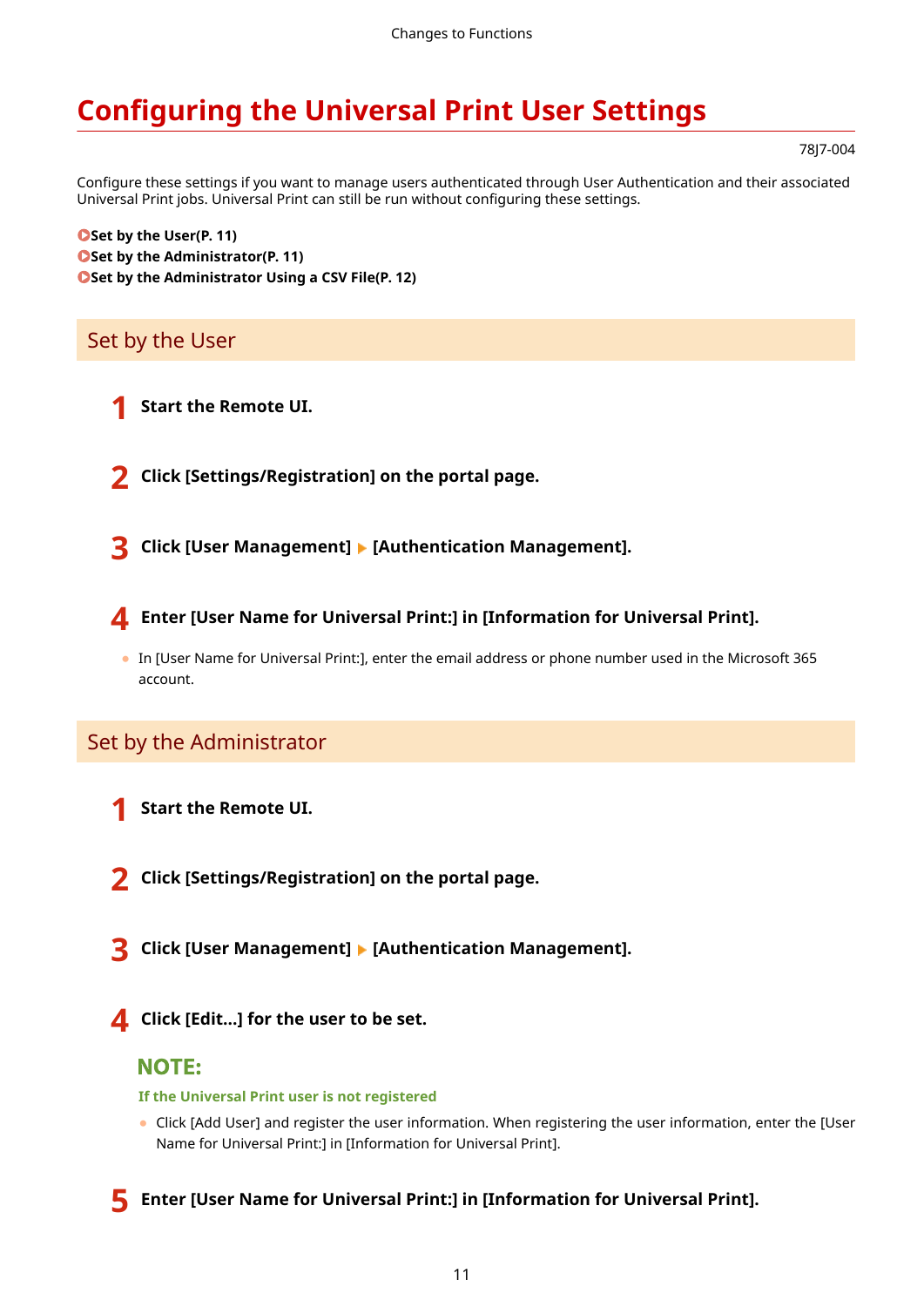<span id="page-13-0"></span>● In [User Name for Universal Print:], enter the email address or phone number used in the Microsoft 365 account.

**6 Click [Update].**

### Set by the Administrator Using a CSV File

You can associate User Authentication users with a Microsoft 365 account by editing a CSV file.

### **1 Start the Remote UI.**

- **2 Click [Settings/Registration] on the portal page.**
- **3** Click [User Management] Lauthentication Management] Laurelian Settings for Universal **Print].**



• If there is no user information that is associated with a Microsoft 365 account, you cannot configure the settings using a CSV file. Click [Add Association...], add the associated user and then click [Start Exporting].

### **5 Editing the exported CSV file**

- Enter a registered user name in "mcp\_uid".
- In "azureaccount\_name", enter the email address or phone number used in the Microsoft 365 account.

**6** Click [Import...] and specify the file edited in step 5.

## **7 Click [Start Importing].**

# **NOTE**

- If the authentication method is set to [Picture Login] and [User Registration Method:] is set to [Register Automatically When Job Is Received], the following information is registered as the user information for a job executed by the Microsoft 365 account called "user1@example.com".
	- Settings registered in the user database User name: user1@example.com
	- Universal Print settings User name: user1 Microsoft 365 account: example.com
	- Information displayed on the login screen for Picture Login user1 example.com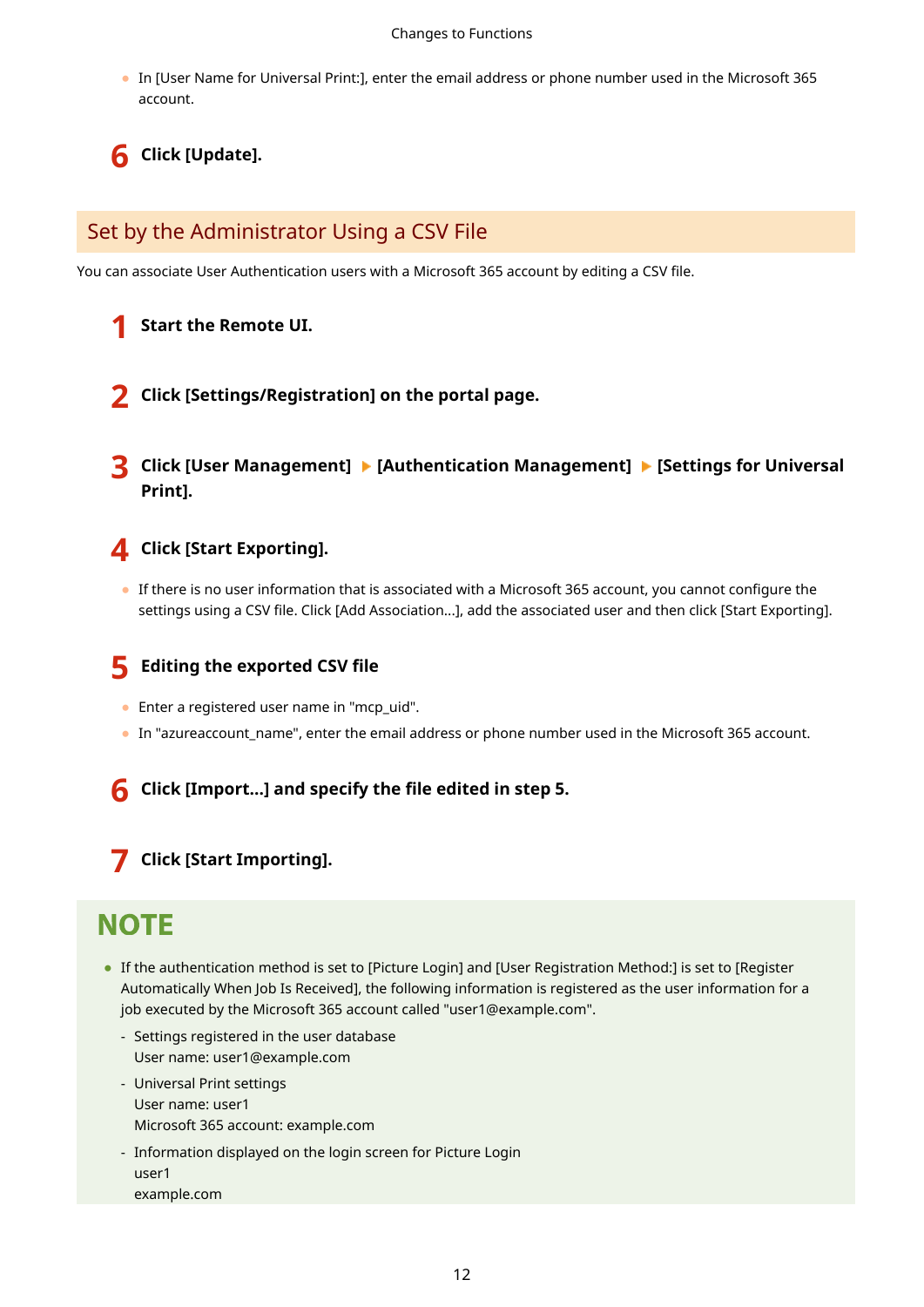#### Changes to Functions

Setting <Allow Use of @ in User Name> to <On> enables you to register "user1@example.com" as the user name.

● When printing, select "user1@example.com" on the control panel to log in ▶ select <Print> ▶ execute printing.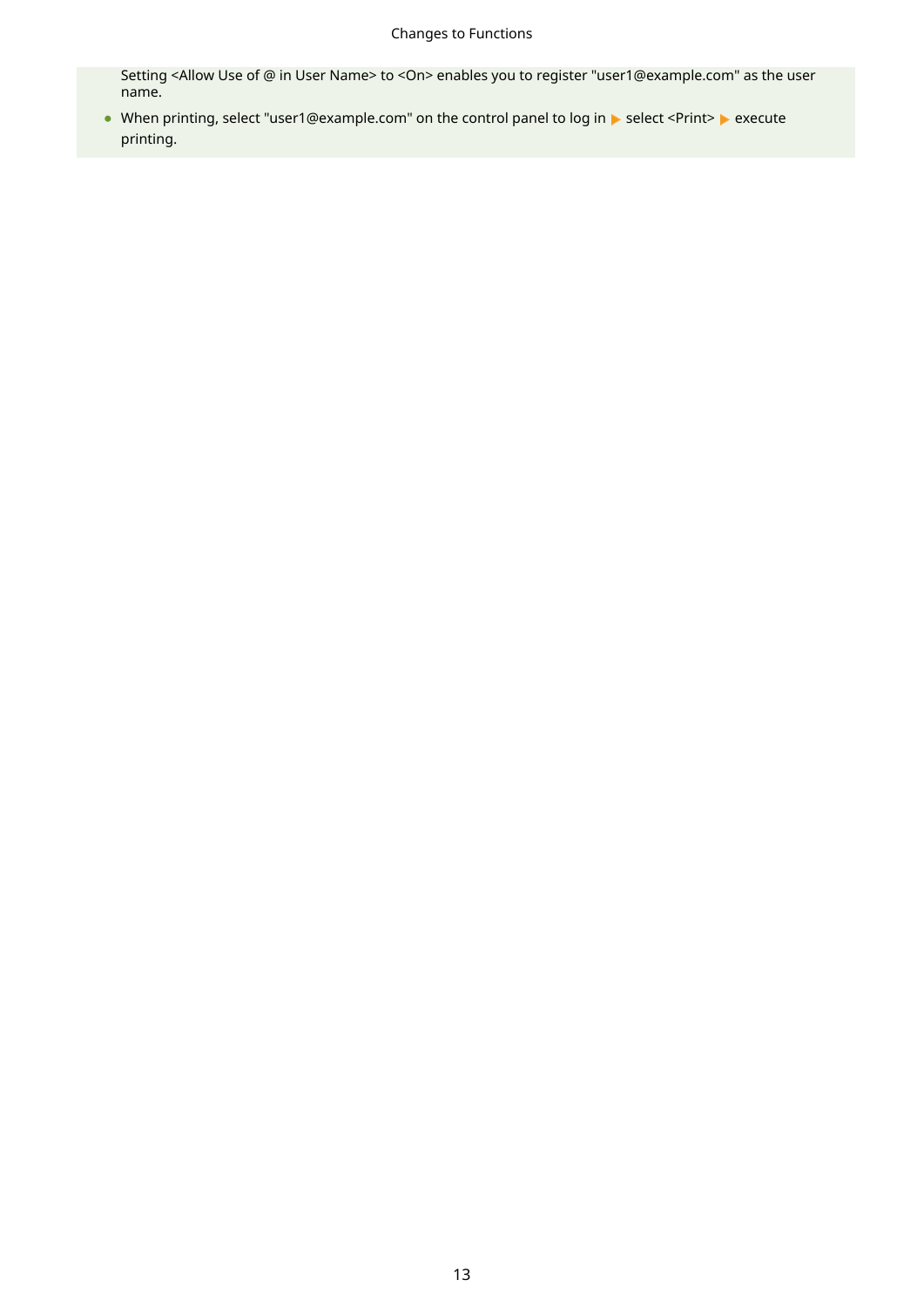# <span id="page-15-0"></span>**Addition of New Features to the Visual Message**

# **Function**

78J7-005

The following features have been added to the Visual Message function.

**O**Hiding Error Message Screens(P. 14) **OSetting Exception Addresses Where a Proxy Server Is Not Used(P. 14)** 

### Hiding Error Message Screens

Up until now, error message screens appeared if content was not displayed for some reason. However, you can specify that error message screens not appear.

**1 Start the Remote UI.**

**2 Click [Settings/Registration] on the portal page.**

**Click [License/Other] ▶ [Visual Message Settings] ▶ [Display Settings].** 

**4 In [Content to Display When an Error Occurs], select [Do not display an error message or Visual Message content].**

| E HTTP/WebDAW<br>File Pattic            | *Example: https://webdau-saruer1/signage.html                                                                                                                                    |
|-----------------------------------------|----------------------------------------------------------------------------------------------------------------------------------------------------------------------------------|
| User Name:                              |                                                                                                                                                                                  |
| <b>Restword:</b>                        |                                                                                                                                                                                  |
|                                         | Confirm Certificate for TLS Communication                                                                                                                                        |
|                                         | Add CN to Verification form                                                                                                                                                      |
| Content to Display When an Error Occurs |                                                                                                                                                                                  |
|                                         | Content to display when an empropouse [ C Display an error message, but do not display Visual Message content<br>(iii) Do not display an error message or Visual Message content |
| x                                       |                                                                                                                                                                                  |
|                                         | Copyright CANON INC. 2019                                                                                                                                                        |



### Setting Exception Addresses Where a Proxy Server Is Not Used

Specify the proxy settings in the Visual Message function to match the settings in <Proxy Settings>. If a proxy is set, the specified content may not appear. In this case, you can set an exception address so that the proxy server is not used.

**1 Start the Remote UI.**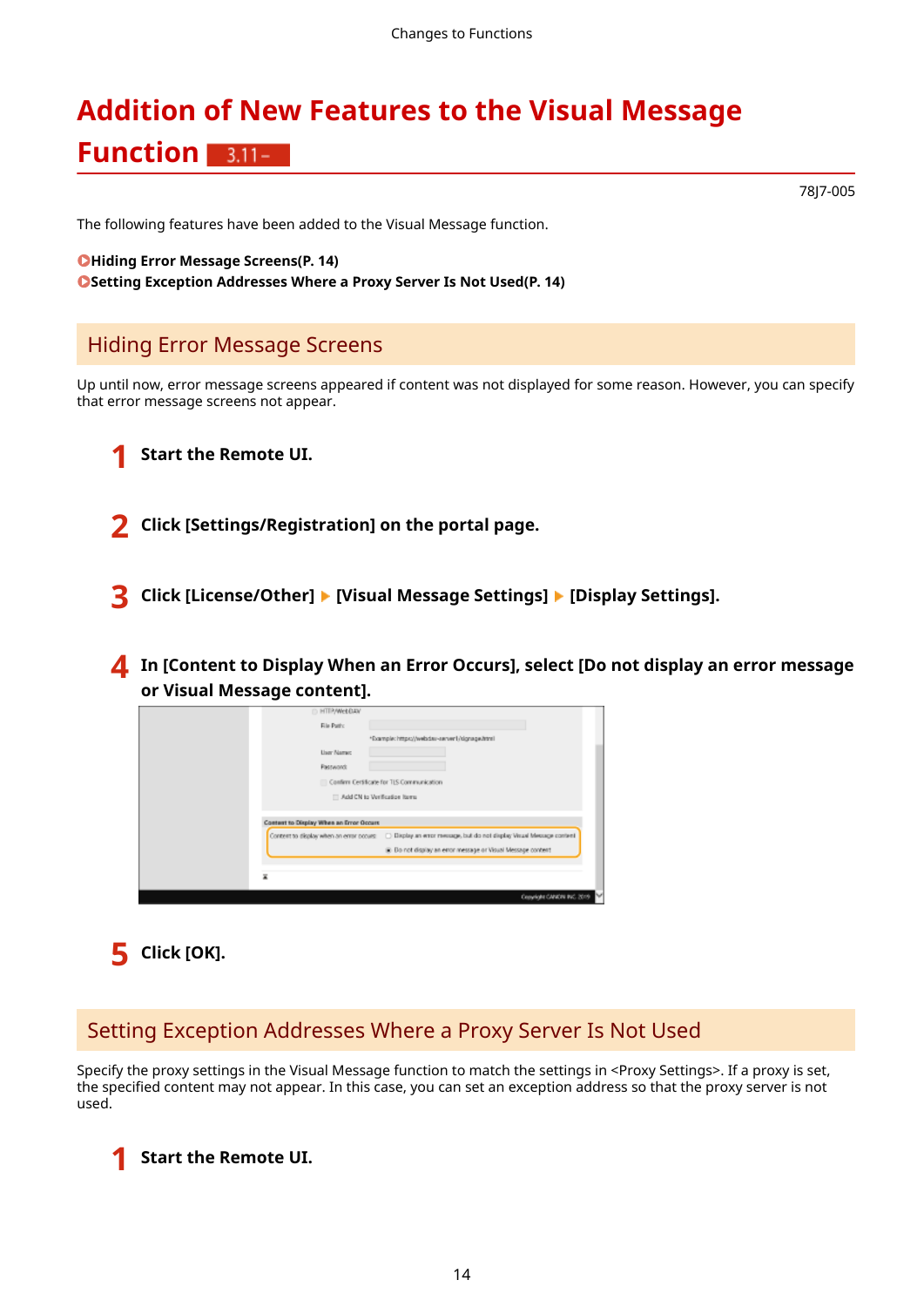**2 Click [Settings/Registration] on the portal page.**

**3 Click [License/Other] ▶ [Visual Message Settings] ▶ [Proxy Settings].** 

**4 In[Address Without Using Proxy], enter the addresses for which a proxy server will not be used.**

| <b>BARANCES</b><br><b>Visual Message Settings</b> |                                                                                           | To Portal | Login User: Administrator Log Out                                             |
|---------------------------------------------------|-------------------------------------------------------------------------------------------|-----------|-------------------------------------------------------------------------------|
| · License/Other<br>Visual Message Settings        | Visual Message Settings: Proxy Settings<br><b>Visual Message Settings: Proxy Settings</b> |           |                                                                               |
| Display Settings<br>Prosy Settings                | <b>Press Settings</b><br>Address Without Using Prover:                                    |           | OK<br>Cancel<br>(Max. 255 characters)                                         |
|                                                   | ×                                                                                         |           | * When specifying multiple addresses, separate the addresses with commas (.). |
|                                                   |                                                                                           |           | Copyright CANON INC. 2019                                                     |
|                                                   |                                                                                           |           |                                                                               |

- You can specify multiple addresses separated by a comma (,).
- You can specify up to 255 characters (ASCII code only).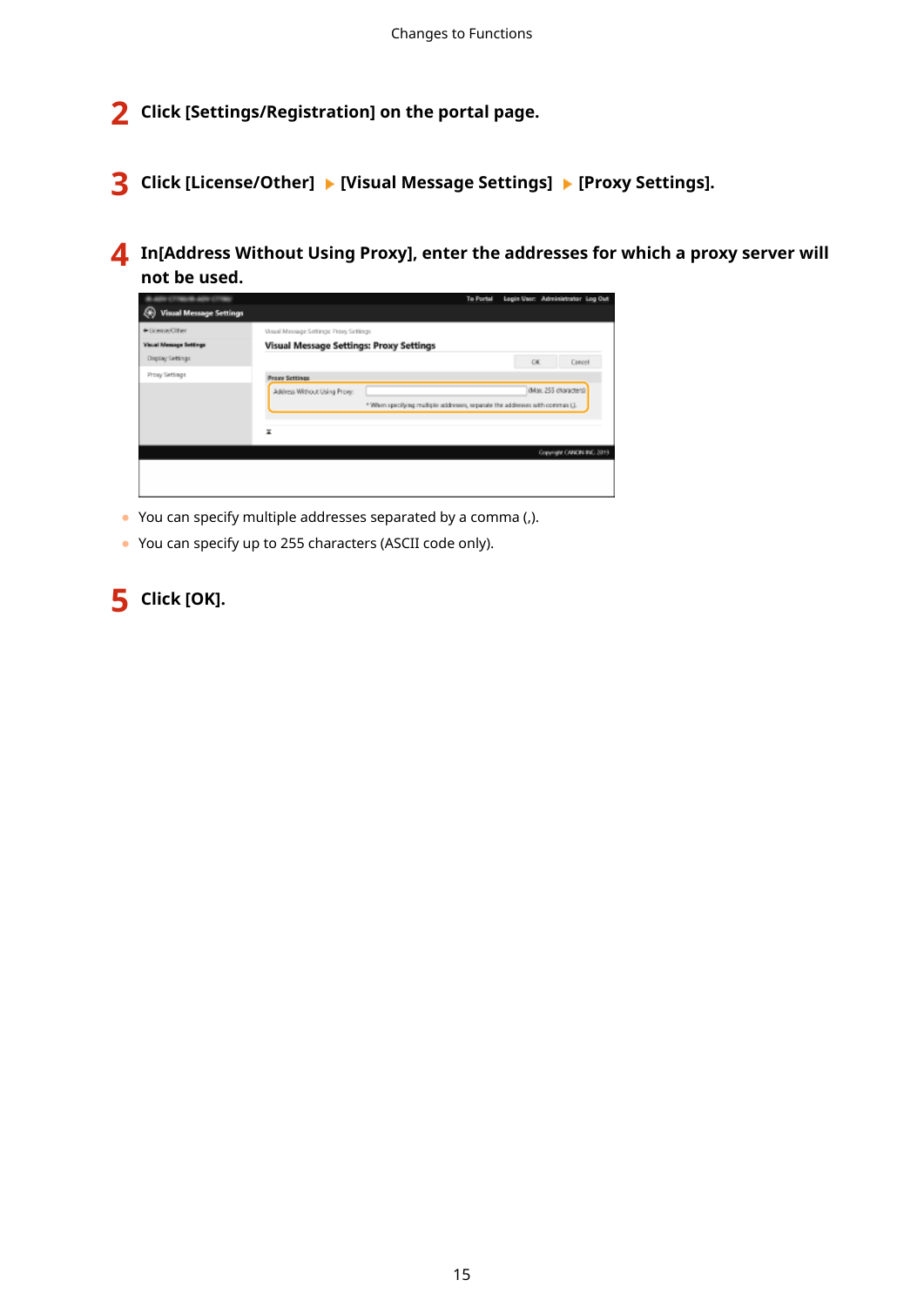# <span id="page-17-0"></span>**Changes to the <Home> Screen**

#### $3.12 -$

### ■Addition of <4 medium-small buttons per page> in <Menu> ▶ <Home Screen Layout Settings>

78J7-006

More options have been added for the number and size of the buttons displayed per screen.



# **NOTE**

● When you use this setting, <Comment> is no longer displayed when you register Personal Buttons/Shared Buttons.

### ■ Addition of Shortcut Button Displays for Functions

The shortcut buttons displayed in each function screen also appear in the <Home> screen. You can register frequently used functions to quickly access functions you frequently use without having to scroll the screen.



# **NOTE**

● Depending on the model, when the optionalUpright Control Panelis installed, shortcut buttons do not appear when the timeline is displayed in the <Home> screen.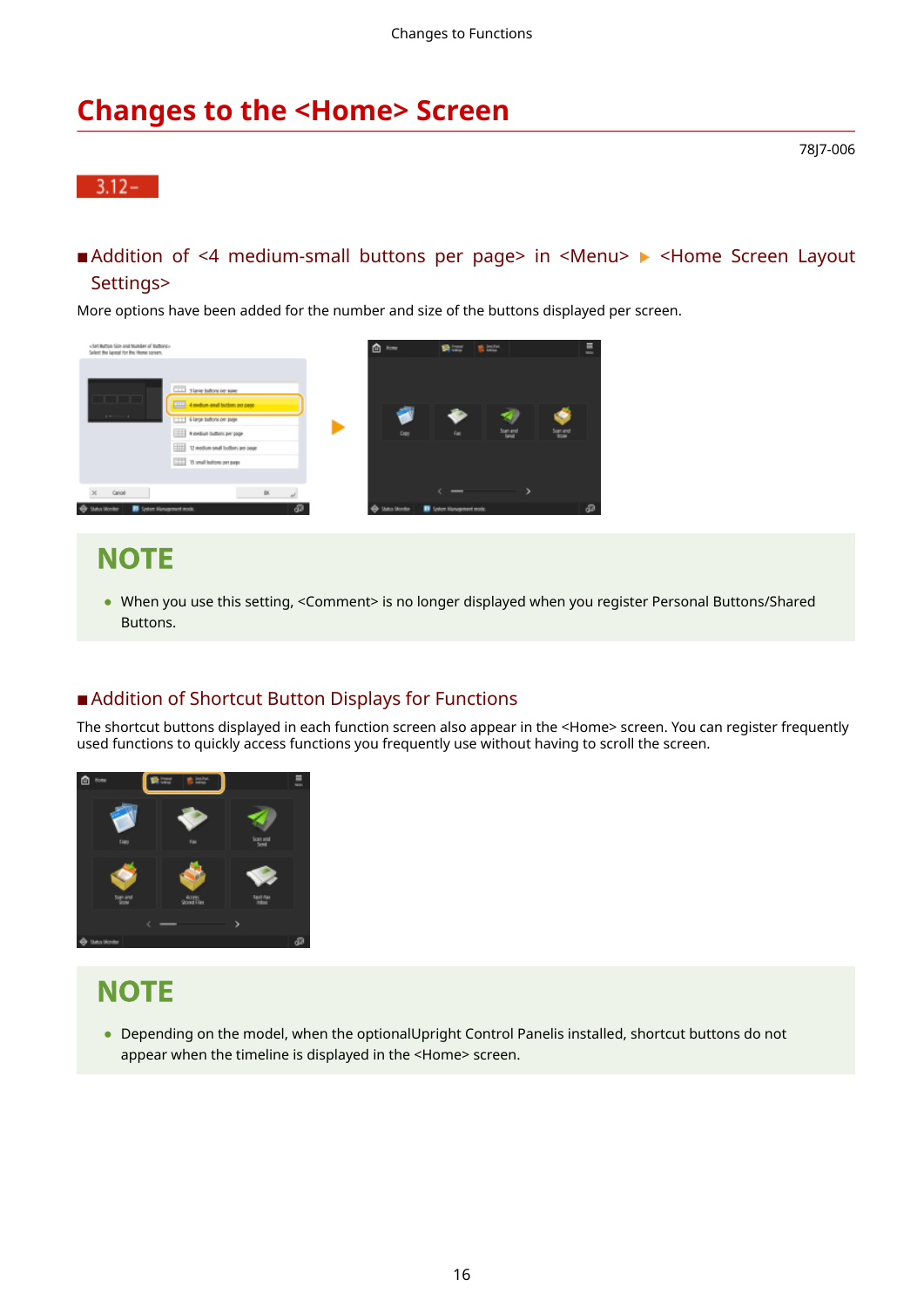# <span id="page-18-0"></span>**Changes to Destination Registration**



### ■ Renaming of Items Displayed in the One-Touch Button Registration Screen

When you register a destination for a one-touch button or register a new destination, some of the items displayed in the operation panel and remote UI screen are renamed.

#### ● **Control Panel**

| <b>Current name</b> | New name                                                                  |
|---------------------|---------------------------------------------------------------------------|
|                     | <one-touch name=""> <one-touch button="" name=""></one-touch></one-touch> |

#### ● **Remote UI**

| <b>Current name</b> | New name                                                         |
|---------------------|------------------------------------------------------------------|
| [Button Name]       | [One-Touch Button Name]                                          |
|                     | $\vert$ [One-Touch Name] $\vert$ [One-Touch Button Name] $\vert$ |

78J7-007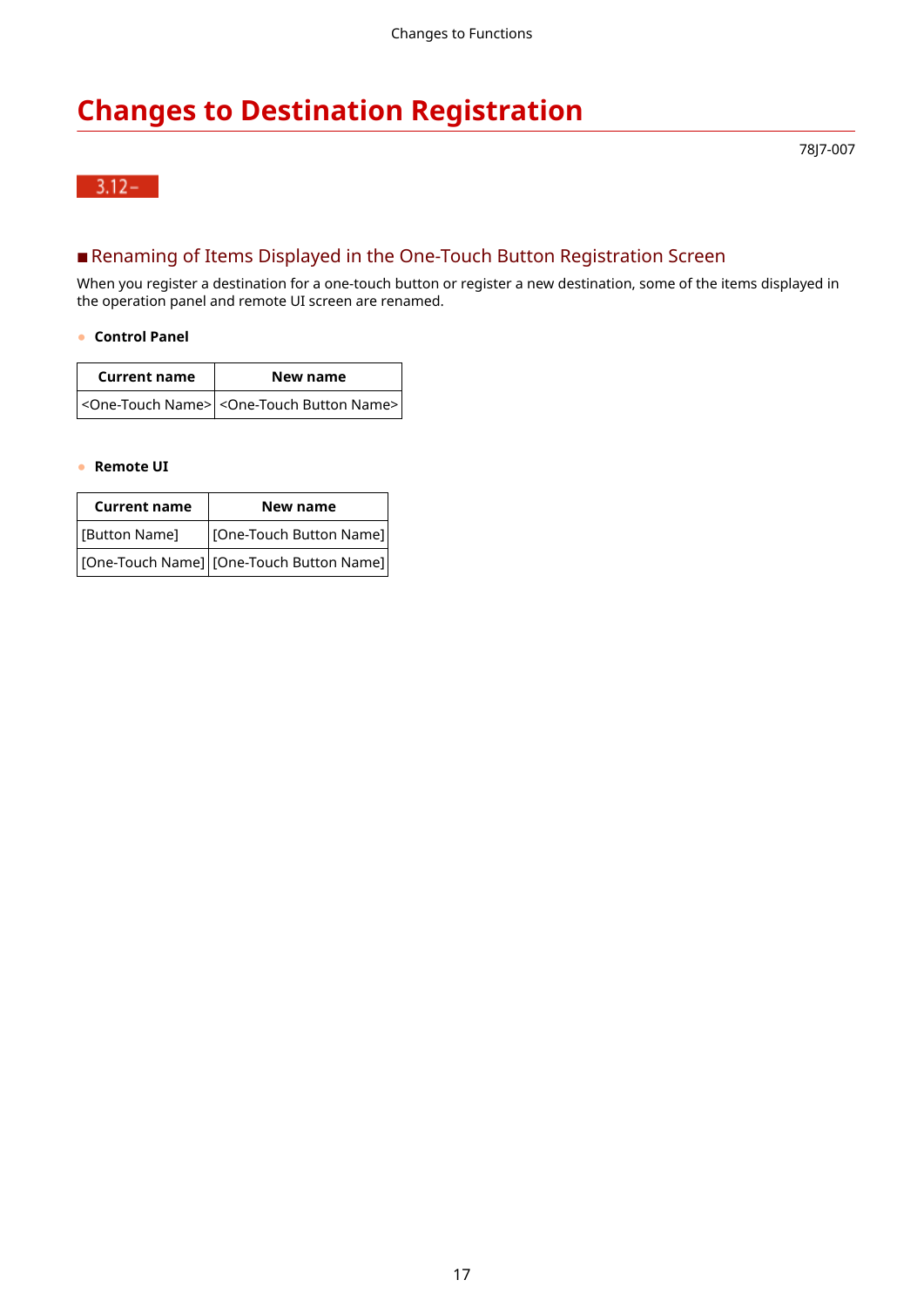# <span id="page-19-0"></span>**Changes to Server Information Registration**

### $3.12 -$

78J7-008

### ■Support for Specifying Domains in IP Addresses When Configuring Active Directory Server Authentication

When you are specifying the Active Directory domain manually, you can now specify an IPv4 address instead of a host name. Access the Active Directory server by entering the host name or IPv4 address.

| THE CRAIN CORP.                    |                                                                                                                             |                          | <b>To Pertail</b>      | Login User: Administrator Log Out |         |
|------------------------------------|-----------------------------------------------------------------------------------------------------------------------------|--------------------------|------------------------|-----------------------------------|---------|
| <b>Authentication Management</b>   |                                                                                                                             |                          |                        |                                   |         |
| + Liser Management                 | Authentication Management : Preferences : Server Settings > 6dil Server Settings > Active Directory Management > Add Domain |                          |                        |                                   |         |
| Authentication Management          | Add Domain                                                                                                                  |                          |                        |                                   |         |
| User Management                    |                                                                                                                             |                          | <b>Test Connection</b> | Add                               | Concell |
| User Group Management              | Donain Name:                                                                                                                |                          |                        |                                   |         |
| <b>Proferences</b>                 |                                                                                                                             | (Maximum 64 Characters)  |                        |                                   |         |
| Basic Settings                     | NetEICG Name:                                                                                                               |                          |                        | <b>Nudrum 15 Characteral</b>      |         |
| Control Panel Settings             | Primary Host Name or IP Address:                                                                                            |                          |                        |                                   |         |
| Server Settings                    |                                                                                                                             | (Maximum 84 Characters)  |                        |                                   |         |
| Authentication Service Information | Secondary Host Name or IP Address                                                                                           | (Masimum 64 Chancelers)  |                        |                                   |         |
|                                    | <b>User Name:</b>                                                                                                           |                          |                        | (Maximum 20 Characters)           |         |
|                                    | <b>Basswords</b>                                                                                                            |                          |                        |                                   |         |
|                                    |                                                                                                                             | (Masimum 127 Olaracters) |                        |                                   |         |
|                                    | Attribute to Set for Login Account                                                                                          |                          |                        |                                   |         |
|                                    | Login Name:                                                                                                                 |                          |                        |                                   |         |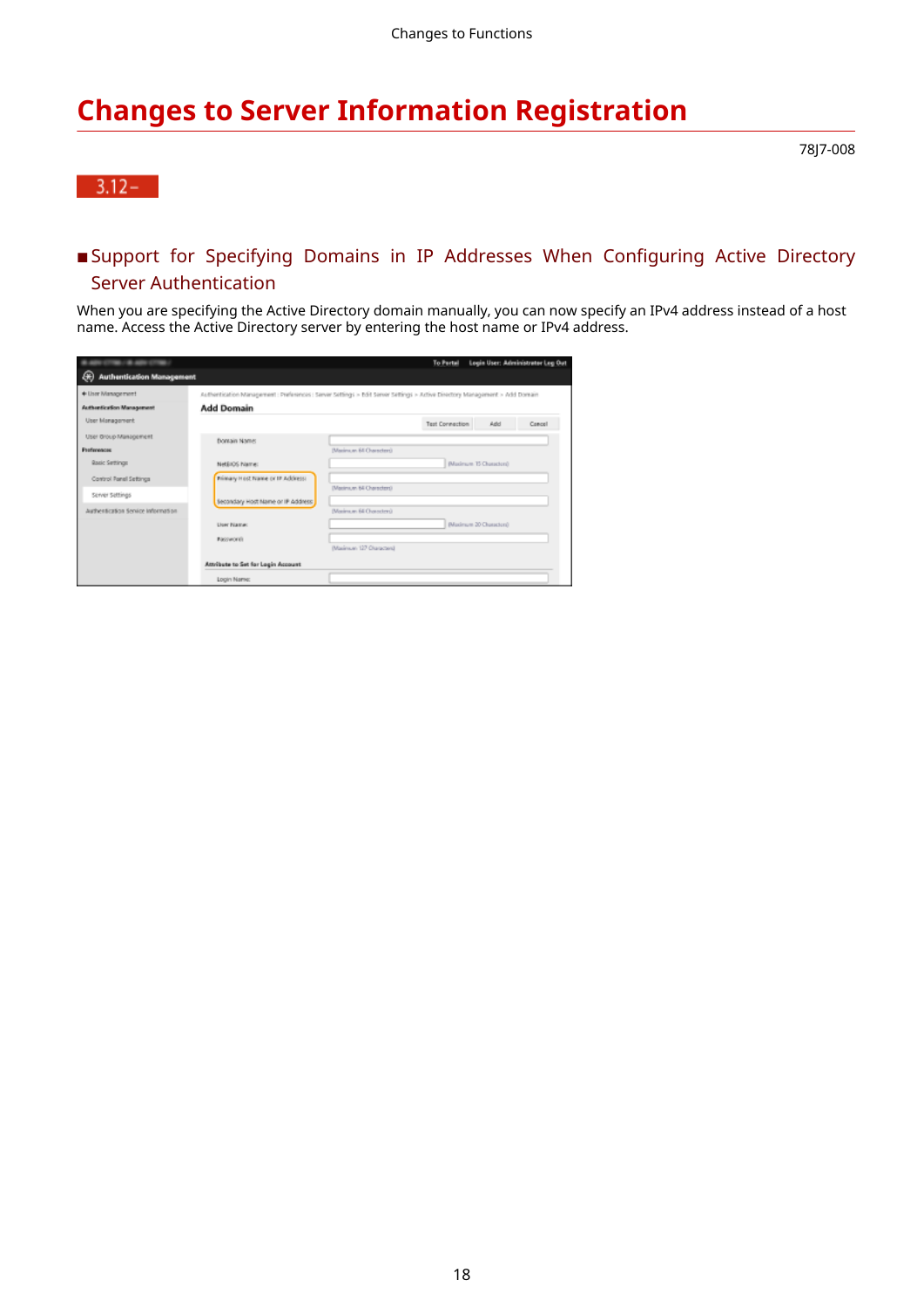78J7-009

# <span id="page-20-0"></span>**Changes to Networks**

 $-3.12-$ 

### ■ Support for Using Color Network ScanGear 2 via Sub Line

Previously you could only use "Color Network ScanGear 2" on the main line, but now you can use it on a sub line also.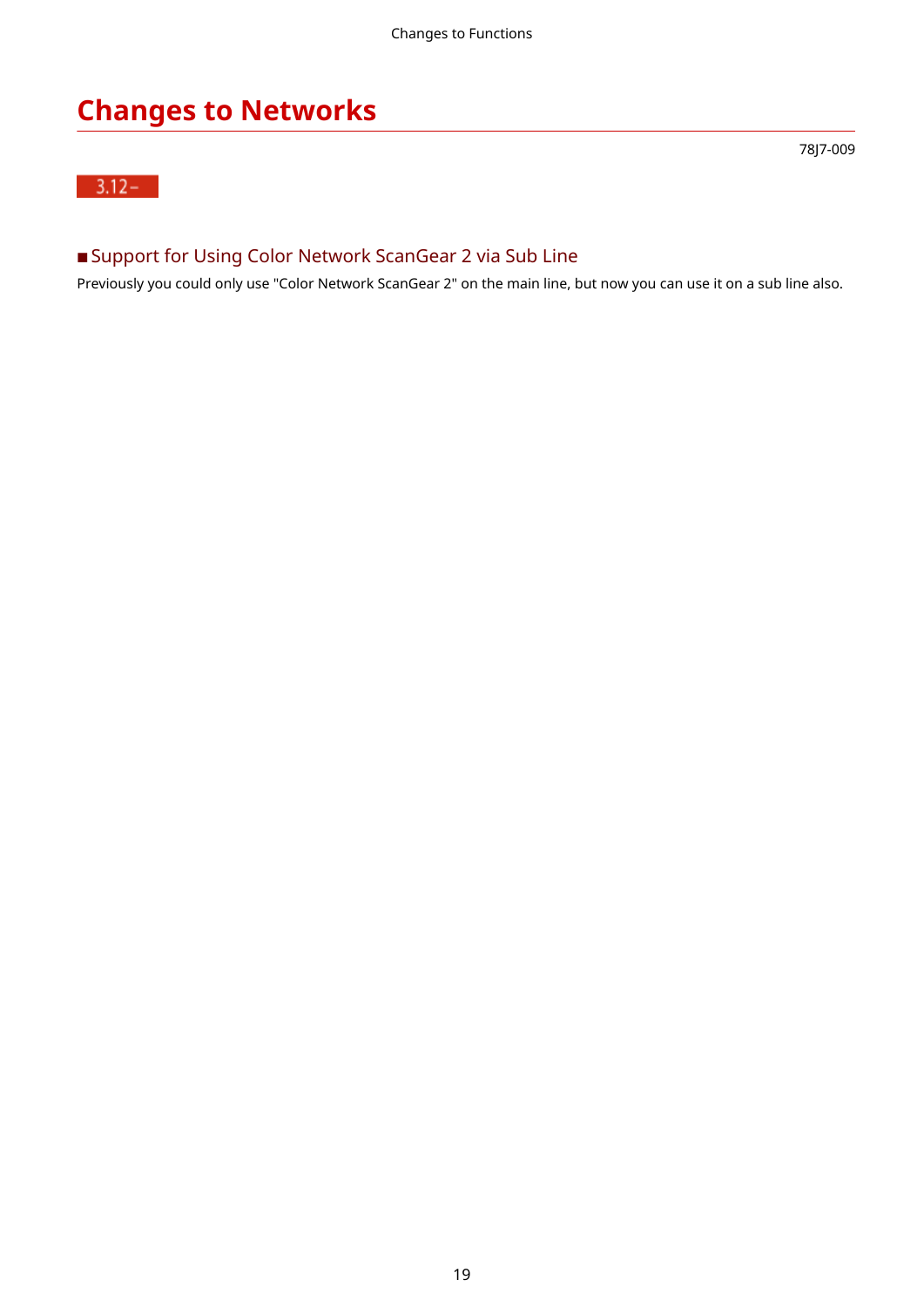# <span id="page-21-0"></span>**Changes to System Specifications**

### $3.11 -$

78J7-00A

### ■ Changes to Supported Operating Systems

The operating systems (OS) that support the various functions have changed as shown below.

#### **Pull Scan**

| Compatible OS | Windows 8.1/Windows 10/Windows Server 2012/Windows Server 2012 R2/Windows Server<br>2016 |
|---------------|------------------------------------------------------------------------------------------|
|               |                                                                                          |

#### **UFR II Printer Function**

| Compatible OS | Windows 8.1/10/Server 2012/Server 2012 R2/Server 2016/Server 2019 |  |
|---------------|-------------------------------------------------------------------|--|
|               | Mac OS X (10.10 or later)                                         |  |

#### **PCL Printer Function**

| Compatible OS | Windows 8.1/10/Server 2012/Server 2012 R2/Server 2016/Server 2019 |  |
|---------------|-------------------------------------------------------------------|--|
|               |                                                                   |  |

#### **PS Printer Function**

| <b>Driver</b>                                                     |
|-------------------------------------------------------------------|
| Windows 8.1/10/Server 2012/Server 2012 R2/Server 2016/Server 2019 |
| Mac OS X (10.10 or later)                                         |
| <b>PPD</b>                                                        |
| Windows 8.1/10                                                    |
| Mac OS X (10.9 or later)                                          |
|                                                                   |

#### **When an Active Directory Server Is Specified as an Authentication Server**

| $\left[\text{``oftware (operating system)}\right]\right _{2019^{*1}}$ Windows Server 2012 $^{*1}$ /Windows Server 2012 R2 $^{*1}$ /Windows Server 2016 $^{*1}$ /Windows Server . |
|----------------------------------------------------------------------------------------------------------------------------------------------------------------------------------|
|                                                                                                                                                                                  |

\*1 Users cannot log in with Active Directory authentication if Kerberos Armoring is enabled for KDCrelated policies (group policies). Make sure to disable Kerberos Armoring.

#### **File Servers**

|                                                                               | <b>FTP</b>                                                           |
|-------------------------------------------------------------------------------|----------------------------------------------------------------------|
| $\mid$ File servers available as destinations for file $\mid$<br>transmission | <b>Windows Server 2012: Internet Information Services 8.0</b>        |
|                                                                               | <b>Windows 8.1/Server 2012 R2: Internet Information Services 8.5</b> |
|                                                                               | Windows 10/Server 2016/Server 2019: Internet Information Services 10 |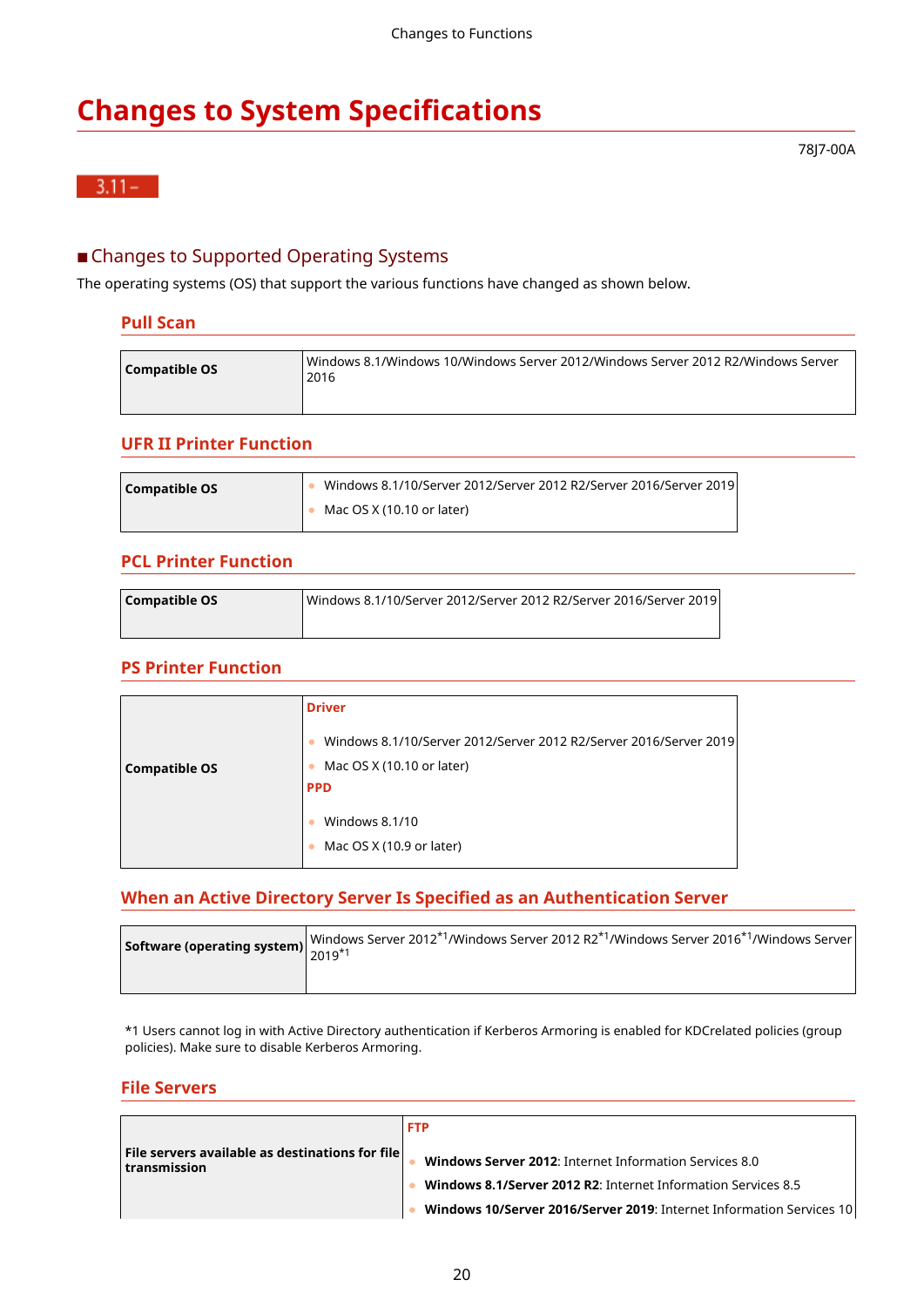#### Changes to Functions

| • Cent OS 7                                                            |
|------------------------------------------------------------------------|
| <b>Windows (SMB)</b>                                                   |
| • Windows 8.1                                                          |
| • Windows 10                                                           |
| • Windows Server 2012                                                  |
| • Windows Server 2012 R2                                               |
| • Windows Server 2016                                                  |
| • Windows Server 2019                                                  |
| • Mac OS X 10.13 and later                                             |
| • Cent OS 7                                                            |
| <b>WebDAV</b>                                                          |
| • Windows Server 2012: Internet Information Services 8.0               |
| • Windows 8.1/Server 2012 R2: Internet Information Services 8.5        |
| • Windows 10/Server 2016/Server 2019: Internet Information Services 10 |
| • Mac OS X 10.13 and later                                             |
| • Cent OS 7                                                            |
|                                                                        |

#### **LDAP Servers**

|                              | Windows Server 2012 with Active Directory    |  |
|------------------------------|----------------------------------------------|--|
| <b>Types of LDAP servers</b> | Windows Server 2012 R2 with Active Directory |  |
|                              | Windows Server 2016 with Active Directory    |  |
|                              | Windows Server 2019 with Active Directory    |  |
|                              |                                              |  |

### $3.12 -$

**OChanges to Send Functions(P. 21)** 

**Changes to Printer Functions(P. 22)** 

**[Changes to Storage Space Functions\(P. 22\)](#page-23-0)** 

**[Changes to System Environment\(P. 23\)](#page-24-0)** 

**[Changes to Network Environment\(P. 24\)](#page-25-0)** 

### ■ Changes to Send Functions

The interfaces have changed as shown below.

#### **Push Scan**

| Interface | 1000 Base-T/100 Base-TX/10 Base-T (IEEE 802.3 compliant), Wi-Fi (IEEE 802.11b/g/n) |
|-----------|------------------------------------------------------------------------------------|
|           |                                                                                    |

### **Pull Scan**

| Interface | USB2.0High-Speed, 1000Base-T/100Base-TX/10Base-T (IEEE 802.3 compliant), Wi-Fi (IEEE<br>802.11b/g/n) |
|-----------|------------------------------------------------------------------------------------------------------|
|           |                                                                                                      |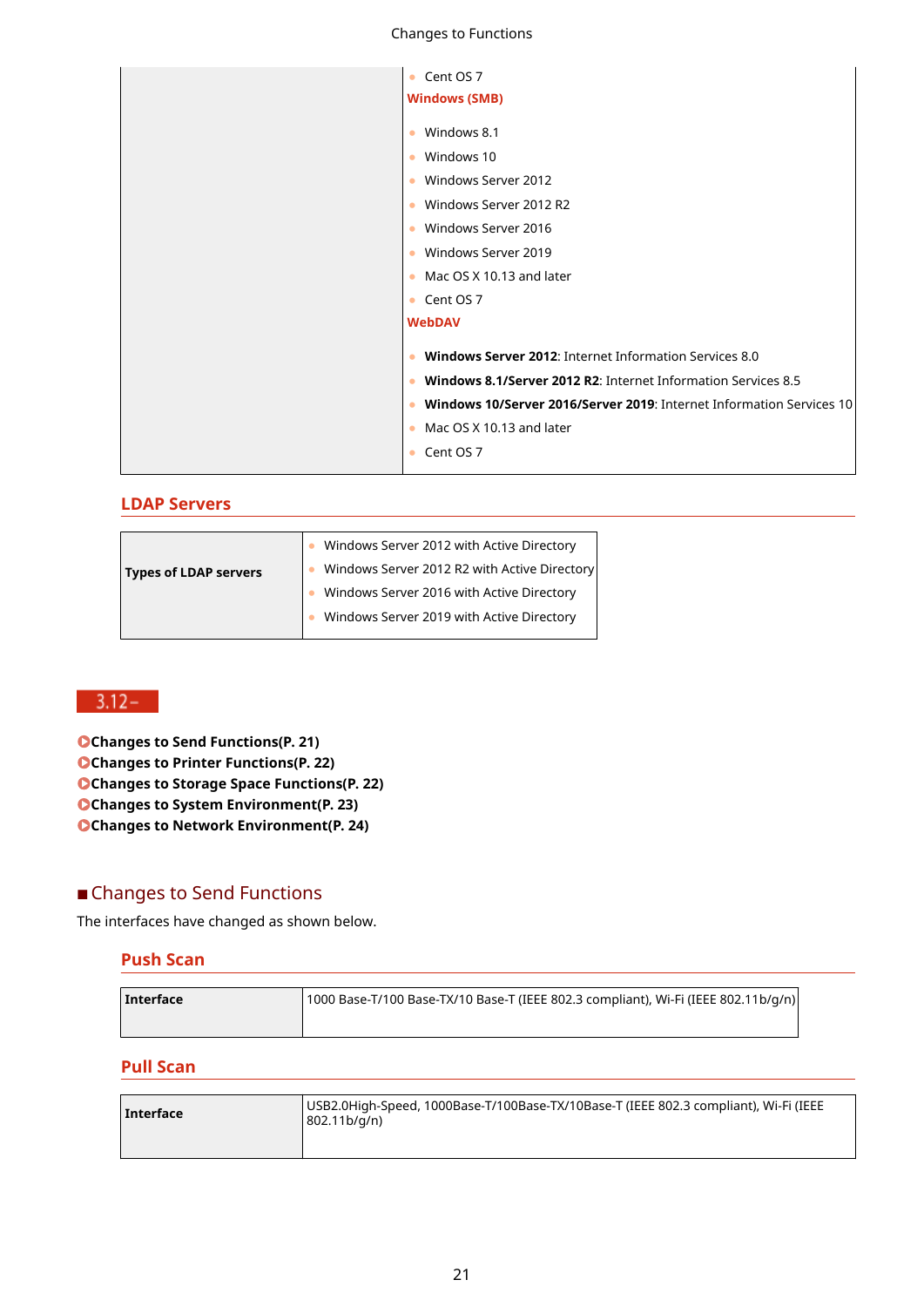### <span id="page-23-0"></span>■ Changes to Printer Functions

The operating systems (OS) that support the printer functions and interfaces have changed as shown below.

#### **UFR II Printer Function**

| Compatible OS | Windows 8.1/10/Server 2012/Server 2012 R2/Server 2016/Server 2019<br>Mac OS $X$ (10.11 or later)     |
|---------------|------------------------------------------------------------------------------------------------------|
| Interface     | USB2.0High-Speed, 1000Base-T/100Base-TX/10Base-T (IEEE 802.3 compliant), Wi-Fi (IEEE<br>802.11b/g/n) |

#### **PCL Printer Function**

| Interface | USB2.0High-Speed, 1000Base-T/100Base-TX/10Base-T (IEEE 802.3 compliant), Wi-Fi (IEEE<br>802.11b/g/n) |
|-----------|------------------------------------------------------------------------------------------------------|
|           |                                                                                                      |

#### **PS Printer Function**

|                      | <b>Driver</b>                                                                                                  |  |
|----------------------|----------------------------------------------------------------------------------------------------------------|--|
| <b>Compatible OS</b> | Windows 8.1/10/Server 2012/Server 2012 R2/Server 2016/Server 2019<br>Mac OS $X(10.11)$ or later)<br><b>PPD</b> |  |
|                      | Windows 8.1/10<br>Mac OS X (10.10 or later)                                                                    |  |
| Interface            | USB2.0High-Speed, 1000Base-T/100Base-TX/10Base-T (IEEE 802.3 compliant), Wi-Fi (IEEE<br>802.11 b/q/n           |  |

#### ■ Changes to Storage Space Functions

The Mail Box capacities have been changed as shown below.

#### **Mail Box**

E

| <b>Storage Capacity</b> | $ 2,000$ files or 10,000 pages (standard) / 15,000 pages (maximum) <sup>*1</sup> |
|-------------------------|----------------------------------------------------------------------------------|
|                         |                                                                                  |

\*1 Includes documents stored in the Fax/I-Fax Inbox and Hold Queue. However, these numbers may vary depending on the remaining storage capacity.

C3700

#### **Mail Box**

| Storage Capacity | $\vert$ 2,000 files or 10,000 pages (standard) / 15,000 pages (maximum)*1 $\vert$ |  |
|------------------|-----------------------------------------------------------------------------------|--|
|                  |                                                                                   |  |

\*1 Includes documents stored in the Fax/I-Fax Inbox. However, these numbers may vary depending on the remaining storage capacity.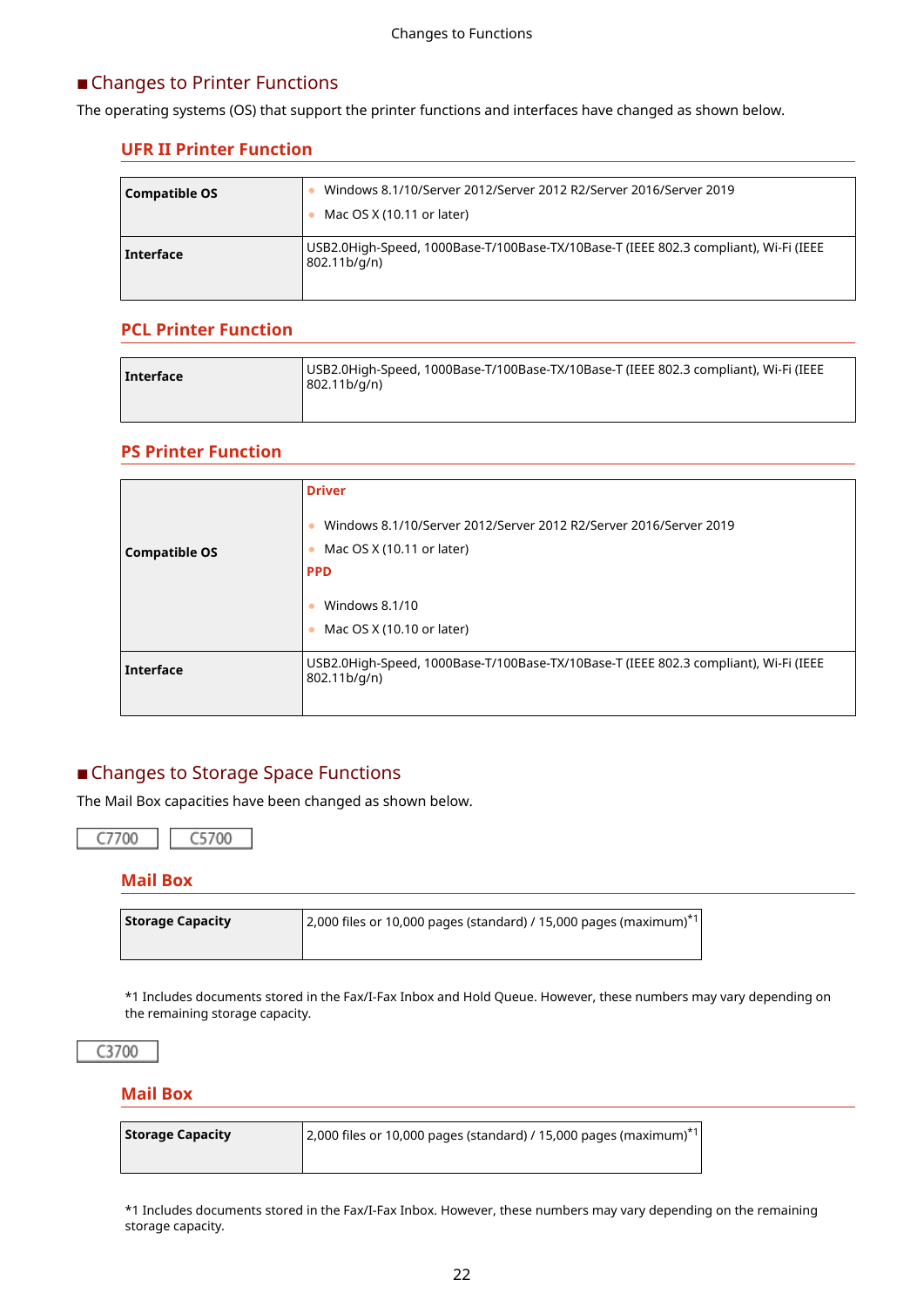<span id="page-24-0"></span>

#### **Mail Box**

| <b>Storage Capacity</b> |                                              |
|-------------------------|----------------------------------------------|
|                         | $ 2,000$ files or 10,000 pages <sup>*1</sup> |
|                         |                                              |

\*1 Includes documents stored in the Fax/I-Fax Inbox. However, these numbers may vary depending on the remaining storage capacity.

### ■ Changes to System Environment

The operating systems (OS) that support the various functions have changed as shown below.

#### **Remote UI**

|                                          | <b>Windows</b>                                                    |
|------------------------------------------|-------------------------------------------------------------------|
| System requirements for the Remote UI *1 | Internet Explorer 11<br>Microsoft Edge<br>Google Chrome<br>Mac OS |
|                                          | Safari 11 or later<br>Google Chrome                               |

\*1 Before changing the settings of the machine, set your Web browser to enable all cookies and use JavaScript.

#### **File Servers**

|                                                                 | <b>FTP</b>                                                           |
|-----------------------------------------------------------------|----------------------------------------------------------------------|
|                                                                 | Windows Server 2012: Internet Information Services 8.0               |
|                                                                 | Windows 8.1/Server 2012 R2: Internet Information Services 8.5        |
|                                                                 | Windows 10/Server 2016/Server 2019: Internet Information Services 10 |
|                                                                 | Cent OS 7<br>$\bullet$                                               |
|                                                                 | <b>Windows (SMB)</b>                                                 |
|                                                                 | Windows 8.1<br>$\bullet$                                             |
|                                                                 | Windows 10<br>$\bullet$                                              |
|                                                                 | Windows Server 2012                                                  |
| File servers available as destinations for file<br>transmission | Windows Server 2012 R2                                               |
|                                                                 | Windows Server 2016<br>$\bullet$                                     |
|                                                                 | Windows Server 2019                                                  |
|                                                                 | Mac OS X 10.13<br>$\bullet$                                          |
|                                                                 | Mac OS X 10.14                                                       |
|                                                                 | Mac OS X 10.15<br>$\bullet$                                          |
|                                                                 | Cent OS 7                                                            |
|                                                                 | <b>WebDAV</b>                                                        |
|                                                                 | Windows Server 2012: Internet Information Services 8.0<br>$\bullet$  |
|                                                                 | Windows 8.1/Server 2012 R2: Internet Information Services 8.5        |
|                                                                 | Windows 10/Server 2016/Server 2019: Internet Information Services 10 |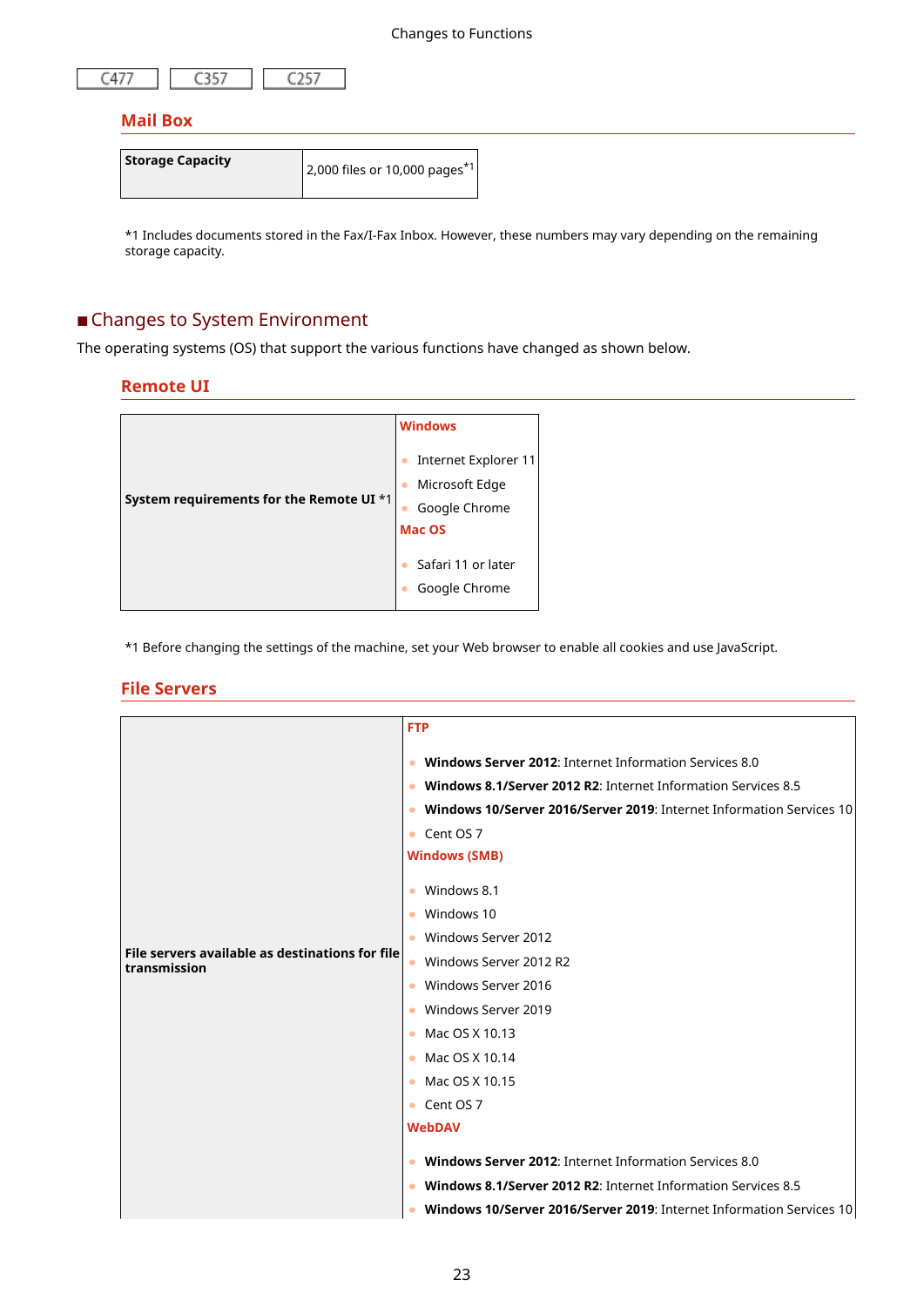<span id="page-25-0"></span>

| Mac OS X 10.13 |
|----------------|
| Mac OS X 10.14 |
| Mac OS X 10.15 |
| Cent OS 7      |
|                |

### ■ Changes to Network Environment

The supported protocols for Wired LAN have been changed as shown below.

### **Wired LAN Specifications**

|                           | <b>TCP/IP</b>                                                                                                     |
|---------------------------|-------------------------------------------------------------------------------------------------------------------|
|                           | Frame type: Ethernet II                                                                                           |
| <b>Protocol Supported</b> | Print applications: LPD/Raw/IPP/IPPS/FTP/WSD/Mopria/AirPrint/Windows 10<br>Mobile<br><b>Print/Universal Print</b> |
|                           | <b>AppleTalk</b>                                                                                                  |
|                           | <b>Frame type: Ethernet SNAP</b>                                                                                  |
|                           | Print application: PAP (Printer Access Protocol)                                                                  |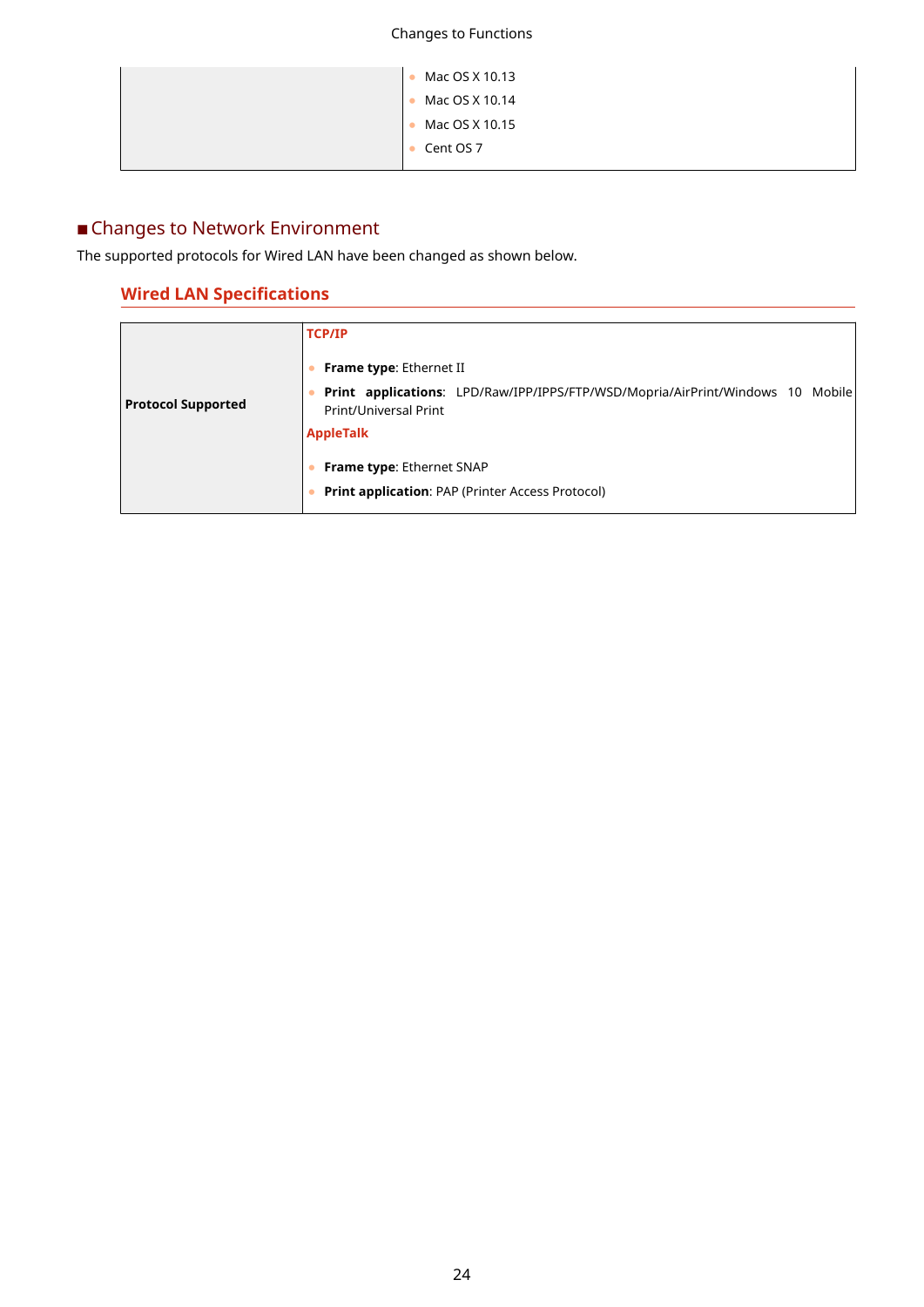# **Changes to Settings/Registration**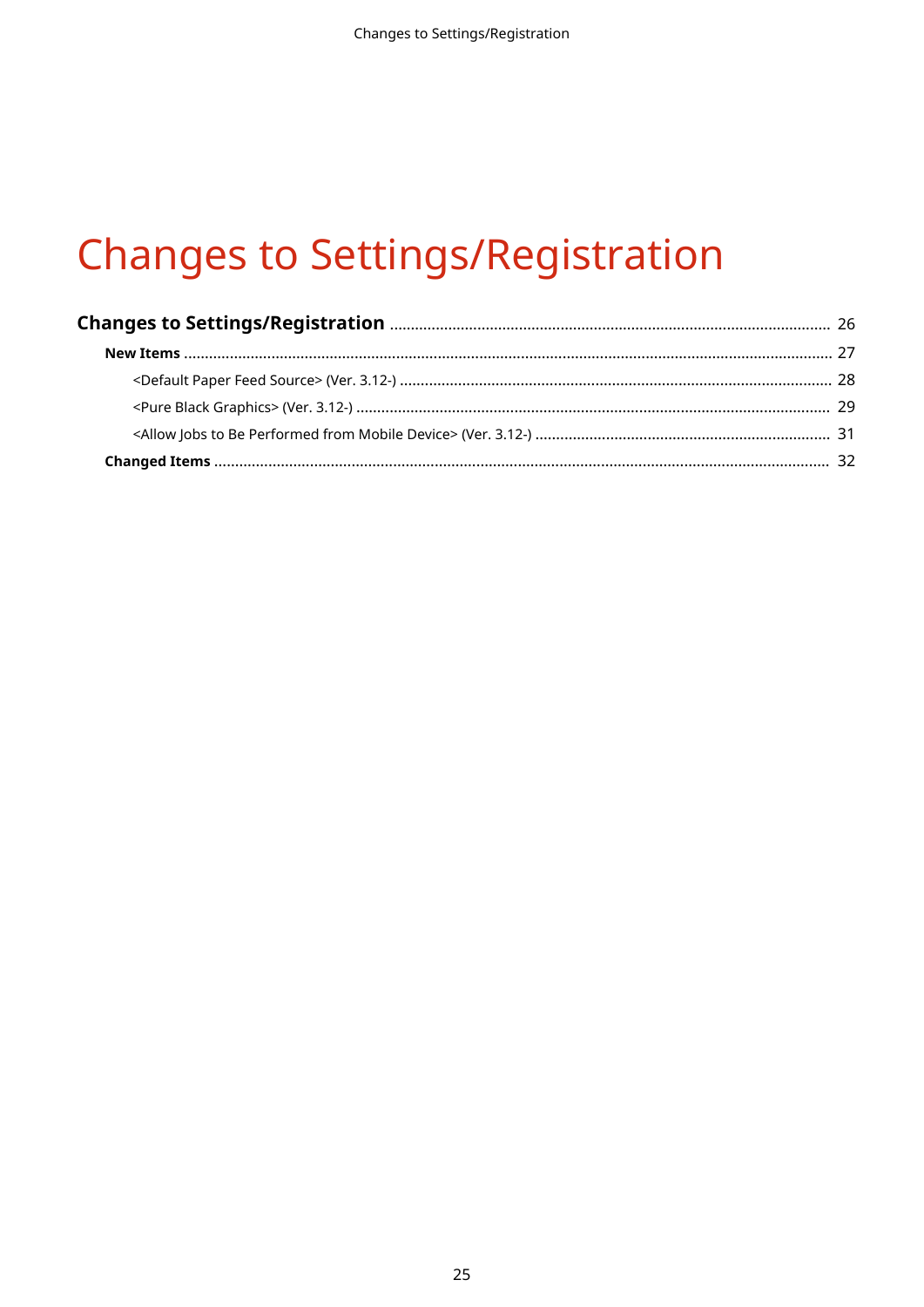# <span id="page-27-0"></span>**Changes to Settings/Registration**

78J7-00C

This description explains changes to items in the <Settings/Registration> screen. The <Settings/Registration> screen appears when you press  $\left( \mathcal{A} \right)$  (Settings/Registration) on the operation panel.

**[New Items\(P. 27\)](#page-28-0)**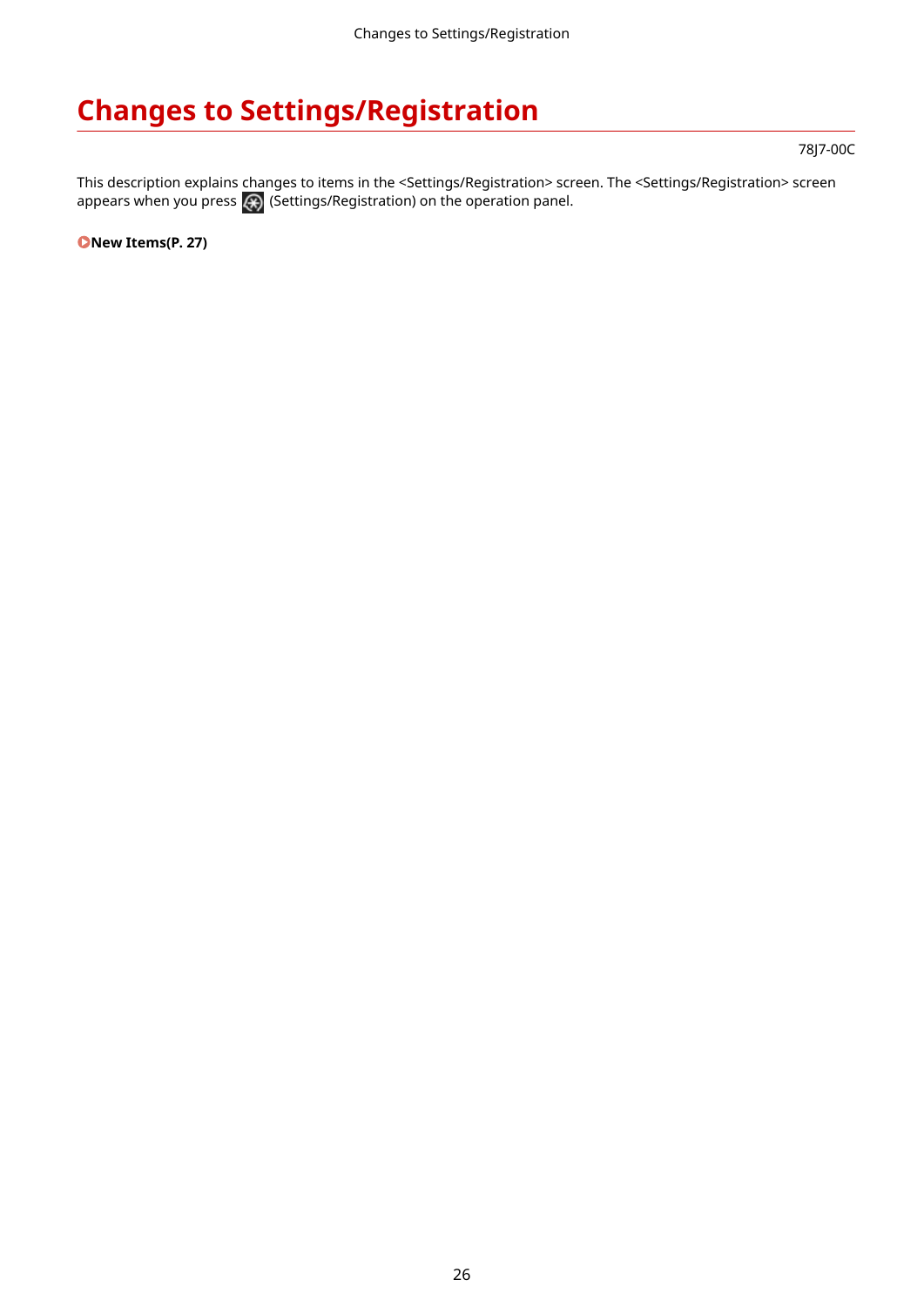# <span id="page-28-0"></span>**New Items**

78J7-00E

This section describes new items added to Settings/Registration.

**[<Default Paper Feed Source> \(Ver. 3.12-\)\(P. 28\)](#page-29-0)  [<Pure Black Graphics> \(Ver. 3.12-\)\(P. 29\)](#page-30-0)  [<Allow Jobs to Be Performed from Mobile Device> \(Ver. 3.12-\)\(P. 31\)](#page-32-0)**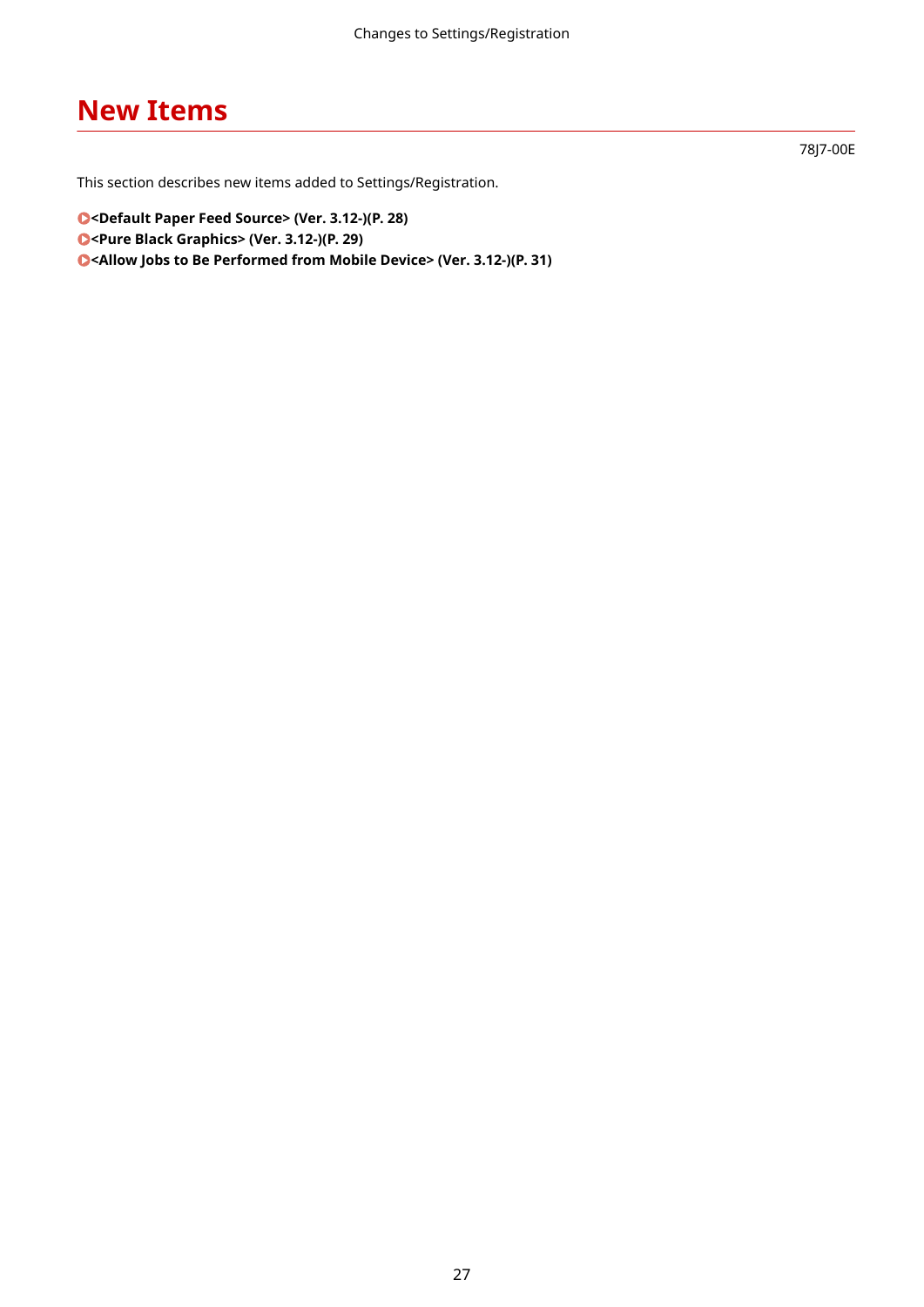#### <span id="page-29-0"></span>**<Default Paper Feed Source>**  $-3.12-$

 (Settings/Registration) <Function Settings> <Printer> <Printer Settings> <Custom Settings> <Paper Feed>

78J7-00F

| <b>Printier Settings</b>                                                               |    |   |            |  |
|----------------------------------------------------------------------------------------|----|---|------------|--|
| <b>Rapel Feed</b>                                                                      |    |   |            |  |
| · Default Roper Feed Source<br>$ RIB$                                                  |    |   |            |  |
| · Default Roover Size<br>$-44$                                                         |    |   |            |  |
| <b>STATE OF BUILDING</b><br><b>Default Raper Type</b><br>$\blacksquare$<br>$=$ Plain 3 |    |   |            |  |
| <b>STATE OF BUILDING</b><br><b>Room Size-Breetide</b><br>٠<br>$= 00$                   |    |   |            |  |
|                                                                                        | 10 | × |            |  |
|                                                                                        |    |   | <b>CHE</b> |  |

In situations such as direct printing where you cannot specify the paper source, you can now preset which paper source will be used beforehand. Set this to <Auto> to automatically switch to a paper source that matches the size and type of paper to be used for printing.

#### ■ Settings/Registration Table

For details on how to view the Settings/Registration Table, see "Settings/Registration" > "Settings/Registration Table" in the "User's Guide".

| Item                                              | <b>Setting</b><br><b>Description</b>                                                               |     | DeviceAdmin NetworkAdmin | Can be<br>set in<br><b>Remote</b><br>UI | <b>Device</b><br><b>Information</b><br><b>Delivery</b><br><b>Available</b> | Import<br>All<br><b>Function</b> | Name of<br>Item When<br><b>Exporting</b><br>with the<br><b>Remote UI</b> |
|---------------------------------------------------|----------------------------------------------------------------------------------------------------|-----|--------------------------|-----------------------------------------|----------------------------------------------------------------------------|----------------------------------|--------------------------------------------------------------------------|
| <default feed<br="" paper="">Source&gt;</default> | <auto>, <mp<br>Tray&gt;,<br/><drawer 1=""> to<br/>'<drawer x="">*</drawer></drawer></mp<br></auto> | Yes | Yes                      | Yes                                     | <b>No</b>                                                                  | B                                | Settings for<br>Printer<br>Settings                                      |

\* Note that the number of drawers displayed differs depending on your model and the installed options.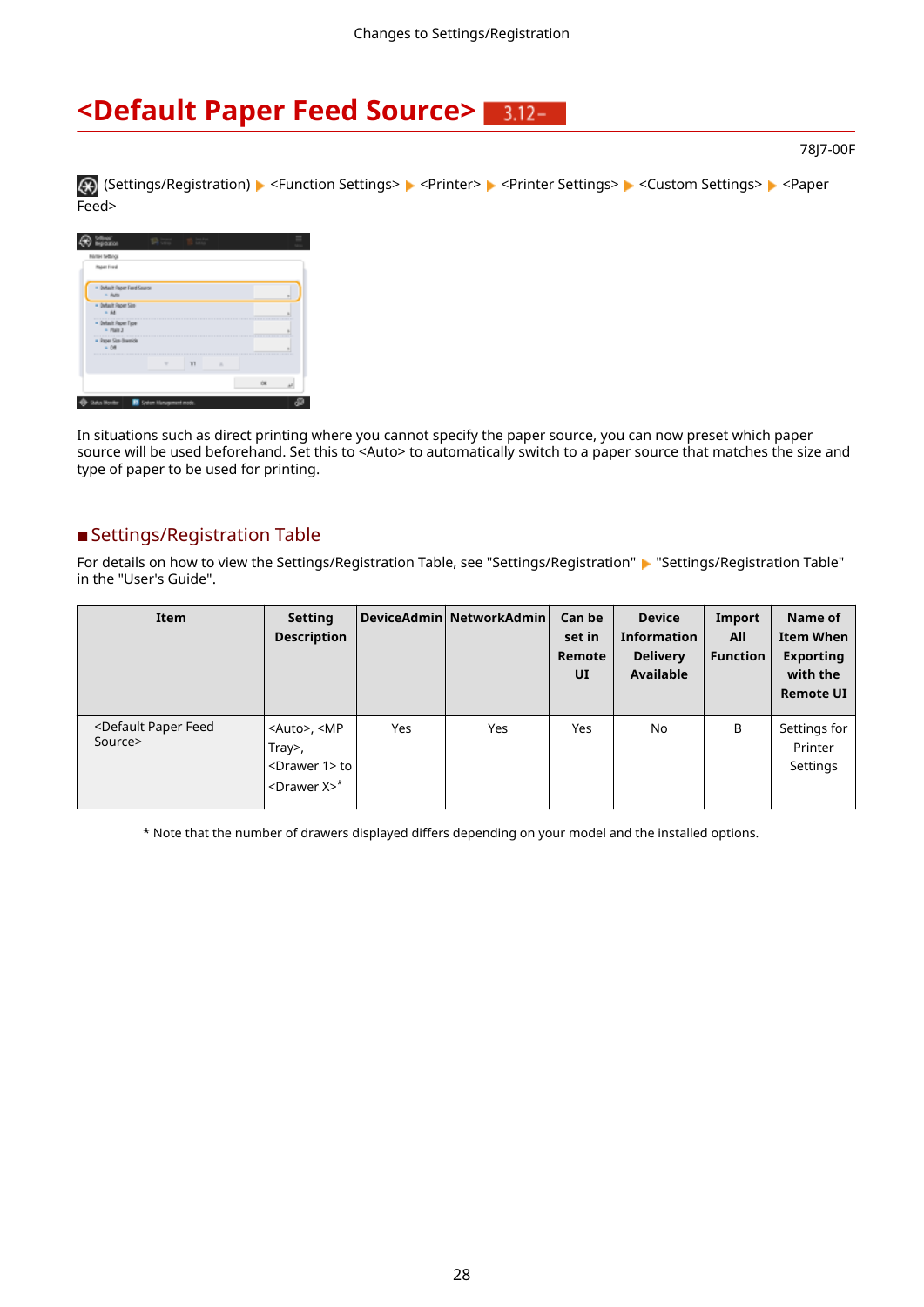78J7-00H

#### <span id="page-30-0"></span>**<Pure Black Graphics>**  $-3.12-$

Color

## **NOTE**

● Depending on the model, <PS> appears when the optional PS Printer Kit is installed.

**Section** 

(Settings/Registration) <Function Settings> <Printer> <Printer Settings> <Custom Settings> <PS>

(Settings/Registration) <Function Settings> <Printer> <Printer Settings> <Custom Settings> <PDF>

| Printlet fieldings<br>$\mathbf{r}$ |    |  |           |  |
|------------------------------------|----|--|-----------|--|
|                                    |    |  |           |  |
| . Pum Mack Text<br>$=$ 0n          |    |  |           |  |
| . Pute Mark Graphics<br>$= 10$ ff  |    |  |           |  |
| · litect Overprint<br>$=$ 0n       |    |  |           |  |
| . Idal Source Partie<br>$-1896$    |    |  |           |  |
|                                    | 34 |  |           |  |
|                                    |    |  | <b>OR</b> |  |

| 138                                  |    |     |  |
|--------------------------------------|----|-----|--|
|                                      |    |     |  |
| . Comment Print                      |    |     |  |
| $=$ $k/s$                            |    |     |  |
| <b>Une Refinement</b><br>٠<br>$=$ 0s |    |     |  |
| . Pum Mark Fest                      |    |     |  |
| $=$ 0s                               |    |     |  |
| . Pum Mark Graphics<br>$= 0$ ff      |    |     |  |
|                                      |    |     |  |
|                                      | 35 |     |  |
|                                      |    |     |  |
|                                      |    | CW. |  |

Black graphics created using RGB or CMYK can now be printed using just a single toner color (K (Black)).

#### **<On>**

Graphics are printed using only (K (black)) toner. There is no drift of color toner into the area surrounding the printed graphics.



Graphics are printed according to the settings in the selected Output Profile. Because graphics are printed using 4 colors, colors may drift into the area surrounding the graphics.



#### ■ Settings/Registration Table

For details on how to view the Settings/Registration Table, see "Settings/Registration" resettings/Registration Table" in the "User's Guide".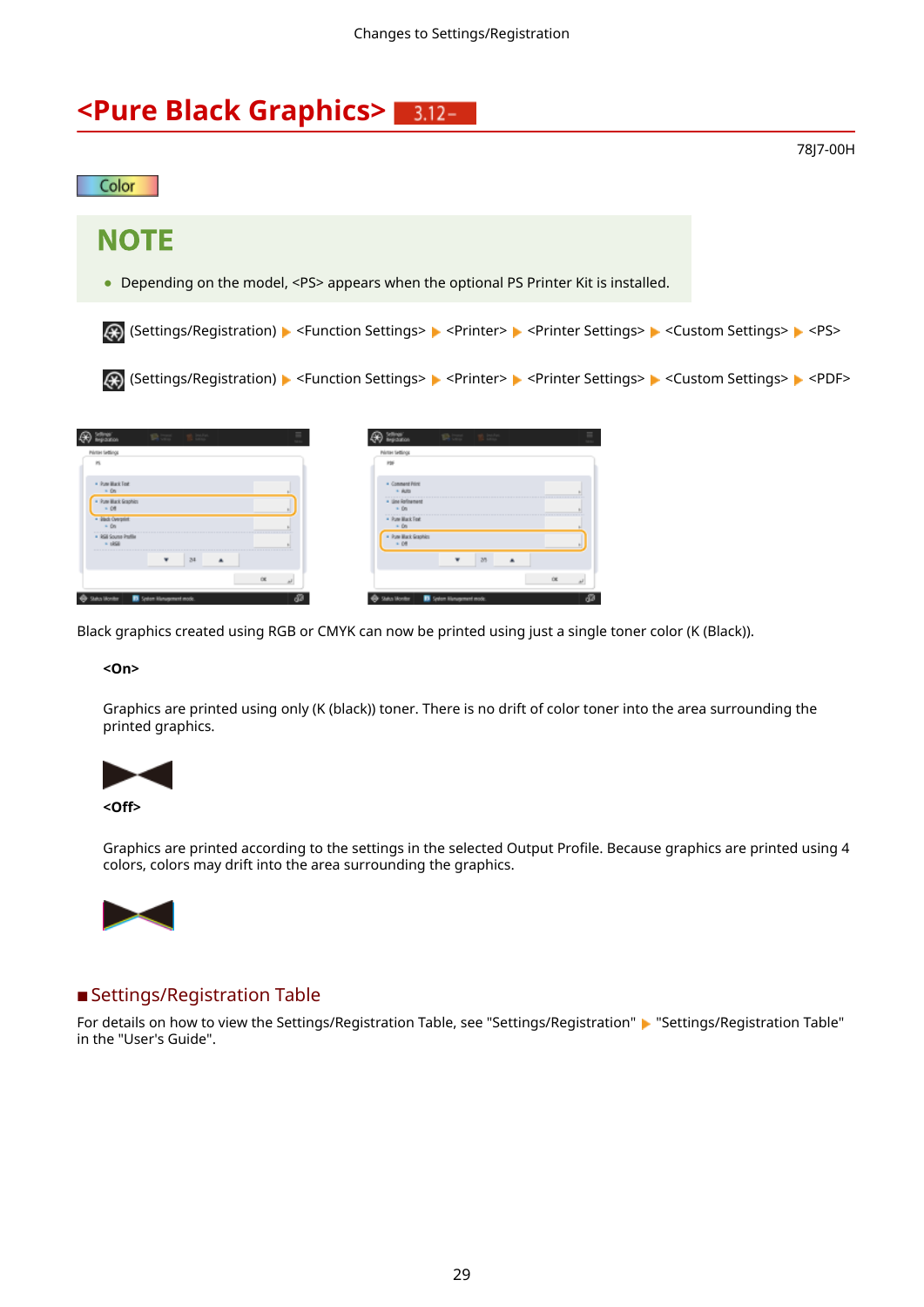### Changes to Settings/Registration

| Item                               | <b>Setting</b><br><b>Description</b> |     | DeviceAdmin NetworkAdmin | Can be<br>set in<br><b>Remote</b><br>UI | <b>Device</b><br><b>Information</b><br><b>Delivery</b><br>Available | Import<br>All<br><b>Function</b> | Name of<br><b>Item When</b><br><b>Exporting</b><br>with the<br><b>Remote UI</b> |
|------------------------------------|--------------------------------------|-----|--------------------------|-----------------------------------------|---------------------------------------------------------------------|----------------------------------|---------------------------------------------------------------------------------|
| <pure black="" graphics=""></pure> | $<$ On>, $<$ Off>                    | Yes | Yes                      | Yes                                     | No.                                                                 |                                  | Settings for<br>Printer<br>Settings                                             |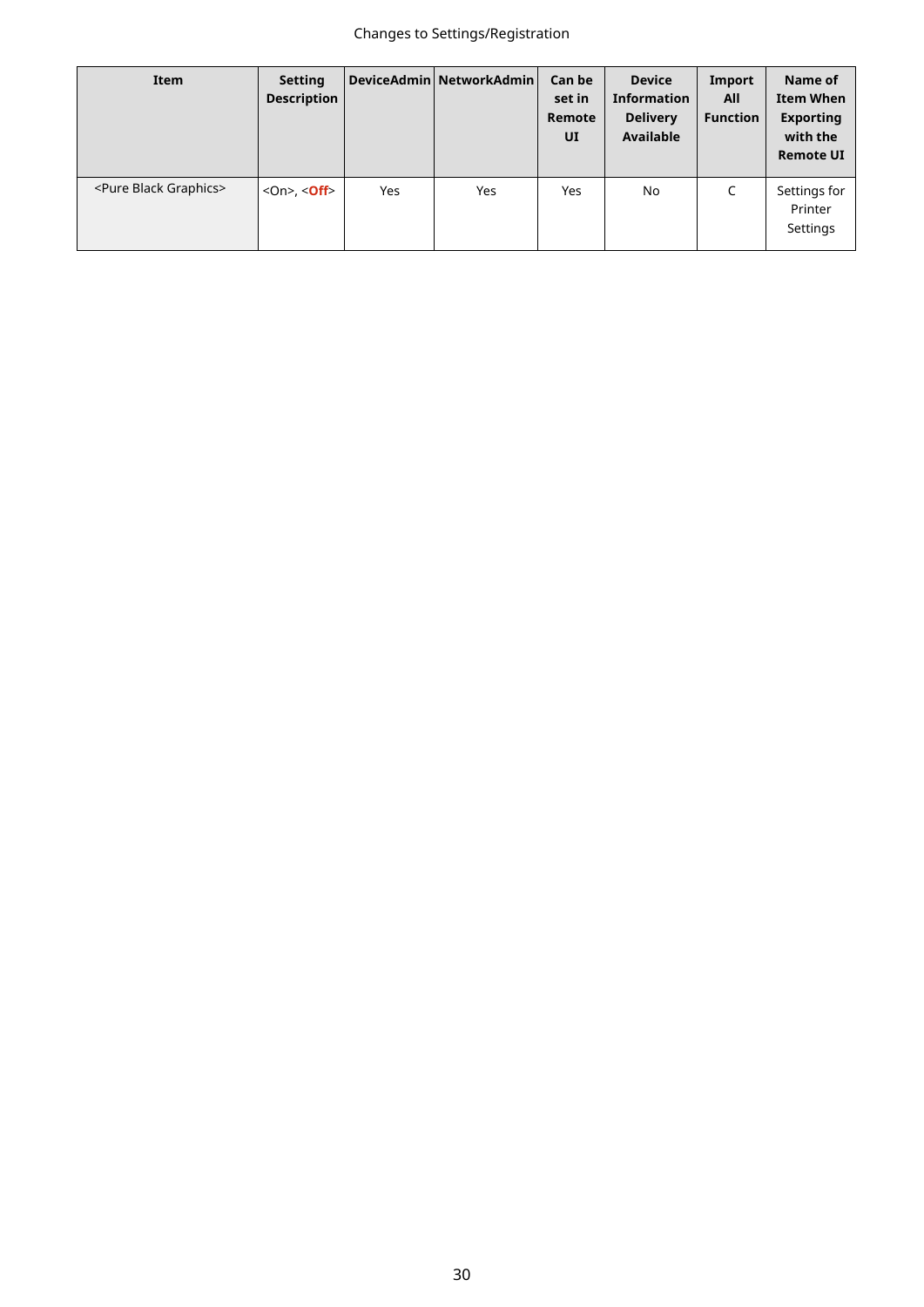# <span id="page-32-0"></span>**<Allow Jobs to Be Performed from Mobile Device>**

 $3.12 -$ 

78J7-00Y

(Settings/Registration) <Management Settings> <License/Other>

| Sellings<br>Begistution                | Bow Bish                                                           |    |
|----------------------------------------|--------------------------------------------------------------------|----|
| Select an item to use.                 |                                                                    |    |
| <b>kar</b><br><b>Nanspiect Setings</b> | * Start Sman Galder                                                |    |
| Economist                              | . Allow Us of Print Function from Mobile<br><b>8.00</b>            |    |
|                                        | . Gloss 14c is the Sectionned State McGulle Dealers<br><b>H</b> OH |    |
|                                        |                                                                    | 33 |
| t                                      |                                                                    |    |
|                                        | Close                                                              | u  |
| Status Monitor                         | <b>R</b> usern Management mode                                     |    |

You can now specify settings to scan and then email/fax documents using a mobile device. When <Authenticate with PIN Code for Scan Jobs> is set to <On>, you must enter the PIN shown on this machine during job execution.

# **NOTE**

● Set <Allow Jobs to Be Performed from Mobile Device> to <On> to enable the mobile authentication function. **a** appears in the login screen.

### ■ Settings/Registration Table

For details on how to view the Settings/Registration Table, see "Settings/Registration" > "Settings/Registration Table" in the "User's Guide."

| Item                                                                       | <b>Setting</b><br><b>Description</b>                                                                                                                                                                              |     | DeviceAdmin NetworkAdmin | Can be<br>set in<br>Remote<br>UI | <b>Device</b><br><b>Information</b><br><b>Delivery</b><br><b>Available</b> | Import<br>All<br><b>Function</b> | Name of<br><b>Item When</b><br><b>Exporting</b><br>with the<br><b>Remote UI</b> |
|----------------------------------------------------------------------------|-------------------------------------------------------------------------------------------------------------------------------------------------------------------------------------------------------------------|-----|--------------------------|----------------------------------|----------------------------------------------------------------------------|----------------------------------|---------------------------------------------------------------------------------|
| <allow be<br="" jobs="" to="">Performed from Mobile<br/>Device&gt;</allow> | $<$ On>, $<$ Off><br>When $<$ On $>$ is<br>selected:<br><authenticate<br>with PIN Code<br/>for Scan<br/><math>\vert</math>obs&gt;: &lt;<b>On</b>&gt;,<br/><math>&lt;</math>Off<math>&gt;</math></authenticate<br> | Yes | Yes                      | <b>No</b>                        | No                                                                         | C                                | Settings/<br>Registration<br>Basic<br>Information                               |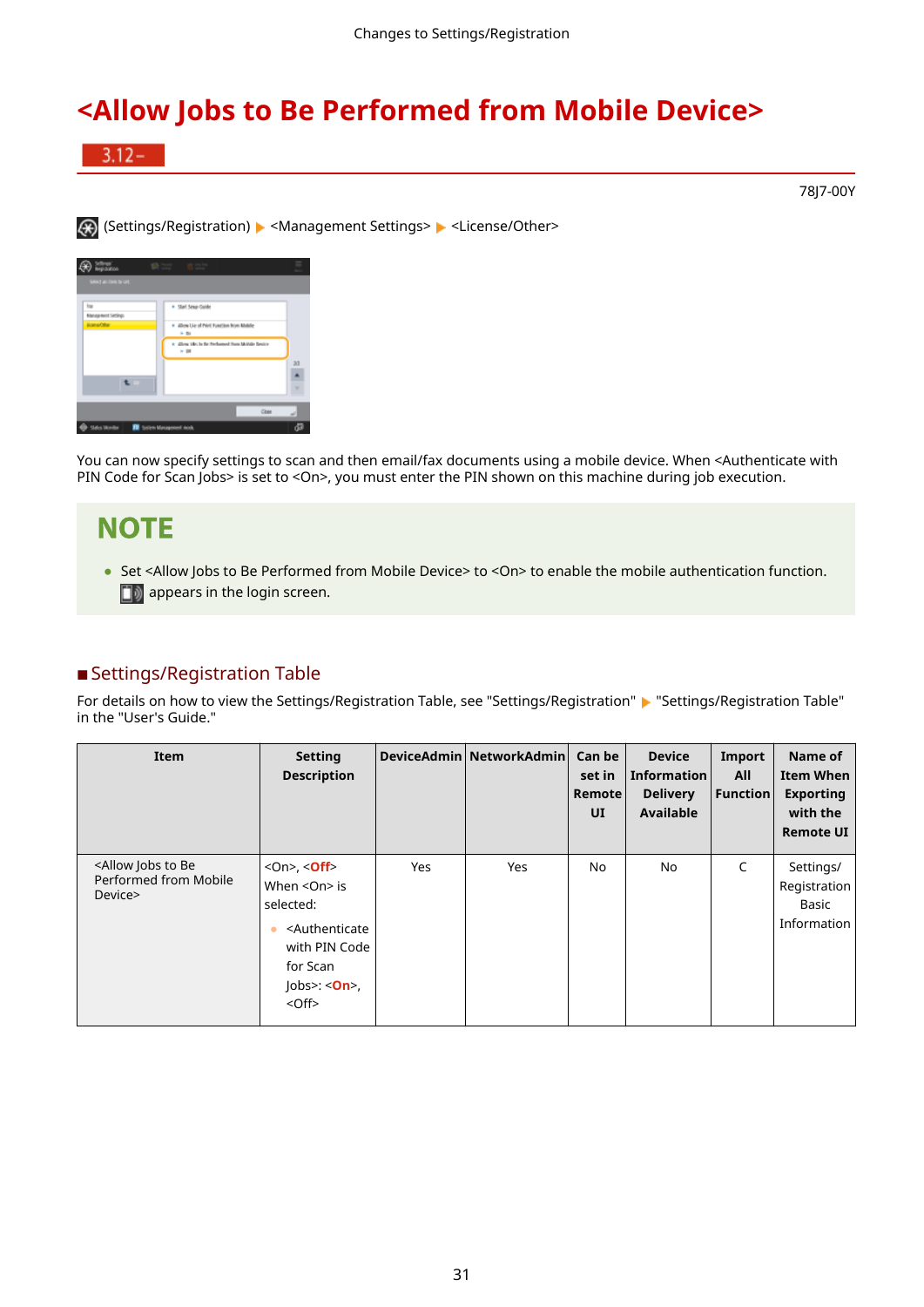# <span id="page-33-0"></span>**Changed Items**

78J7-00J

The settings with changes to the content and notes are shown below.

#### $3.12 -$

 (Settings/Registration) <Management Settings> <User Management> <Authentication Management> <Picture Login> <Change Default Display for Picture Login Screen>

● The "(User group name)" settings have been added.

| Current name                                                                                                                                                                                                  | New name                                                                                                |
|---------------------------------------------------------------------------------------------------------------------------------------------------------------------------------------------------------------|---------------------------------------------------------------------------------------------------------|
| <b>Solution</b> State Order>, <registration order="">, <login< td=""><td><b> <name order="">, <registration order="">, <login order="">, (Text</login></registration></name></b></td></login<></registration> | <b> <name order="">, <registration order="">, <login order="">, (Text</login></registration></name></b> |
| Order>, (Text acquired from application)                                                                                                                                                                      | acquired from application), (User group name)                                                           |

(<del>X)</del> (Settings/Registration) ▶ <Function Settings> ▶ <Store/Access Files> ▶ <Memory Media Settings> ▶ <Select Option When Connecting Memory Media>

 $\bullet$  The default setting has been changed to <On>.

| $ $ Current name $ $ New name $ $                                   |  |
|---------------------------------------------------------------------|--|
| $\langle$ On>, $\langle$ Off> $ $ $\langle$ On>, $\langle$ Off> $ $ |  |

#### $3.11 -$

▶ <Function Settings> ▶ <Print> ▶ <Enable Auto Print Function When Logging In> ⊛

Changing this setting from <Off> to <On> automatically sets <Auto Print User Jobs When Logging In> to <On> for all users. This means that users' own jobs will automatically be printed when they log in, without them having to change any settings.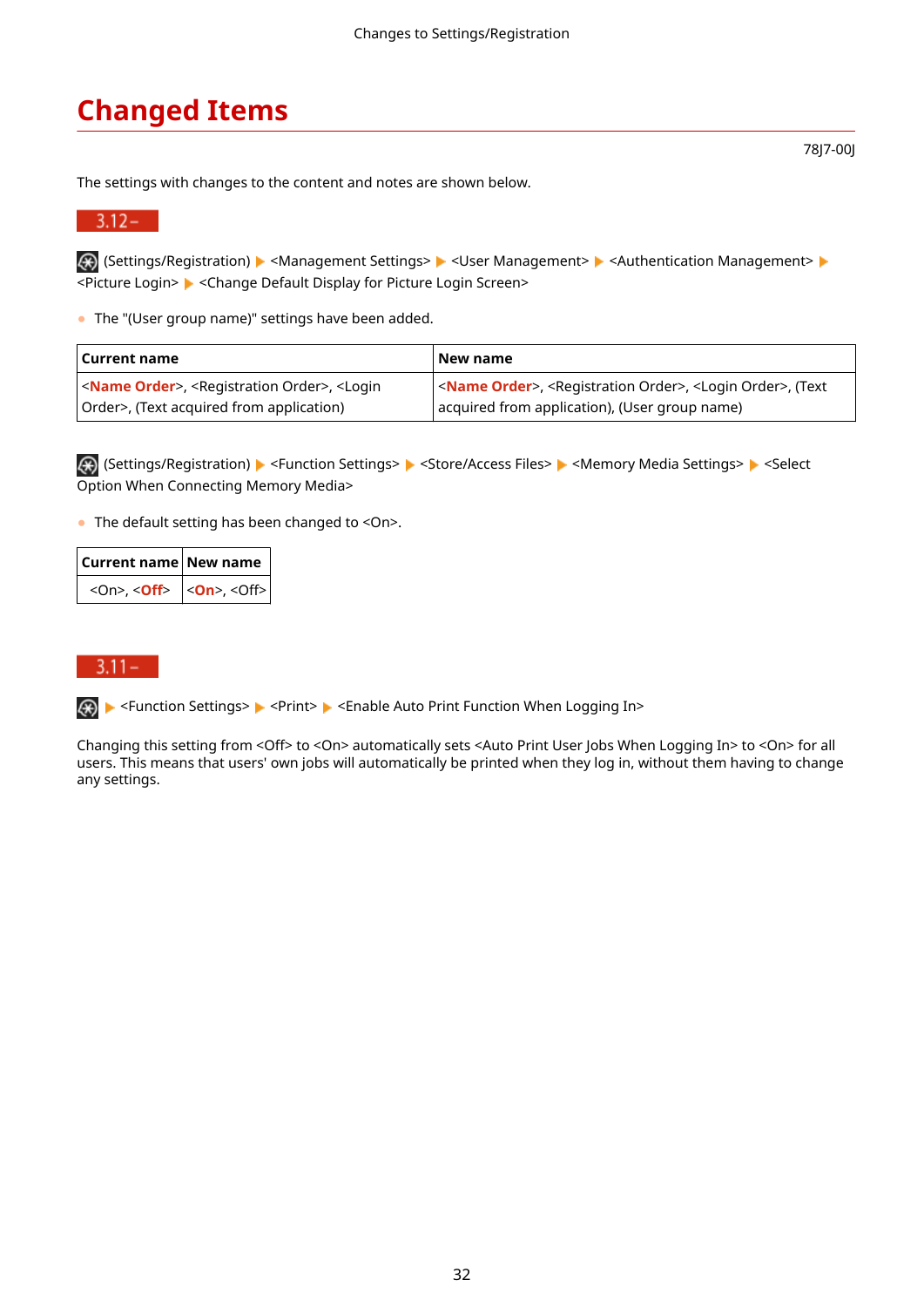# **Changes to Messages**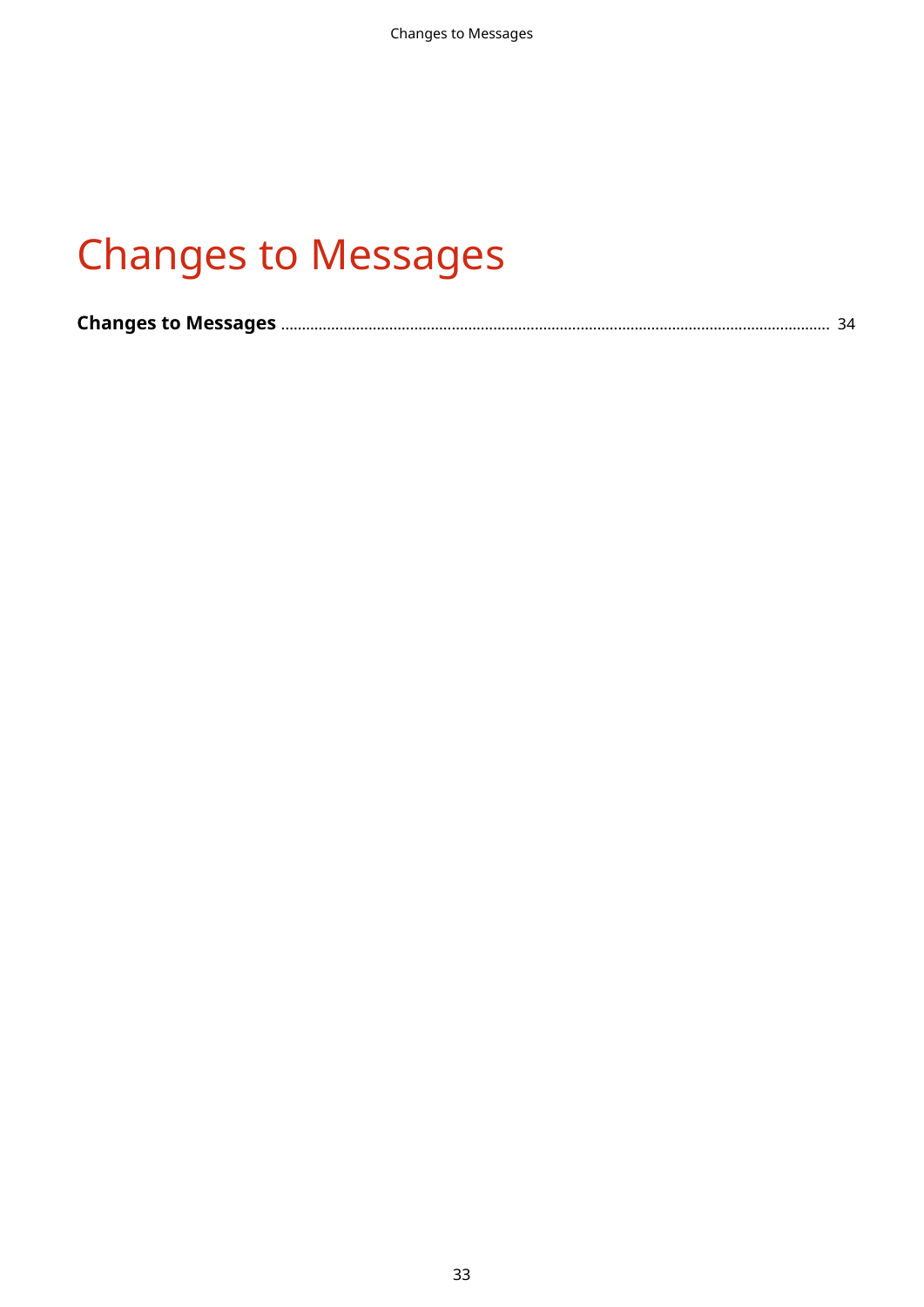## <span id="page-35-0"></span>**Changes to Messages**

78J7-00K

Changes to messages that appear on the screen of the machine or in a remote UI are shown below.

### New and Additional Messages

#### $3.11 -$

#### **Universal Print: A server communication error occurred.**

#### **The machine is not connected to the network correctly.**

● Check the machine and network settings, and try connecting again.

**Could not communicate because a server error occurred.**

• Check whether the server is operating normally.

**Communication with the server is blocked due to firewall settings.** 

• Configure the firewall settings to allow communication.

#### **Universal Print: Could not authenticate with server.**

#### **An error has occurred during server authentication.**

● Restart the machine. If the message still appears after restarting the machine, make a note of the message and contact your dealer or service representative.

#### **Universal Print: The certificate has expired.**

#### The expiration date of the certificate has expired.

• Delete this machine from Azure Active Directory and the computer, re-register the machine, and then update the certificate.

#### **Universal Print: An internal error occurred.**

**The printer stopped operating normally due to an unknown problem.**

● Restart the machine. If the message still appears after restarting the machine, make a note of the message and contact your dealer or service representative.

#### **Universal Print: The printer is not registered.**

**This machine was deleted from Azure Active Directory and could not be communicated with.**

● Re-register this machine in Azure Active Directory.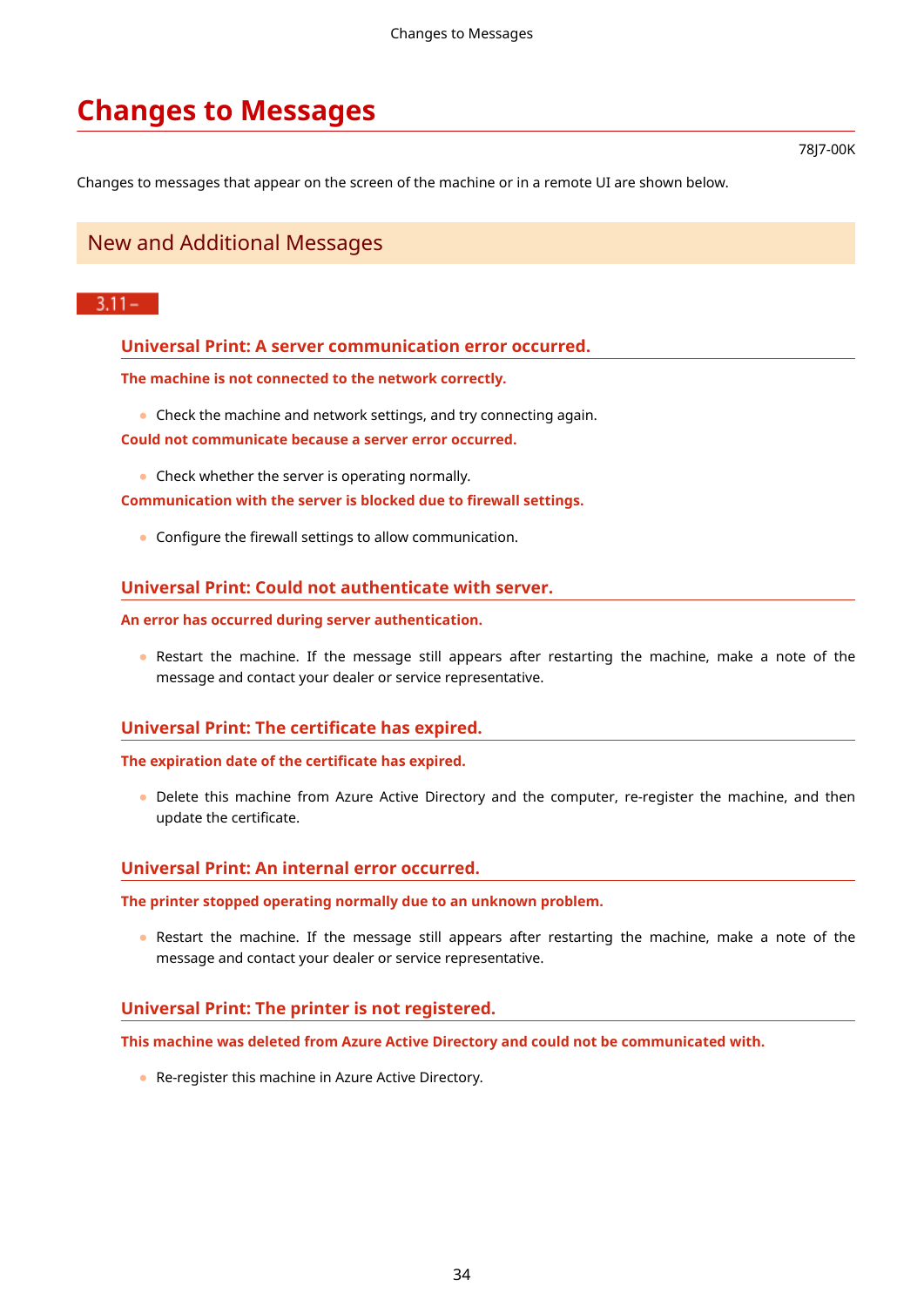# Other Changes to the User's Guide

|--|--|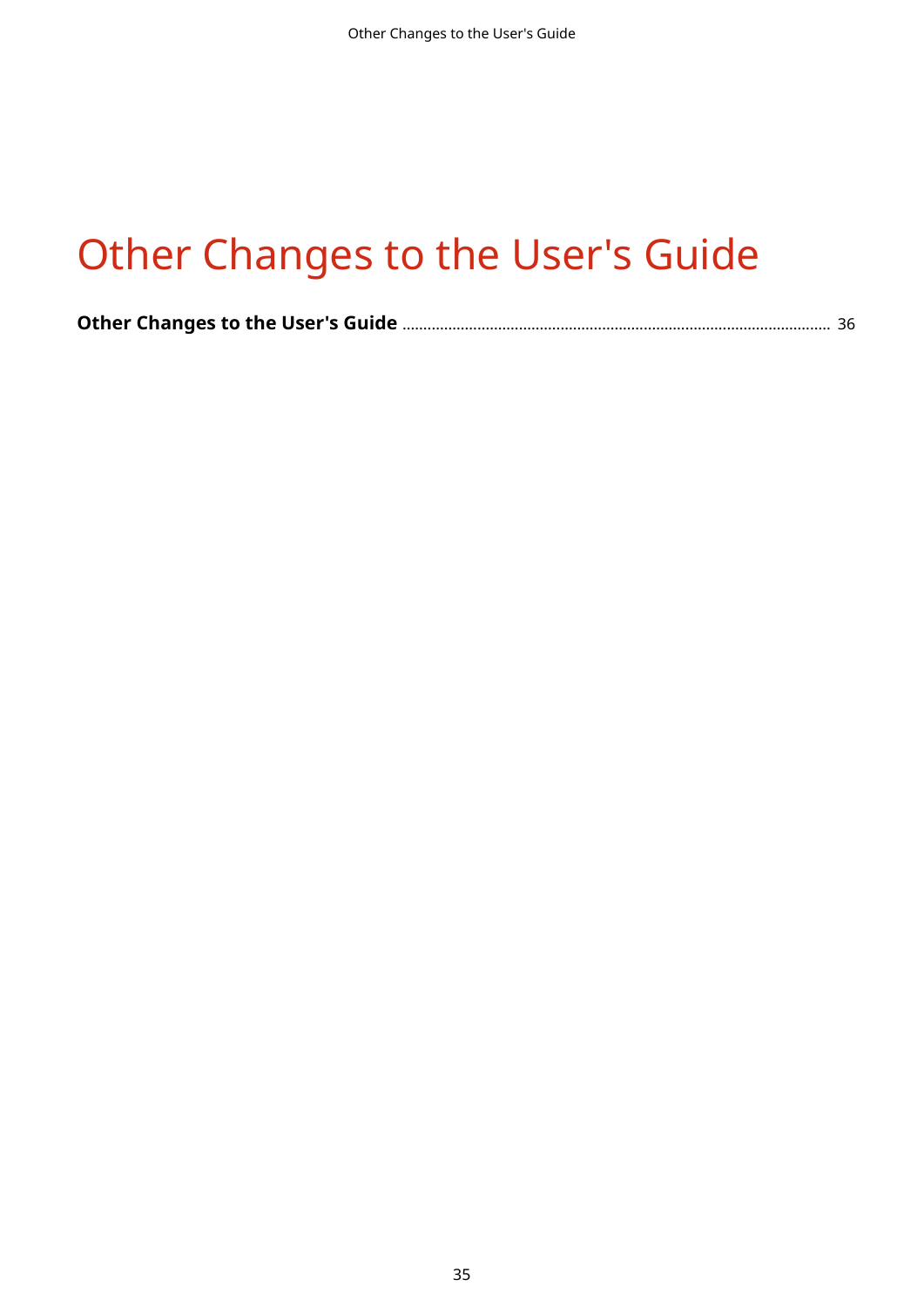# <span id="page-37-0"></span>**Other Changes to the User's Guide**

78J7-00X

#### **Basic Operations • Setting Sounds**

The description in "Adjusting the Volume for Sending/Receiving Faxes" has been changed.

You can adjust the volume of the communication sounds during fax transmission and the sound produced for the fax sending/receiving result. You can also set whether to sound a tone indicating the result of Fax Memory Lock sending/receiving.

#### **Basic Operations Betting Sounds**

The description of  $\epsilon$  <Alarm Volume> and  $\epsilon$  <Monitor Volume> in Step 2 of "Adjusting the Volume for Sending/Receiving Faxes" has been changed.

#### <Alarm Volume>

Adjust the volume of the tone that sounds when the sending or receiving faxes is complete (except when printing received faxes) and the volume of the tone that sounds when a fax is canceled or ends due to an error. To mute the sound, press several times to set the volume to the far left.

#### <Monitor Volume>

Adjust the volume of the following tones. To mute the sound, press several times to set the volume to the far left.

- $\bullet$  The tone that sounds when sending faxes
- The tone that sounds when printing of a received fax is complete, and the tone that sounds when a fax ends due to an error

#### **Linking with Mobile Devices Utilizing the Machine through Applications**

The description of Chrome OS has been added.

#### ■ Printing from Chrome OS

You can perform printing from Chrome OS without downloading a dedicated application or installing a driver. To print with the machine, it is necessary to enable Mopria®.

#### **Confirming Mopria**<sup>®</sup> settings



Log in to the Remote UI with Administrator privileges  $\blacktriangleright$  [Settings/Registration]  $\blacktriangleright$  [Network Settings] Mopria Settings] Select the [Use Mopria] check box MICK]

## **IMPORTANT**

- If you enable the Mopria® setting, <Use Network Link Scan> also changes to <On>.
- To use the Mopria<sup>®</sup> scan service, <Use Network Link Scan> must be set to <On>.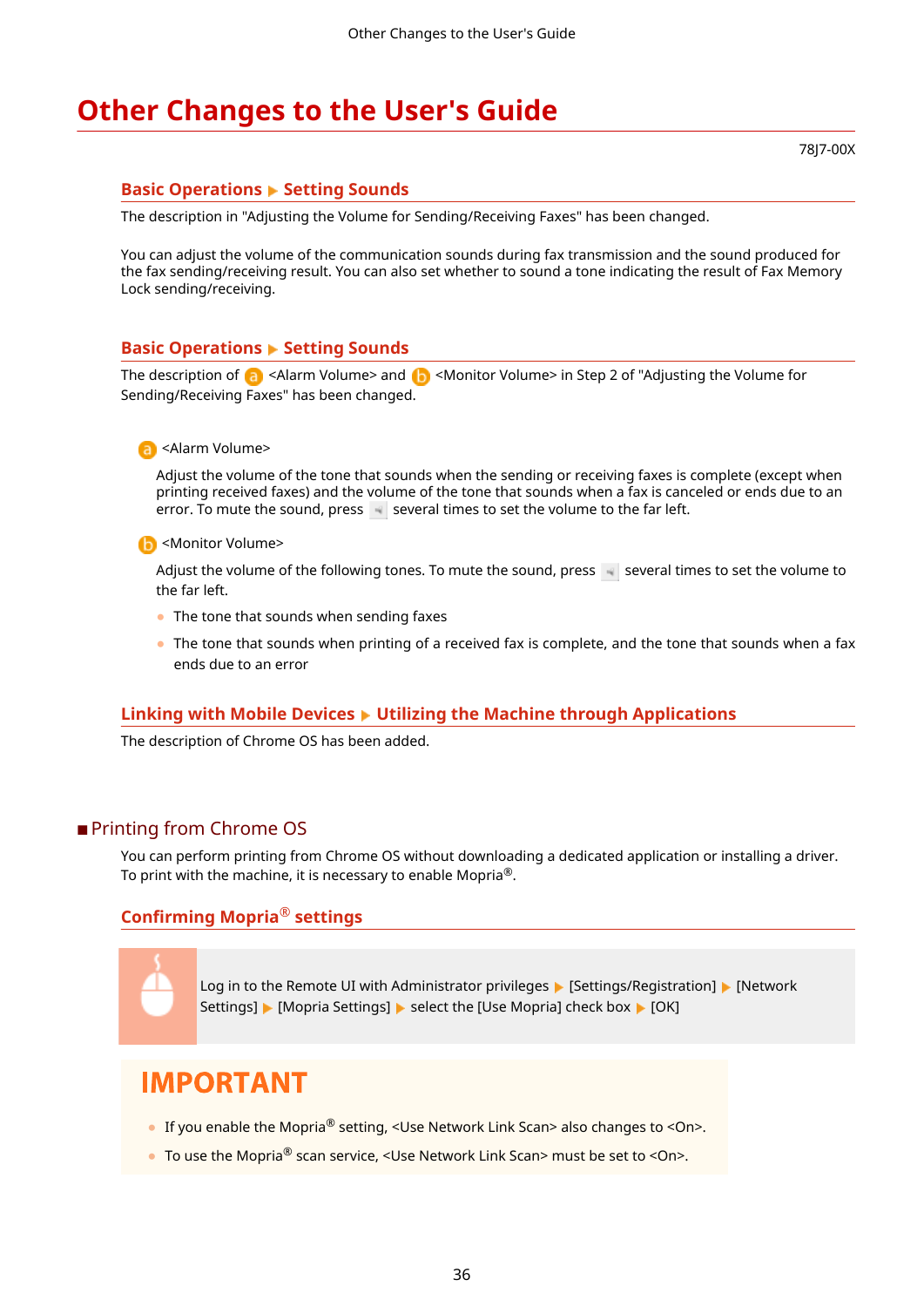#### **Printing**

- **1 Before printing, make sure that the machine is turned ON and connected to a Chromebook.**
- For information on checking the connection status, see "Setting up the Network Environment" in the "User's Guide."
- See the Chromebook Help page (https://support.google.com/chromebook/answer/7225252) for more information on printing.

# **NOTE**

● You can also connect the machine to a Chromebook using a USB cable. See the Chromebook website (https://support.google.com/chromebook/answer/7225252) for information on the connection procedure.

# **IMPORTANT**

● Printing from Chrome OS may not be available, depending on your country or region.

#### **Appendix ► MEAP ► Managing MEAP Applications**

The description in " <sup>1</sup> [MEAP Application Management]" of step 3 has been changed (description of the bottom row of the table under the second bullet point changed).

| [Installed] | The MEAP application has been installed, but it is not ready for use. Even if you restart the machine<br>after stopping the use of the MEAP application, [Installed] is displayed. |
|-------------|------------------------------------------------------------------------------------------------------------------------------------------------------------------------------------|
| [Started]   | The MEAP application is ready for use.                                                                                                                                             |
| [Stopped]   | The MEAP application is not ready for use.                                                                                                                                         |
| [Starting]  | The MEAP application is starting.                                                                                                                                                  |
| [Stopping]  | The MEAP application is stopping.                                                                                                                                                  |

#### **Appendix System Specifications System Environment**

Mail server software has changed (the fifth and sixth bullet points changed).

| Compatible mail forwarding server software | Microsoft Exchange Server 2010<br>$\bullet$ |
|--------------------------------------------|---------------------------------------------|
|                                            | Microsoft Exchange Server 2013              |
|                                            | Microsoft Exchange Server 2016              |
|                                            | Microsoft Exchange Server 2019              |
|                                            | Sendmail 8.14.7                             |
|                                            | Qpopper 4.1.0                               |
|                                            |                                             |
| Compatible mail receiving server software  | Microsoft Exchange Server 2010              |
|                                            | Microsoft Exchange Server 2013              |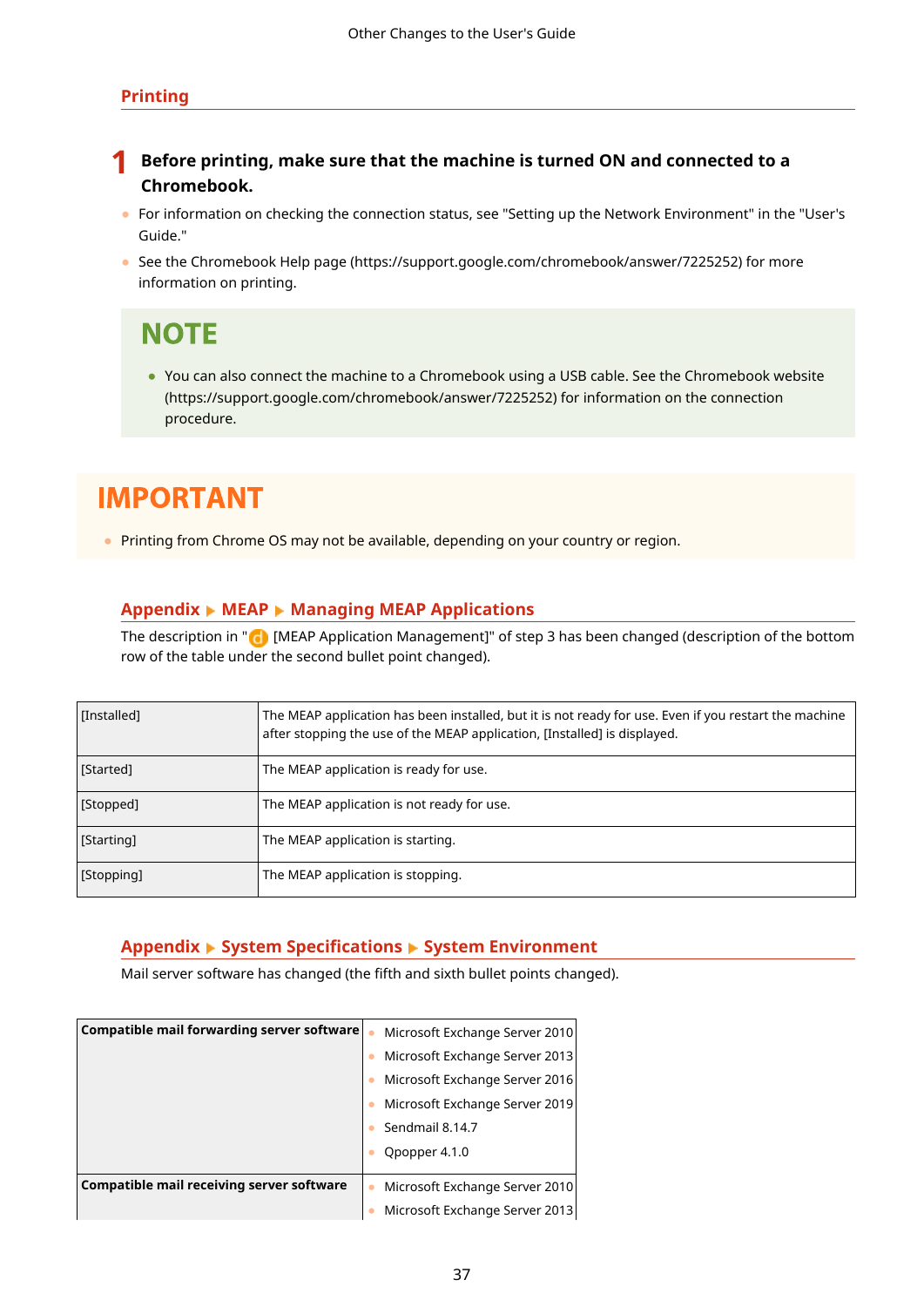Other Changes to the User's Guide

| Microsoft Exchange Server 2016   |
|----------------------------------|
| • Microsoft Exchange Server 2019 |
| Sendmail 8.14.7                  |
| Qpopper 4.1.0                    |
|                                  |

Color

#### **Appendix ▶ System Specifications ▶ Printer Functions**

The description in "Functions That Can Be Used with Each Page Description Language and File Format" has been changed (description of the second annotation changed).

\*2 You can set this only to [Black & White].

8700

### **Introduction (About the Machine) ▶ Hardware Specifications ▶ Document Insertion Unit-N**

The description of "Installation Space Including the Main Unit" has been changed.

|                | <b>Installation Space Including the Main Unit</b> 2,076 mm x 817 mm (When the Booklet Finisher-W PRO is attached and the auxiliary |
|----------------|------------------------------------------------------------------------------------------------------------------------------------|
| $(W \times D)$ | l trav is extended)                                                                                                                |
|                |                                                                                                                                    |

### **Introduction (About the Machine) ▶ Hardware Specifications ▶ Staple Finisher-AC/ Booklet Finisher-AC**

The description of "No Collating/Collate/Group" in "Capacity Per Tray (Tray B)" has been changed.

| <b>Capacity Per Tray</b><br>(Tray B) | <b>No Collating/Collate/Group</b>                                                                                                                           |
|--------------------------------------|-------------------------------------------------------------------------------------------------------------------------------------------------------------|
|                                      | A4, B5, A5R, A5, A6R, LTR, STMTR, EXEC, and 16K: 250 sheets (or 47 mm in height)                                                                            |
|                                      | 330 mm x 483 mm *1, 320 mm x 450 mm (SRA3) *1, 305 mm x 457 mm *1, A3, B4, A4R, B5R,<br>11" x 17", LGL, LTRR, 8K, and 16KR: 125 sheets (or 24 mm in height) |

\*1 Thin (52 g/m² to 63 g/m²): 30 sheets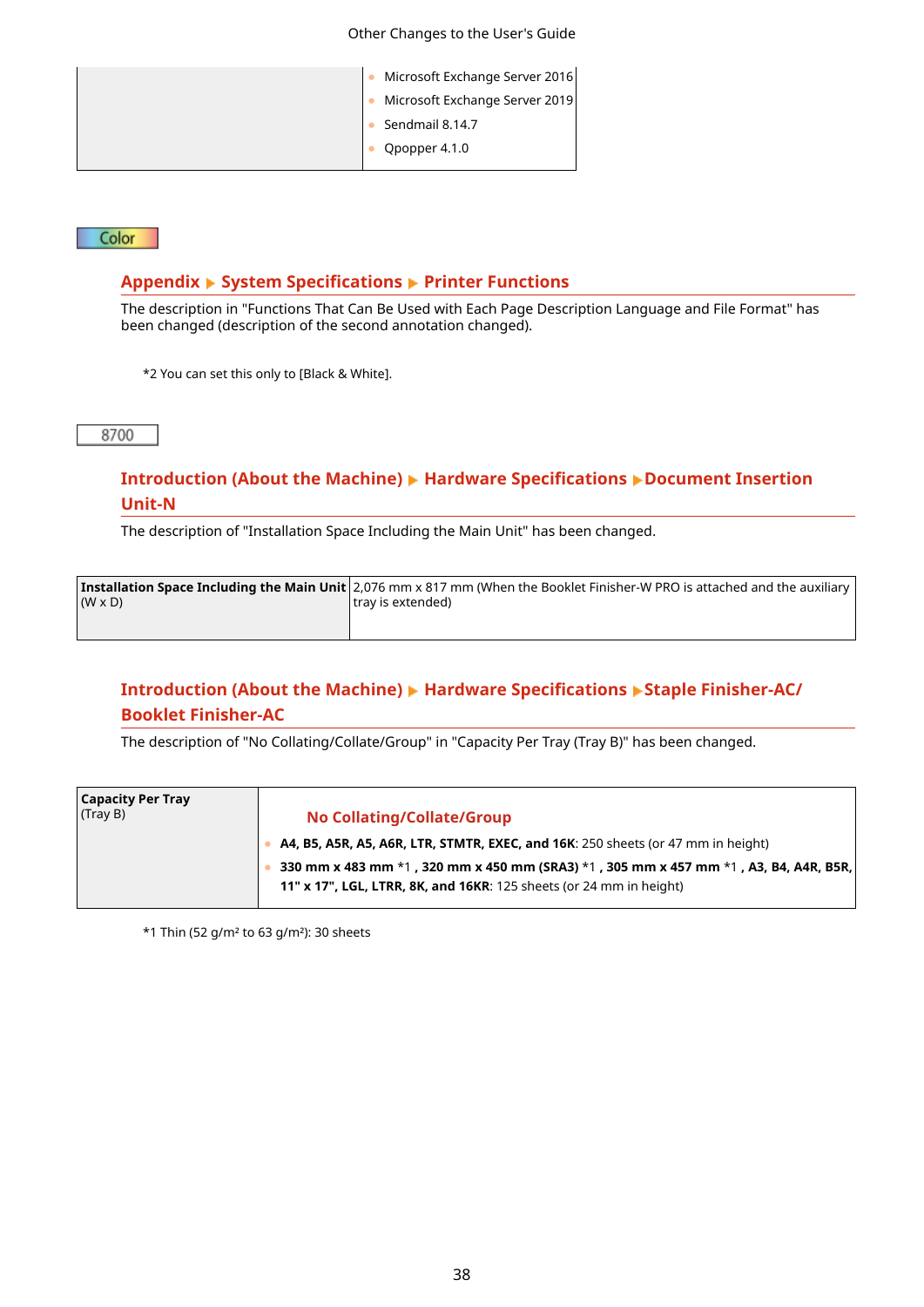# Changes to Related Manuals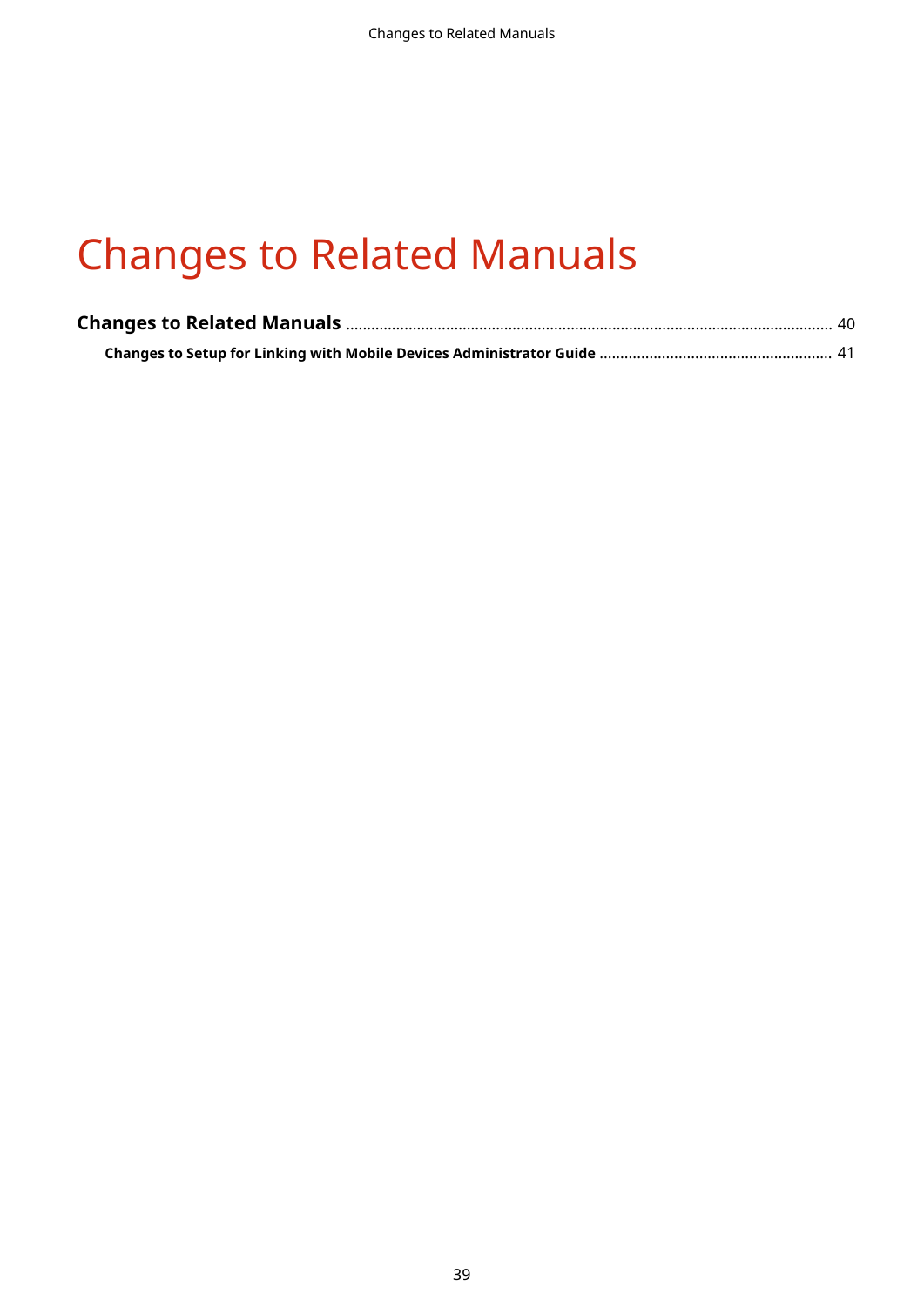# <span id="page-41-0"></span>**Changes to Related Manuals**

78J7-010

This section describes changes that apply to the related manuals for this machine.

**Changes to Setup for Linking with Mobile Devices Administrator Guide(P. 41)**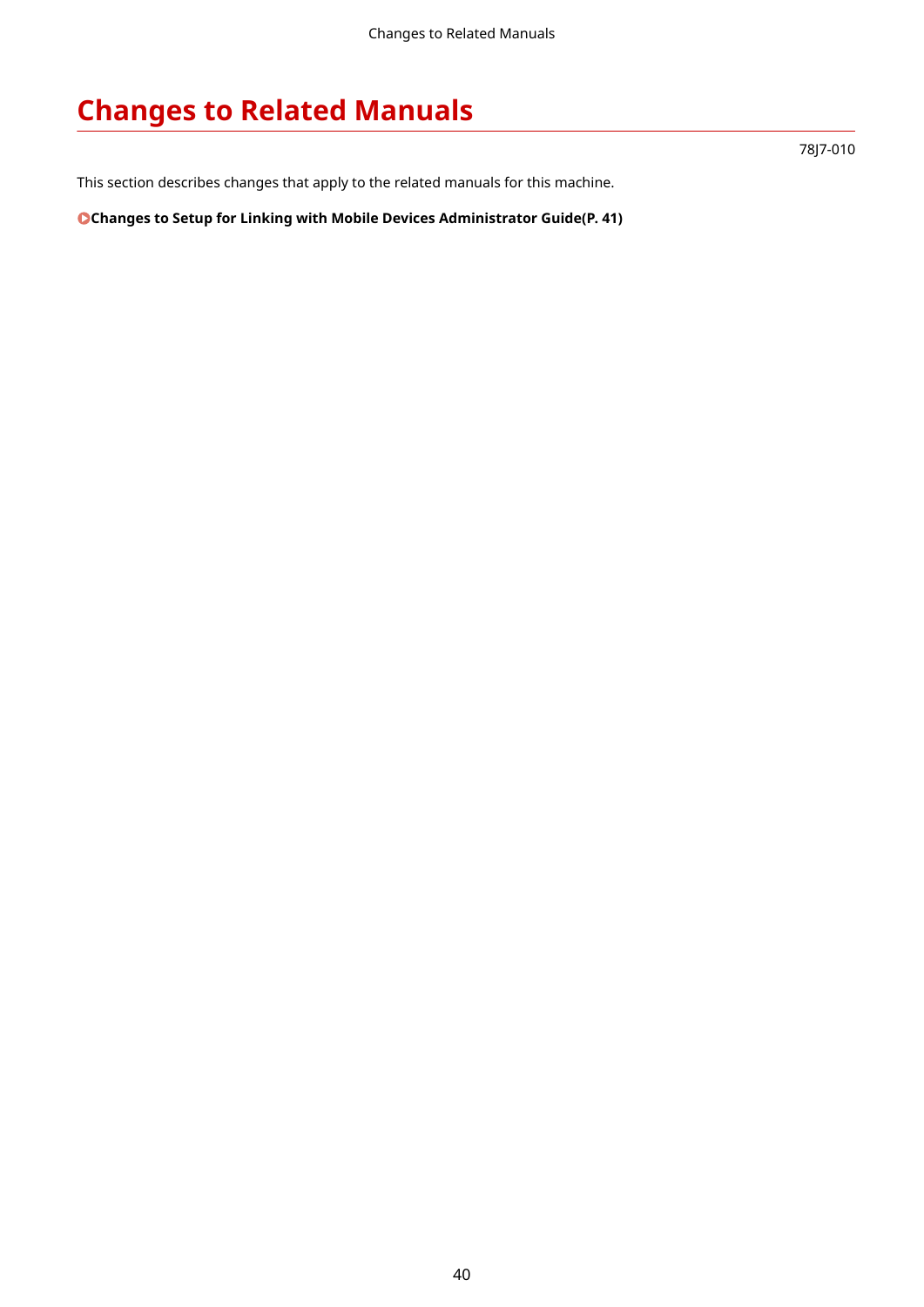# <span id="page-42-0"></span>**Changes to Setup for Linking with Mobile Devices Administrator Guide**

78J7-011

#### **Mobile Functions**

With Canon PRINT Business version 8.0 and later, you can scan and then email/fax jobs using a mobile device. Originals are scanned and sent from a machine using the settings saved on the mobile device.

#### **Mobile Functions • Mobile Functions and Functions Available by Linking Mobile Devices with a Machine**

|                                    | Scanning and then emailing a scanned document Faxing |                |
|------------------------------------|------------------------------------------------------|----------------|
| AirPrint                           | No                                                   | $No*1$         |
| Canon PRINT Business (for iOS)     | Yes                                                  | Yes            |
| Canon PRINT Business (for Android) | Yes                                                  | Yes            |
| <b>Canon Print Service</b>         | No                                                   | N <sub>0</sub> |
| Mopria <sup>®</sup>                | No                                                   | No             |
| Default Print Service              | No                                                   | No             |

\*1 Documents on a Mac can be sent.

**Configuring the Machine According to the Connection Function of the Mobile Device**  $\blacktriangleright$ **Step 1. Configuring the Machine for the Application of the Mobile Device to Connect**  $\triangleright$ **For Canon PRINT Business**

#### **1 Preparation for Using the Scan and Email/fax Functions**

 $\bigoplus$   $\blacktriangleright$  <Management Settings>  $\blacktriangleright$  <License/Other>  $\blacktriangleright$  <Allow Jobs to Be Performed from Mobile Device>  $\blacktriangleright$ <On> (default: <Off>)

#### **NOTE:**

• You can configure the settings so that jobs cannot be performed from a mobile device without first entering the PIN shown on the machine.

A E <Management Settings> E <License/Other> E <Allow Jobs to Be Performed from Mobile Device> E <On>, then set <Authenticate with PIN Code for Scan Jobs> → <On> (default: <On>)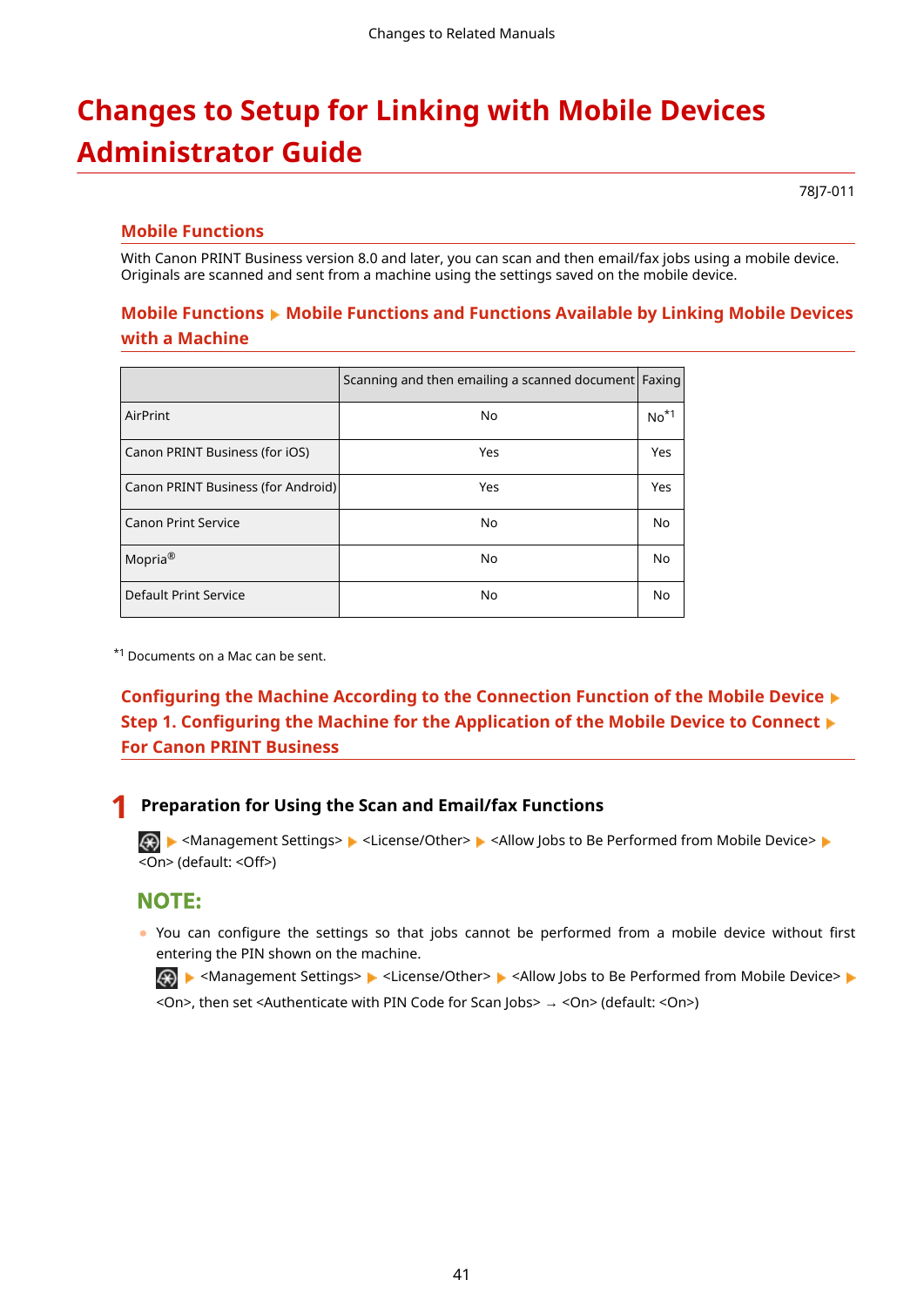# **Changes for Each Version**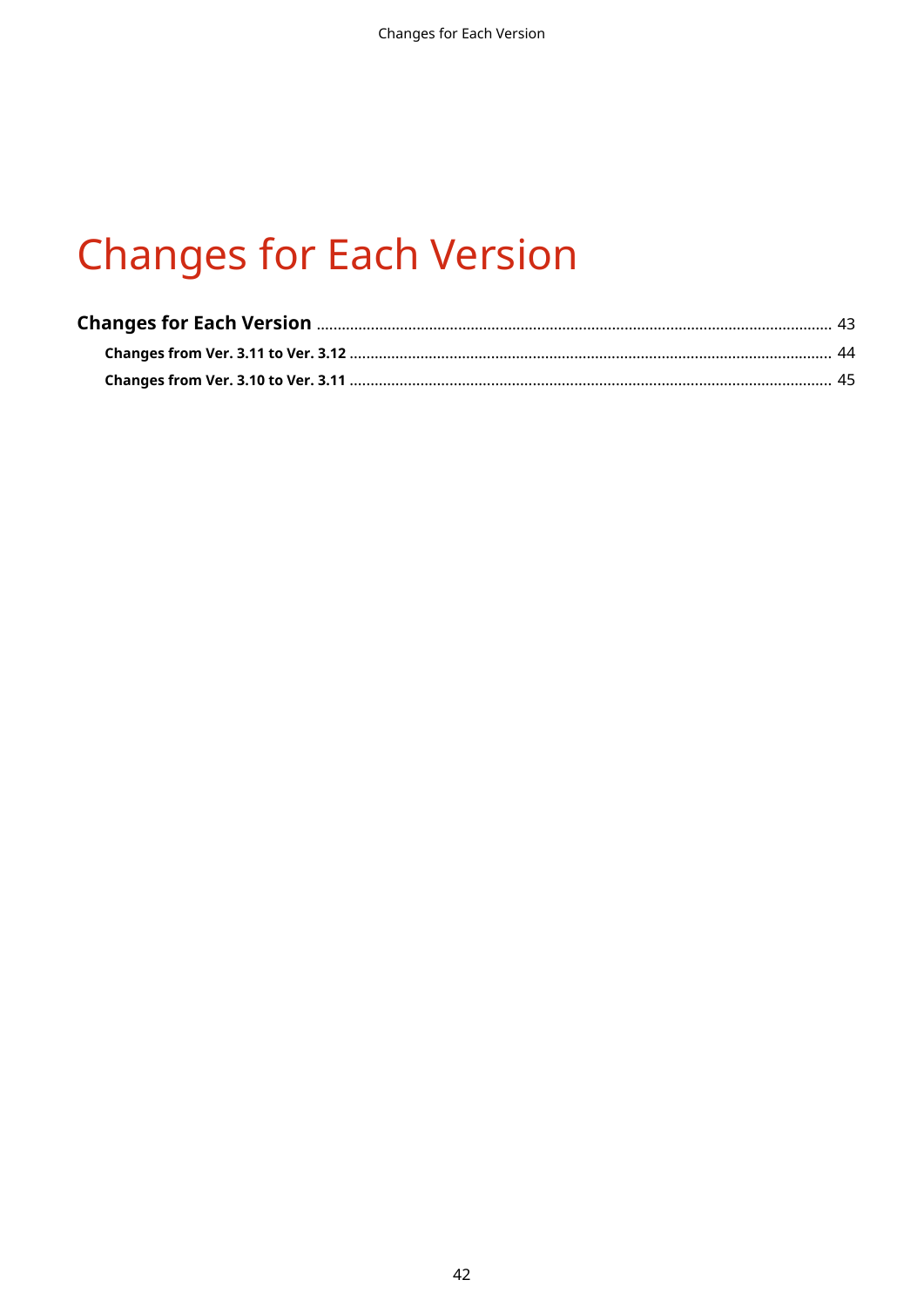# <span id="page-44-0"></span>**Changes for Each Version**

This section lists all the changes in each version.

**[Changes from Ver. 3.11 to Ver. 3.12\(P. 44\)](#page-45-0)  [Changes from Ver. 3.10 to Ver. 3.11\(P. 45\)](#page-46-0)**  78J7-00L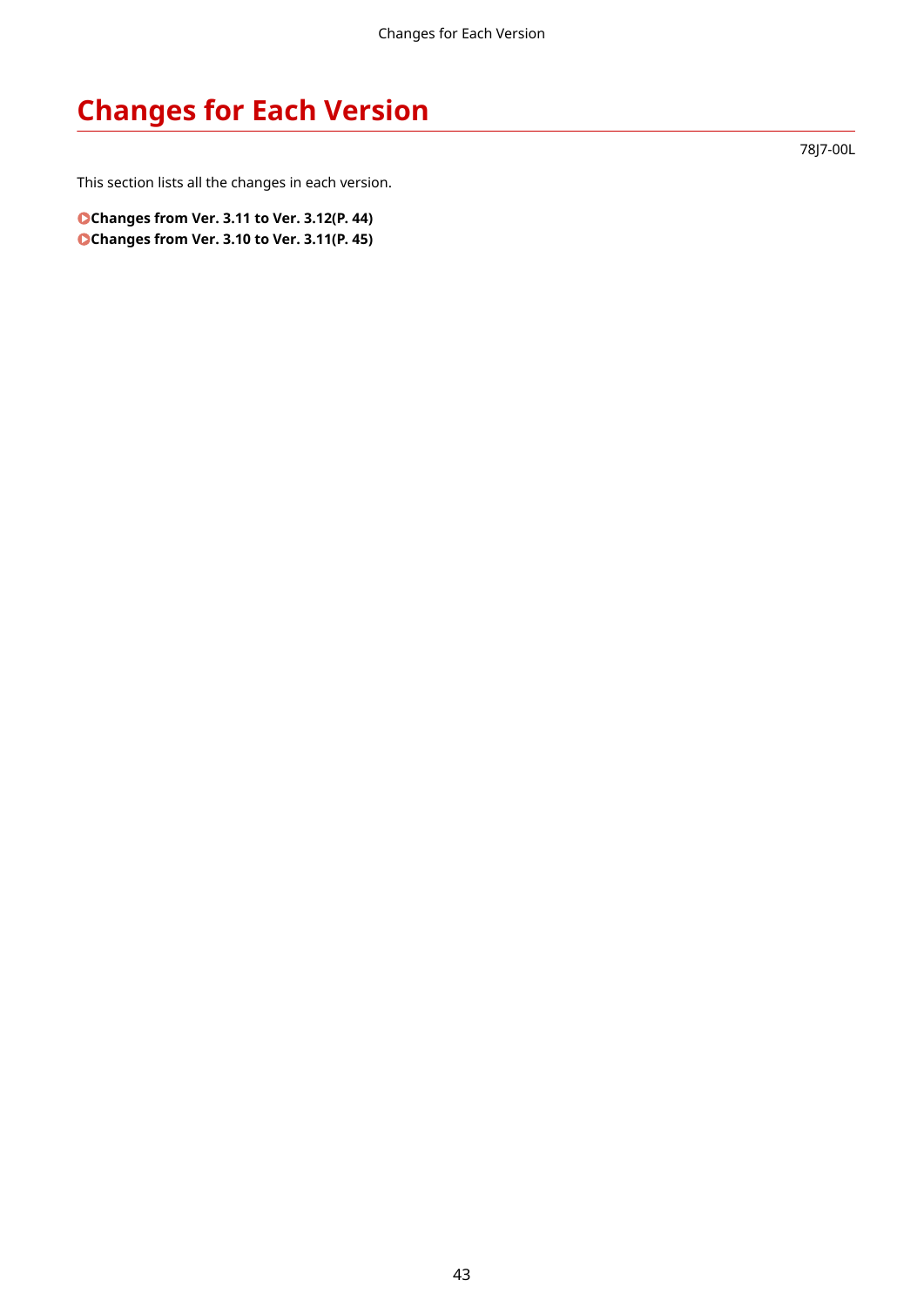# <span id="page-45-0"></span>**Changes from Ver. 3.11 to Ver. 3.12**

#### 78J7-00R

The changes in Platform Version Ver. 3.12 are listed below. The functions and settings listed here may not be available on some models. For details, see the descriptions in the links in each change.

#### **Changes to Functions (P. 44) Changes to Settings/Registration(P. 44)**

### Changes to Functions

- Renaming of items displayed in the <Home> screen **[Changes to the <Home> Screen\(P. 16\)](#page-17-0)**
- Renaming of items displayed in the one-touch button registration screen **[Changes to Destination Registration\(P. 17\)](#page-18-0)**
- Support for specifying domains in IP addresses when configuring Active Directory server authentication **Changes to Server Information Registration(P. 18)**
- Support for using Color Network ScanGear 2 via a sub line **Changes to Networks(P. 19)**
- Change to specifications (Send functions/Printer functions/Storage space functions/System environment/ Network environment)

**OChanges to System Specifications(P. 20)** 

### Changes to Settings/Registration

- <Default Paper Feed Source> added **[<Default Paper Feed Source> \(Ver. 3.12-\)\(P. 28\)](#page-29-0)**
- <Pure Black Graphics> added **[<Pure Black Graphics> \(Ver. 3.12-\)\(P. 29\)](#page-30-0)**
- <Allow Jobs to Be Performed from Mobile Device> added **[<Allow Jobs to Be Performed from Mobile Device> \(Ver. 3.12-\)\(P. 31\)](#page-32-0)**
- <Change Default Display for Picture Login Screen> setting added **[Changed Items\(P. 32\)](#page-33-0)**
- Default setting for <Select Option When Connecting Memory Media> changed **[Changed Items\(P. 32\)](#page-33-0)**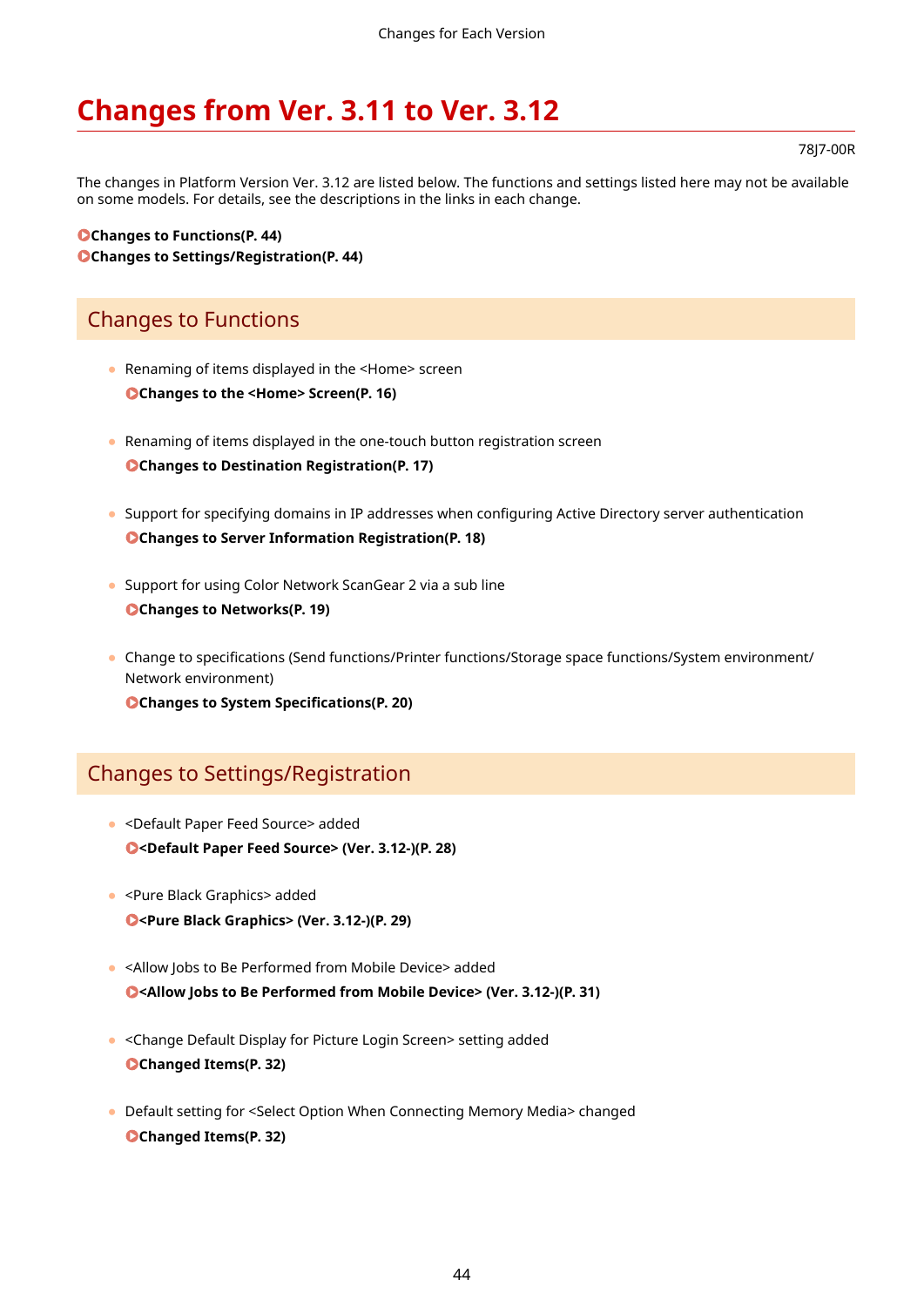# <span id="page-46-0"></span>**Changes from Ver. 3.10 to Ver. 3.11**

78J7-00S

The changes in Platform Version Ver. 3.11 are listed below. The functions and settings listed here may not be available on some models. For details, see the descriptions in the links in each change.

**Changes to Functions(P. 45) Changes to Settings/Registration(P. 45) Changes to Messages(P. 45)** 

## Changes to Functions

- Support for Universal Print **[Support for Universal Print \(Ver. 3.11-\)\(P. 7\)](#page-8-0)**
- New functions added to the Visual Message function **[Addition of New Features to the Visual Message Function \(Ver. 3.11-\)\(P. 14\)](#page-15-0)**
- Changes to Supported Operating Systems **OChanges to System Specifications(P. 20)**

### Changes to Settings/Registration

• Change to the description for configuring <Enable Auto Print Function When Logging In>. **[Changed Items\(P. 32\)](#page-33-0)** 

### Changes to Messages

● Messages for Universal Print added **O**New and Additional Messages(P. 34)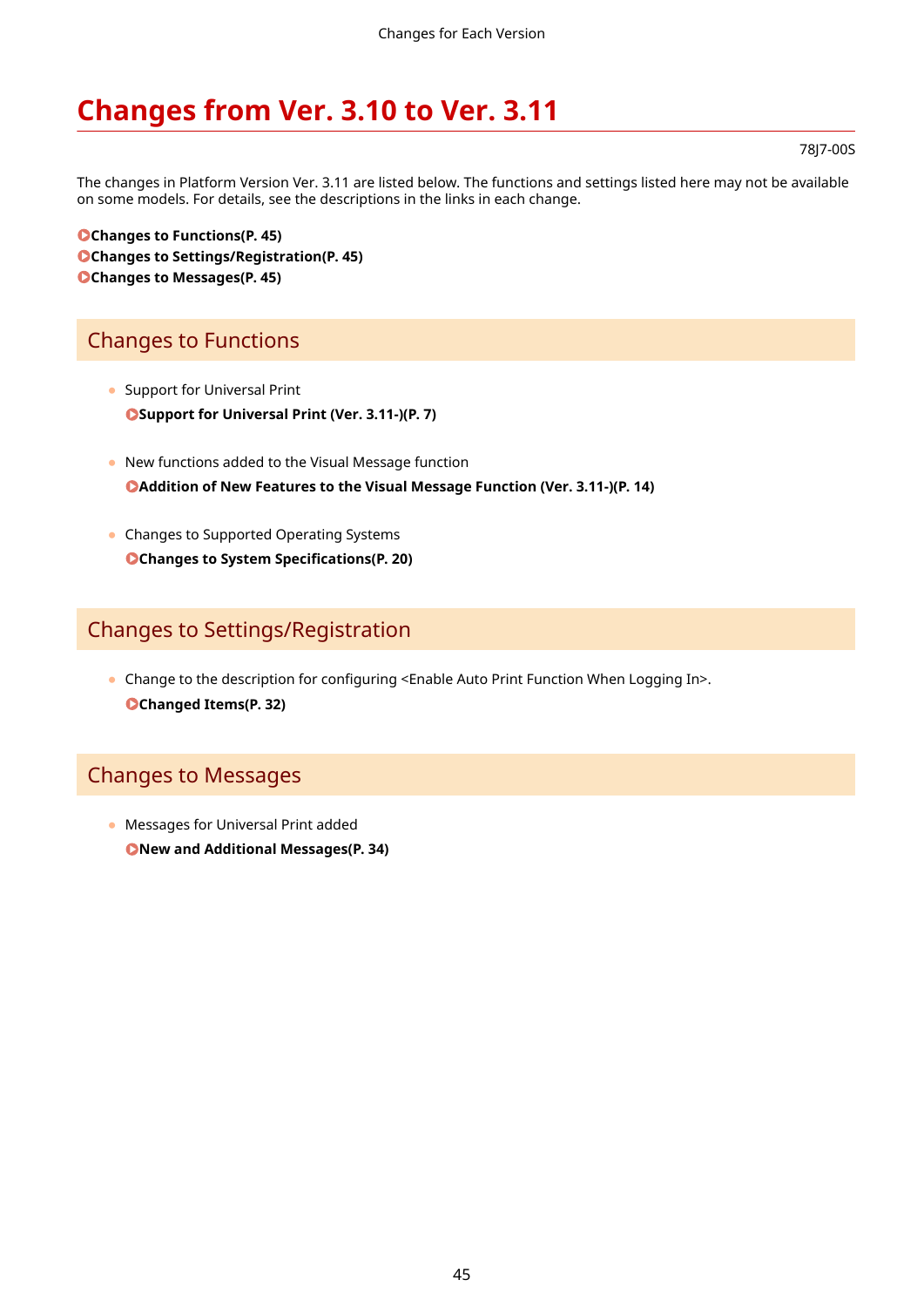# Third Party Software

|--|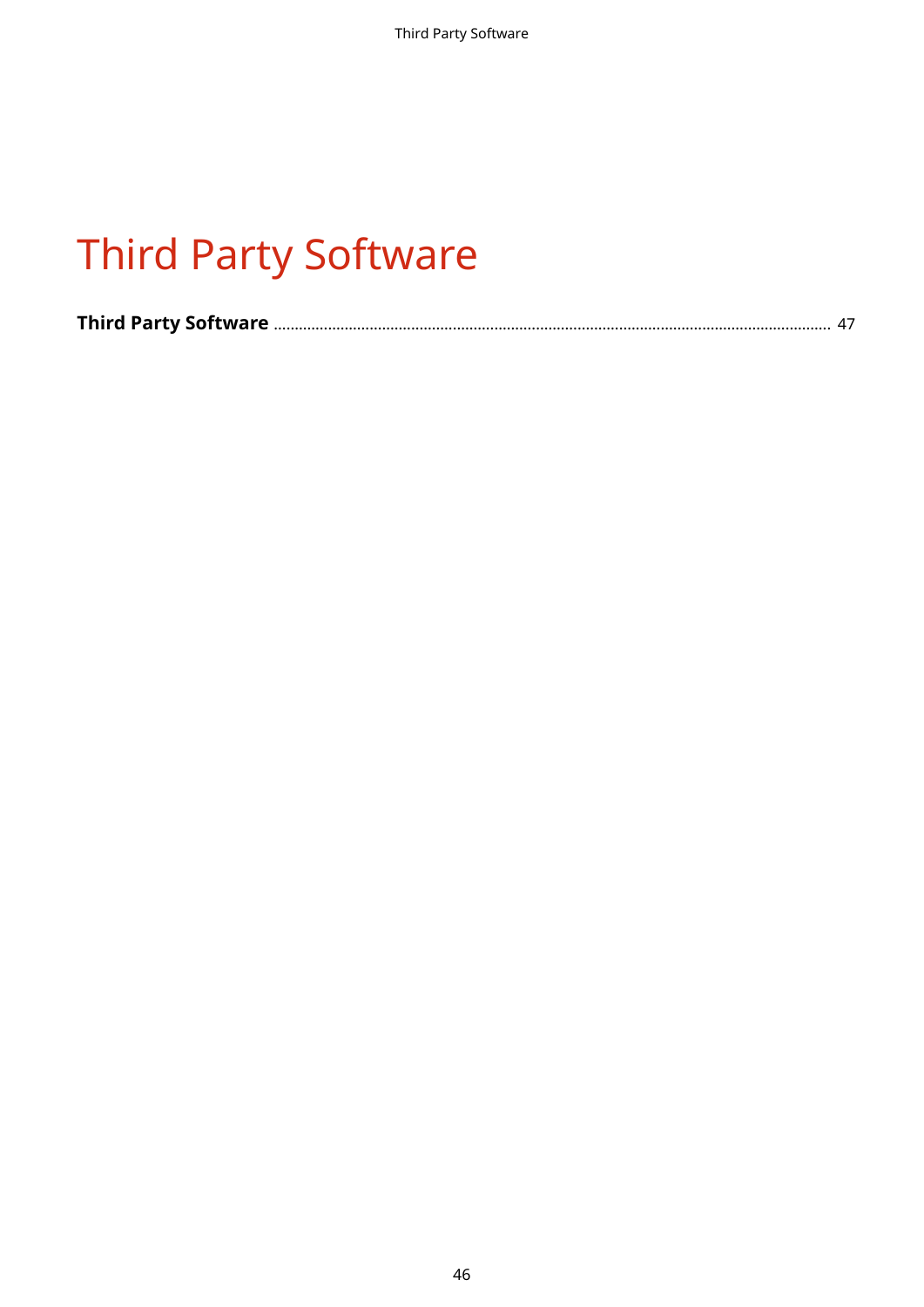Third Party Software

# <span id="page-48-0"></span>**Third Party Software**

78J7-00W

See the HTML manual for information on third-party software for each version. You can view the HTML manual from the online manual site (https://oip.manual.canon/).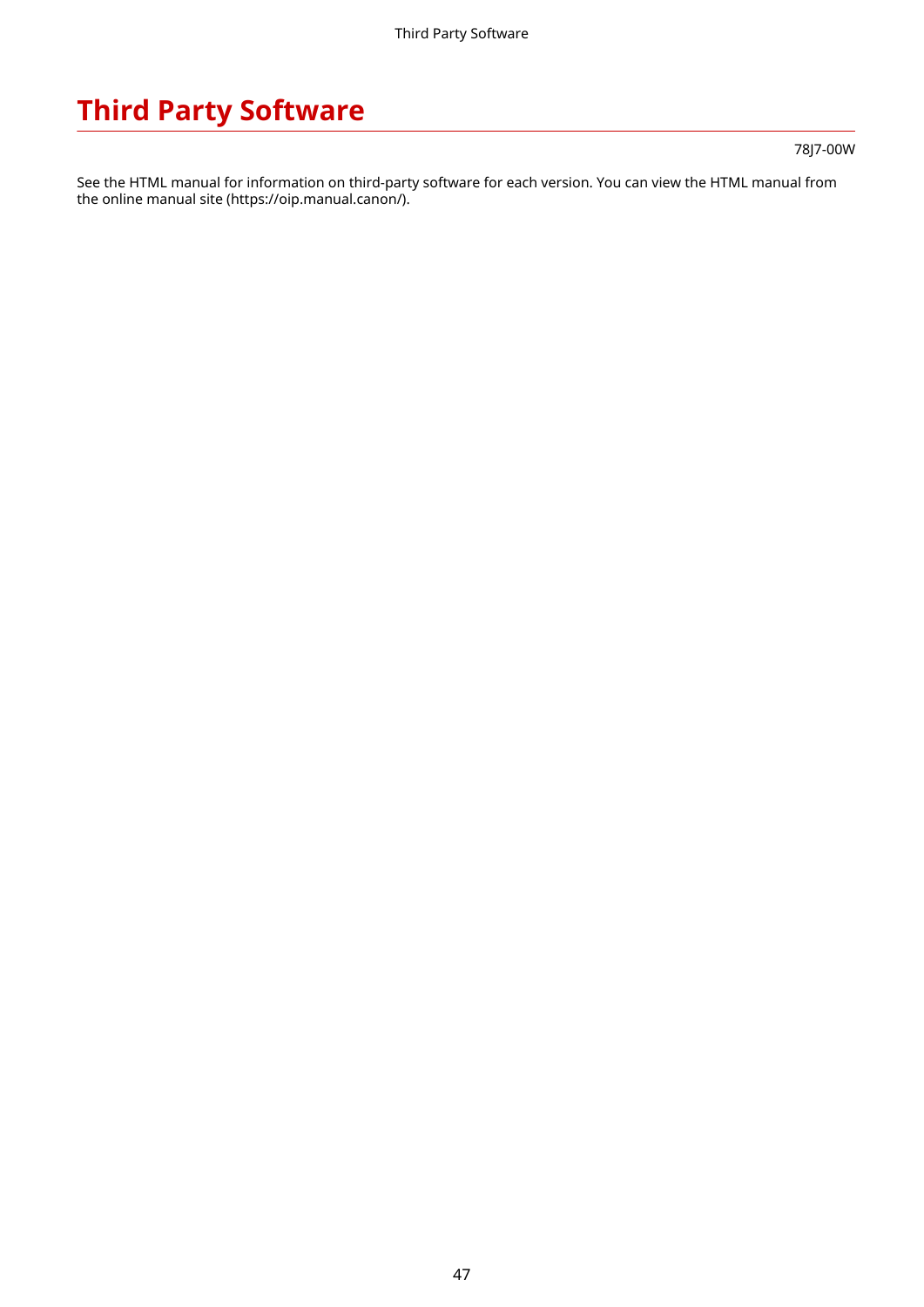This Font Software is licensed under the SIL Open Font License, Version 1.1.

This license is copied below, and is also available with a FAQ at: http://scripts.sil.org/OFL

-----------------------------------------------------------

SIL OPEN FONT LICENSE Version 1.1 - 26 February 2007

-----------------------------------------------------------

#### PREAMBLE

The goals of the Open Font License (OFL) are to stimulate worldwide development of collaborative font projects, to support the font creation efforts of academic and linguistic communities, and to provide a free and open framework in which fonts may be shared and improved in partnership with others.

The OFL allows the licensed fonts to be used, studied, modified and redistributed freely as long as they are not sold by themselves. The fonts, including any derivative works, can be bundled, embedded, redistributed and/or sold with any software provided that any reserved names are not used by derivative works. The fonts and derivatives, however, cannot be released under any other type of license. The requirement for fonts to remain under this license does not apply to any document created using the fonts or their derivatives.

#### **DEFINITIONS**

"Font Software" refers to the set of files released by the Copyright Holder(s) under this license and clearly marked as such. This may include source files, build scripts and documentation.

"Reserved Font Name" refers to any names specified as such after the copyright statement(s).

"Original Version" refers to the collection of Font Software components as distributed by the Copyright Holder(s).

"Modified Version" refers to any derivative made by adding to, deleting, or substituting -- in part or in whole -- any of the components of the Original Version, by changing formats or by porting the Font Software to a new environment.

"Author" refers to any designer, engineer, programmer, technical writer or other person who contributed to the Font Software.

#### PERMISSION & CONDITIONS

Permission is hereby granted, free of charge, to any person obtaining a copy of the Font Software, to use, study, copy, merge, embed, modify, redistribute, and sell modified and unmodified copies of the Font Software, subject to the following conditions: